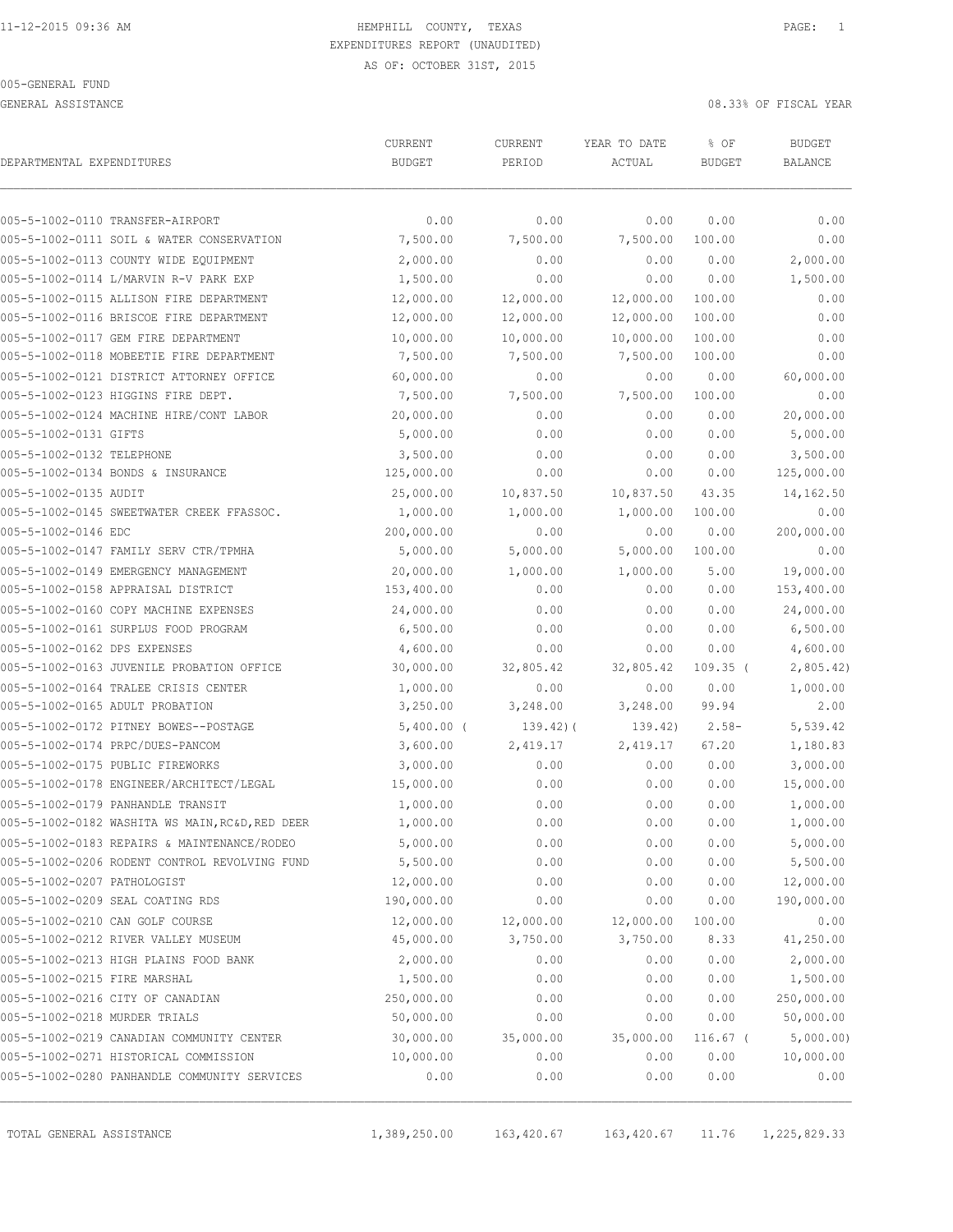COUNTY & DISTRICT CLERK 08.33% OF FISCAL YEAR

| DEPARTMENTAL EXPENDITURES                     | CURRENT<br><b>BUDGET</b> | CURRENT<br>PERIOD | YEAR TO DATE<br>ACTUAL | % OF<br><b>BUDGET</b> | <b>BUDGET</b><br><b>BALANCE</b> |
|-----------------------------------------------|--------------------------|-------------------|------------------------|-----------------------|---------------------------------|
|                                               |                          |                   |                        |                       |                                 |
| 005-5-1510-0090 CO & DISTRICT CLK             | 57,165.00                | 4,751.26          | 4,751.26               | 8.31                  | 52, 413.74                      |
| 005-5-1510-0094 DEPUTY CLERK-GUERRERO         | 37,080.00                | 3,077.50          | 3,077.50               | 8.30                  | 34,002.50                       |
| 005-5-1510-0095 DEPUTY CLERK-WITT             | 37,080.00                | 3,077.50          | 3,077.50               | 8.30                  | 34,002.50                       |
| 005-5-1510-0096 LONGEVITY                     | 300.00                   | 20.00             | 20.00                  | 6.67                  | 280.00                          |
| 005-5-1510-0097 CHIEF DEPUTY CLERK-HEMPHILL   | 39,140.00                | 3,249.32          | 3,249.32               | 8.30                  | 35,890.68                       |
| 005-5-1510-0098 PART TIME                     | 10,000.00                | 2,287.51          | 2,287.51               | 22.88                 | 7,712.49                        |
| 005-5-1510-0101 SOCIAL SECURITY/MEDICARE      | 13,830.00                | 1,171.45          | 1,171.45               | 8.47                  | 12,658.55                       |
| 005-5-1510-0102 RETIREMENT                    | 34,153.00                | 2,835.12          | 2,835.12               | 8.30                  | 31, 317.88                      |
| 005-5-1510-0103 GROUP TERM LIFE               | 615.00                   | 51.04             | 51.04                  | 8.30                  | 563.96                          |
| 005-5-1510-0104 GROUP INSURANCE               | 32,000.00                | 2,554.48          | 2,554.48               | 7.98                  | 29,445.52                       |
| 005-5-1510-0105 UNEMPLOYMENT INSURANCE        | 1,000.00                 | 0.00              | 0.00                   | 0.00                  | 1,000.00                        |
| 005-5-1510-0106 WORKERS' COMPENSATION         | 2,310.00                 | 0.00              | 0.00                   | 0.00                  | 2,310.00                        |
| 005-5-1510-0109 POSTAGE                       | 2,300.00                 | 81.12             | 81.12                  | 3.53                  | 2,218.88                        |
| 005-5-1510-0112 TRAVEL                        | 11,000.00                | 62.08             | 62.08                  | 0.56                  | 10,937.92                       |
| 005-5-1510-0119 DUES & SUBSCRIPTIONS          | 200.00                   | 0.00              | 0.00                   | 0.00                  | 200.00                          |
| 005-5-1510-0132 TELEPHONE                     | 3,800.00                 | 0.00              | 0.00                   | 0.00                  | 3,800.00                        |
| 005-5-1510-0142 SOFTWARE SUPPORT              | 26,500.00                | 1,775.00          | 1,775.00               | 6.70                  | 24,725.00                       |
| 005-5-1510-0183 OFFICE EQUIP. REPAIRS & MAIN. | 5,000.00                 | 0.00              | 0.00                   | 0.00                  | 5,000.00                        |
| 005-5-1510-0188 OFFICE SUPPLIES               | 10,000.00                | 0.00              | 0.00                   | 0.00                  | 10,000.00                       |
| 005-5-1510-0189 INVENTORY                     | 5,000.00                 | 0.00              | 0.00                   | 0.00                  | 5,000.00                        |
| 005-5-1510-0510 CAPITAL OUTLAY                | 8,000.00                 | 0.00              | 0.00                   | 0.00                  | 8,000.00                        |
| TOTAL COUNTY & DISTRICT CLERK                 | 336,473.00               | 24,993.38         | 24,993.38              | 7.43                  | 311, 479.62                     |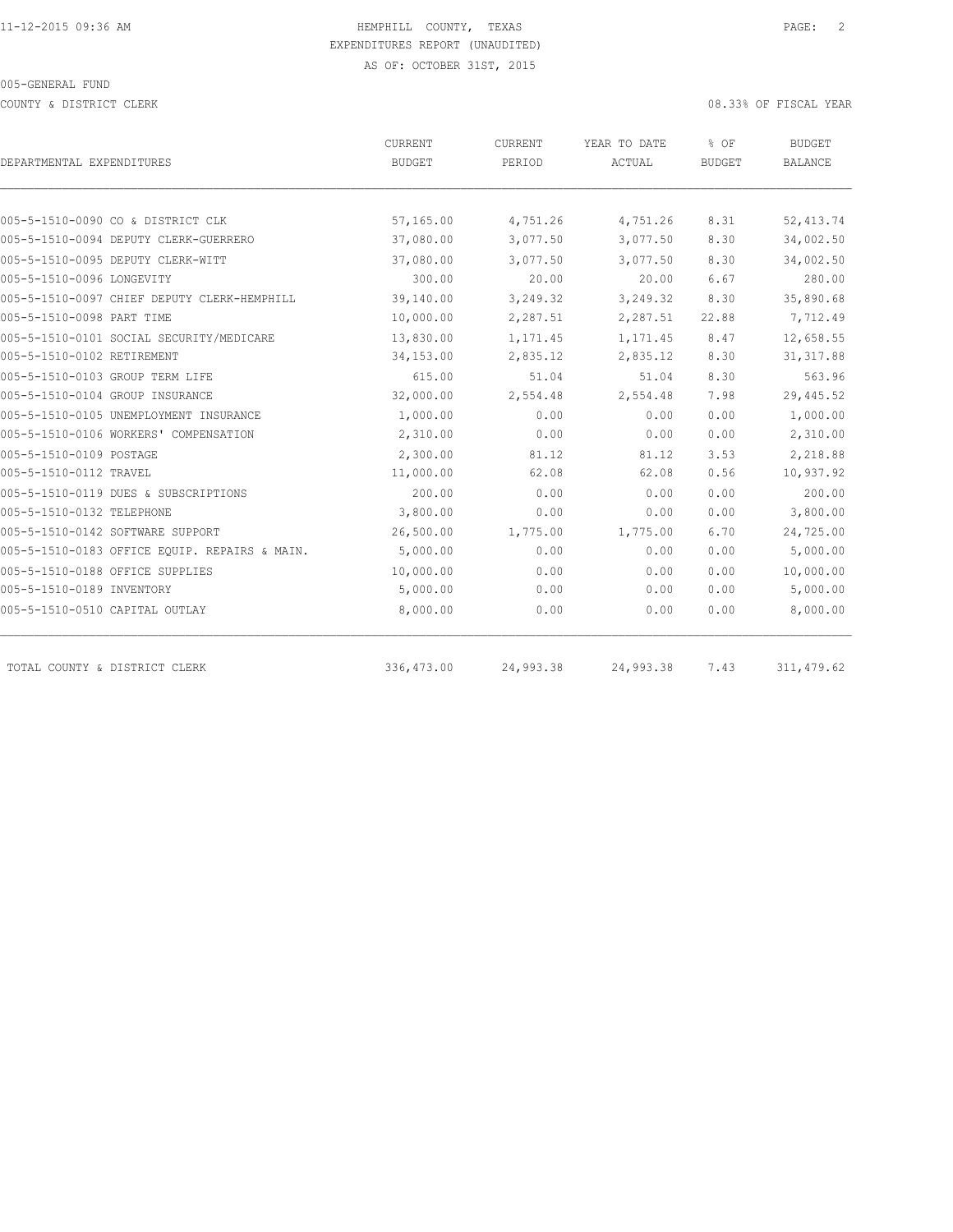COUNTY EXTENSION SERVICE 08.33% OF FISCAL YEAR

| DEPARTMENTAL EXPENDITURES                     | CURRENT<br><b>BUDGET</b> | CURRENT<br>PERIOD | YEAR TO DATE<br>ACTUAL | % OF<br><b>BUDGET</b> | <b>BUDGET</b><br><b>BALANCE</b> |
|-----------------------------------------------|--------------------------|-------------------|------------------------|-----------------------|---------------------------------|
|                                               |                          |                   |                        |                       |                                 |
| 005-5-1520-0091 CEA-AG/A. HOLLOWAY            | 39,758.00                | 3,300.66          | 3,300.66               | 8.30                  | 36, 457.34                      |
| 005-5-1520-0092 CEA-FCS/T. HOLLOWAY           | 39,758.00                | 3,300.66          | 3,300.66               | 8.30                  | 36, 457.34                      |
| 005-5-1520-0096 LONGEVITY                     | 200.00                   | 30.00             | 30.00                  | 15.00                 | 170.00                          |
| 005-5-1520-0097 CEA SECRETARY-HUFFMAN         | 39,140.00                | 3,249.16          | 3,249.16               | 8.30                  | 35,890.84                       |
| 005-5-1520-0098 PART-TIME SECRETARY           | 2,500.00                 | 0.00              | 0.00                   | 0.00                  | 2,500.00                        |
| 005-5-1520-0101 SOCIAL SECURITY/MEDICARE      | 9,300.00                 | 742.90            | 742.90                 | 7.99                  | 8,557.10                        |
| 005-5-1520-0102 RETIREMENT                    | 7,868.00                 | 651.84            | 651.84                 | 8.28                  | 7,216.16                        |
| 005-5-1520-0103 GROUP TERM LIFE               | 142.00                   | 11.74             | 11.74                  | 8.27                  | 130.26                          |
| 005-5-1520-0104 GROUP INSURANCE               | 8,000.00                 | 638.62            | 638.62                 | 7.98                  | 7,361.38                        |
| 005-5-1520-0105 UNEMPLOYMENT INSURANCE        | 350.00                   | 0.00              | 0.00                   | 0.00                  | 350.00                          |
| 005-5-1520-0106 WORKERS' COMPENSATION         | 1,730.00                 | 0.00              | 0.00                   | 0.00                  | 1,730.00                        |
| 005-5-1520-0109 POSTAGE                       | 1,000.00                 | 0.00              | 0.00                   | 0.00                  | 1,000.00                        |
| 005-5-1520-0112 TRAVEL/AG- A. HOLLOWAY        | 6,750.00                 | 540.29            | 540.29                 | 8.00                  | 6,209.71                        |
| 005-5-1520-0114 TRAVEL/FCS-T. HOLLOWAY        | 4,000.00                 | 0.00              | 0.00                   | 0.00                  | 4,000.00                        |
| 005-5-1520-0119 DUES & SUBSCRIPTIONS          | 1,400.00                 | 170.00            | 170.00                 | 12.14                 | 1,230.00                        |
| 005-5-1520-0122 FUEL & OIL                    | 4,500.00                 | 59.76             | 59.76                  | 1.33                  | 4,440.24                        |
| 005-5-1520-0132 TELEPHONE                     | 2,500.00                 | 60.00             | 60.00                  | 2.40                  | 2,440.00                        |
| 005-5-1520-0137 VEHICLE REPAIRS & MAINTENANCE | 2,000.00                 | 0.00              | 0.00                   | 0.00                  | 2,000.00                        |
| 005-5-1520-0142 IT TECH SUPPORT               | 3,000.00                 | 0.00              | 0.00                   | 0.00                  | 3,000.00                        |
| 005-5-1520-0183 OFFICE EQUIP.REPAIRS & MAIN.  | 500.00                   | 0.00              | 0.00                   | 0.00                  | 500.00                          |
| 005-5-1520-0188 OFFICE SUPPLIES               | 2,500.00                 | 0.00              | 0.00                   | 0.00                  | 2,500.00                        |
| 005-5-1520-0189 INVENTORY/EQUIPMENT           | 3,000.00                 | 625.69            | 625.69                 | 20.86                 | 2,374.31                        |
| 005-5-1520-0201 COMPUTER SUPPLIES & MAINT.    | 500.00                   | 0.00              | 0.00                   | 0.00                  | 500.00                          |
| 005-5-1520-0202 STOCK SHOW                    | 1,500.00                 | 0.00              | 0.00                   | 0.00                  | 1,500.00                        |
| 005-5-1520-0203 4-H FUND                      | 1,500.00                 | 0.00              | 0.00                   | 0.00                  | 1,500.00                        |
| 005-5-1520-0204 TRAVEL-SECRETARY              | 1,000.00                 | 0.00              | 0.00                   | 0.00                  | 1,000.00                        |
| 005-5-1520-0205 4-H FARM UTILITIES & MAINT.   | 2,500.00                 | 0.00              | 0.00                   | 0.00                  | 2,500.00                        |
| 005-5-1520-0510 CAPITAL OUTLAY                | 40,000.00                | 0.00              | 0.00                   | 0.00                  | 40,000.00                       |
| TOTAL COUNTY EXTENSION SERVICE                | 226,896.00               | 13,381.32         | 13,381.32              | 5.90                  | 213,514.68                      |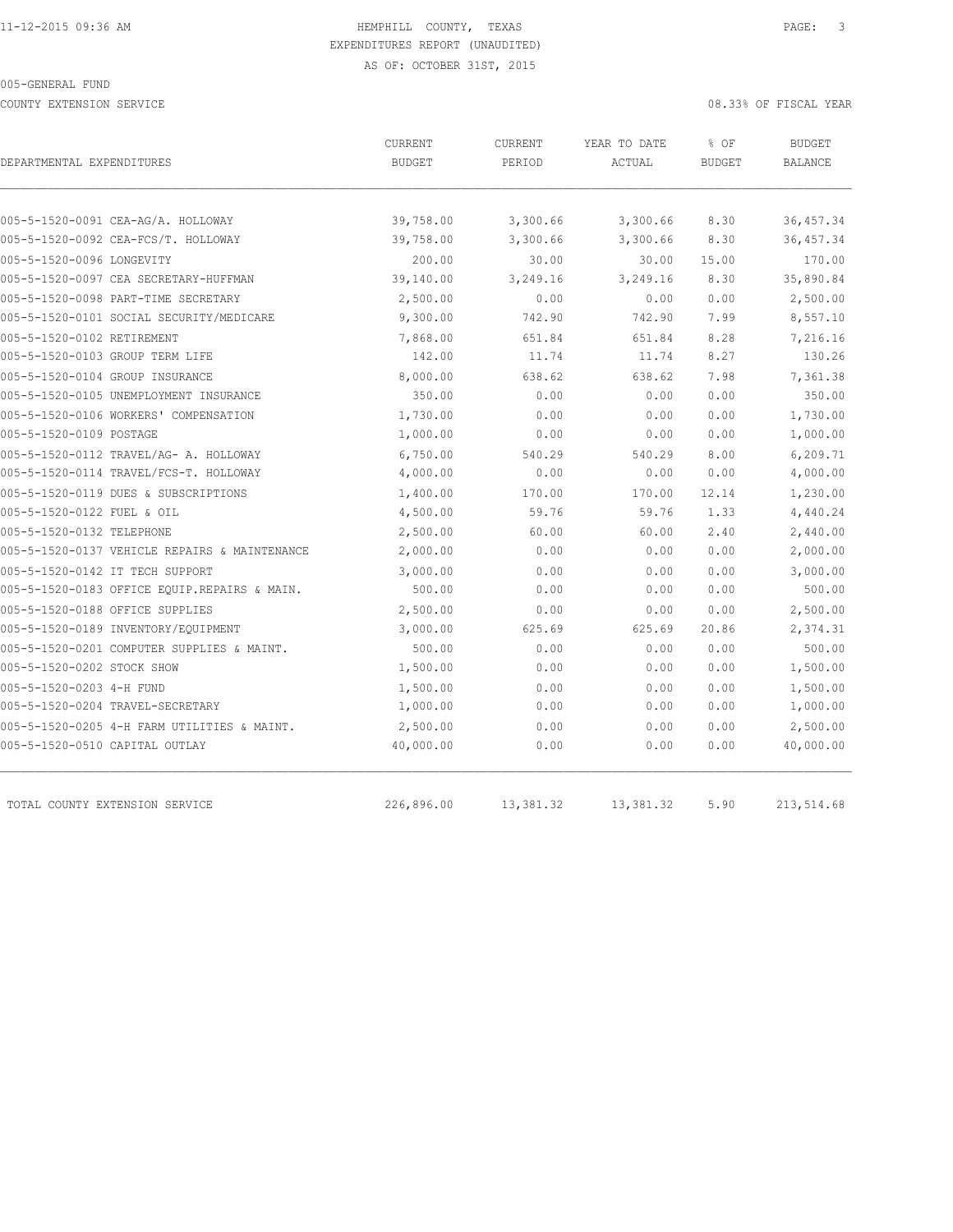COUNTY TREASURER COUNTY TREASURER COUNTY TREASURER

| DEPARTMENTAL EXPENDITURES                  | CURRENT<br><b>BUDGET</b> | CURRENT<br>PERIOD | YEAR TO DATE<br>ACTUAL | % OF<br><b>BUDGET</b> | <b>BUDGET</b><br><b>BALANCE</b> |
|--------------------------------------------|--------------------------|-------------------|------------------------|-----------------------|---------------------------------|
|                                            |                          |                   |                        |                       |                                 |
| 005-5-1530-0090 COUNTY TREASURER           | 57,165.00                | 4,751.02          | 4,751.02               | 8.31                  | 52, 413.98                      |
| 005-5-1530-0095 CHIEF DEP TREASURER-REED   | 39,140.00                | 3,249.32          | 3,249.32               | 8.30                  | 35,890.68                       |
| 005-5-1530-0096 LONGEVITY                  | 910.00                   | 70.00             | 70.00                  | 7.69                  | 840.00                          |
| 005-5-1530-0098 DEPUTY TREASURER/PART-TIME | 24,000.00                | 0.00              | 0.00                   | 0.00                  | 24,000.00                       |
| 005-5-1530-0101 SOCIAL SECURITY/MEDICARE   | 9,280.00                 | 598.35            | 598.35                 | 6.45                  | 8,681.65                        |
| 005-5-1530-0102 RETIREMENT                 | 21,600.00                | 1,614.06          | 1,614.06               | 7.47                  | 19,985.94                       |
| 005-5-1530-0103 GROUP TERM LIFE            | 390.00                   | 29.04             | 29.04                  | 7.45                  | 360.96                          |
| 005-5-1530-0104 GROUP INSURANCE            | 18,000.00                | 1,277.24          | 1,277.24               | 7.10                  | 16,722.76                       |
| 005-5-1530-0105 UNEMPLOYMENT INSURANCE     | 300.00                   | 0.00              | 0.00                   | 0.00                  | 300.00                          |
| 005-5-1530-0106 WORKERS' COMPENSATION      | 1,500.00                 | 0.00              | 0.00                   | 0.00                  | 1,500.00                        |
| 005-5-1530-0109 POSTAGE                    | 2,000.00                 | 4.76              | 4.76                   | 0.24                  | 1,995.24                        |
| 005-5-1530-0112 TRAVEL                     | 4,000.00                 | 0.00              | 0.00                   | 0.00                  | 4,000.00                        |
| 005-5-1530-0119 DUES & SUBSCRIPTIONS       | 500.00                   | 0.00              | 0.00                   | 0.00                  | 500.00                          |
| 005-5-1530-0132 TELEPHONE                  | 1,800.00                 | 0.00              | 0.00                   | 0.00                  | 1,800.00                        |
| 005-5-1530-0140 OFFICE EOUIPMENT REPAIR    | 2,500.00                 | 50.00             | 50.00                  | 2.00                  | 2,450.00                        |
| 005-5-1530-0142 MAINTENANCE CONTRACTS      | 17,000.00                | 0.00              | 0.00                   | 0.00                  | 17,000.00                       |
| 005-5-1530-0188 OFFICE SUPPLIES            | 5,000.00                 | 0.00              | 0.00                   | 0.00                  | 5,000.00                        |
| 005-5-1530-0189 INVENTORY/EQUIPMENT        | 10,000.00                | 0.00              | 0.00                   | 0.00                  | 10,000.00                       |
| TOTAL COUNTY TREASURER                     | 215,085.00               | 11,643.79         | 11,643.79              | 5.41                  | 203, 441.21                     |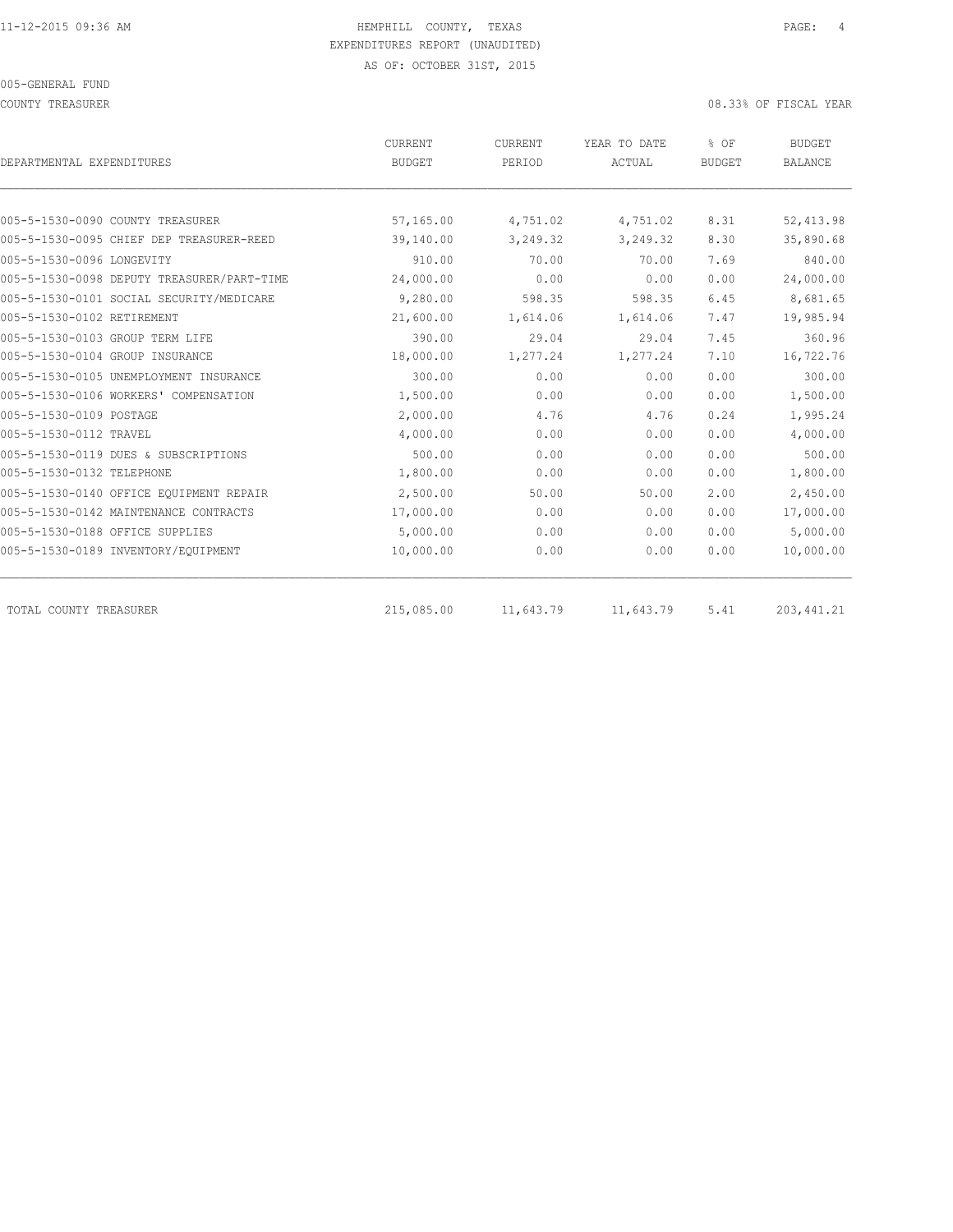COUNTY TAX COLLECTOR **COULECTOR COULECTOR COUNTY TAX COLLECTOR** 

| DEPARTMENTAL EXPENDITURES                | CURRENT<br><b>BUDGET</b> | CURRENT<br>PERIOD | YEAR TO DATE<br>ACTUAL | % OF<br><b>BUDGET</b> | <b>BUDGET</b><br><b>BALANCE</b> |
|------------------------------------------|--------------------------|-------------------|------------------------|-----------------------|---------------------------------|
|                                          |                          |                   |                        |                       |                                 |
| 005-5-1540-0090 COUNTY TAX COLLECTOR     | 57,165.00                | 4,751.26          | 4,751.26               | 8.31                  | 52, 413.74                      |
| 005-5-1540-0094 PART TIME HELP           | 20,000.00                | 2,085.00          | 2,085.00               | 10.43                 | 17,915.00                       |
| 005-5-1540-0095 CHIEF DEPUTY TAC/JACKSON | 39,140.00                | 3,249.16          | 3,249.16               | 8.30                  | 35,890.84                       |
| 005-5-1540-0096 LONGEVITY                | 2,300.00                 | 200.00            | 200.00                 | 8.70                  | 2,100.00                        |
| 005-5-1540-0097 DEPUTY TAC/BENTLEY       | 37,080.00                | 3,077.50          | 3,077.50               | 8.30                  | 34,002.50                       |
| 005-5-1540-0098 DEPUTY TAC/THOMPSON      | 37,080.00                | 3,077.50          | 3,077.50               | 8.30                  | 34,002.50                       |
| 005-5-1540-0101 SOCIAL SECURITY/MEDICARE | 14,750.00                | 1,199.66          | 1,199.66               | 8.13                  | 13,550.34                       |
| 005-5-1540-0102 RETIREMENT               | 38,553.00                | 3,288.10          | 3,288.10               | 8.53                  | 35,264.90                       |
| 005-5-1540-0103 GROUP TERM LIFE          | 1,000.00                 | 59.19             | 59.19                  | 5.92                  | 940.81                          |
| 005-5-1540-0104 GROUP INSURANCE          | 32,000.00                | 2,554.48          | 2,554.48               | 7.98                  | 29,445.52                       |
| 005-5-1540-0105 UNEMPLOYMENT INSURANCE   | 1,000.00                 | 0.00              | 0.00                   | 0.00                  | 1,000.00                        |
| 005-5-1540-0106 WORKERS' COMPENSATION    | 2,310.00                 | 0.00              | 0.00                   | 0.00                  | 2,310.00                        |
| 005-5-1540-0109 POSTAGE                  | 10,700.00                | 60.99             | 60.99                  | 0.57                  | 10,639.01                       |
| 005-5-1540-0112 TRAVEL                   | 5,000.00                 | 0.00              | 0.00                   | 0.00                  | 5,000.00                        |
| 005-5-1540-0119 DUES & SUBSCRIPTIONS     | 2,000.00                 | 0.00              | 0.00                   | 0.00                  | 2,000.00                        |
| 005-5-1540-0132 TELEPHONE                | 4,000.00                 | 0.00              | 0.00                   | 0.00                  | 4,000.00                        |
| 005-5-1540-0134 BONDS & INSURANCE        | 400.00                   | 0.00              | 0.00                   | 0.00                  | 400.00                          |
| 005-5-1540-0138 DATA PROCESSING          | 45,000.00                | 0.00              | 0.00                   | 0.00                  | 45,000.00                       |
| 005-5-1540-0142 MAINTENANCE CONTRACTS    | 2,700.00                 | 0.00              | 0.00                   | 0.00                  | 2,700.00                        |
| 005-5-1540-0148 ADVERTISING              | 900.00                   | 0.00              | 0.00                   | 0.00                  | 900.00                          |
| 005-5-1540-0150 JUDGEMENTS               | 500.00                   | 0.00              | 0.00                   | 0.00                  | 500.00                          |
| 005-5-1540-0181 CITATIONS & SUBPOENAS    | 1,500.00                 | 0.00              | 0.00                   | 0.00                  | 1,500.00                        |
| 005-5-1540-0188 OFFICE SUPPLIES          | 9,000.00                 | 0.00              | 0.00                   | 0.00                  | 9,000.00                        |
| 005-5-1540-0189 INVENTORY/EQUIPMENT      | 5,000.00                 | 0.00              | 0.00                   | 0.00                  | 5,000.00                        |
| 005-5-1540-0510 CAPITAL OUTLAY           | 5,000.00                 | 0.00              | 0.00                   | 0.00                  | 5,000.00                        |
| TOTAL COUNTY TAX COLLECTOR               | 374,078.00               | 23,602.84         | 23,602.84              | 6.31                  | 350, 475.16                     |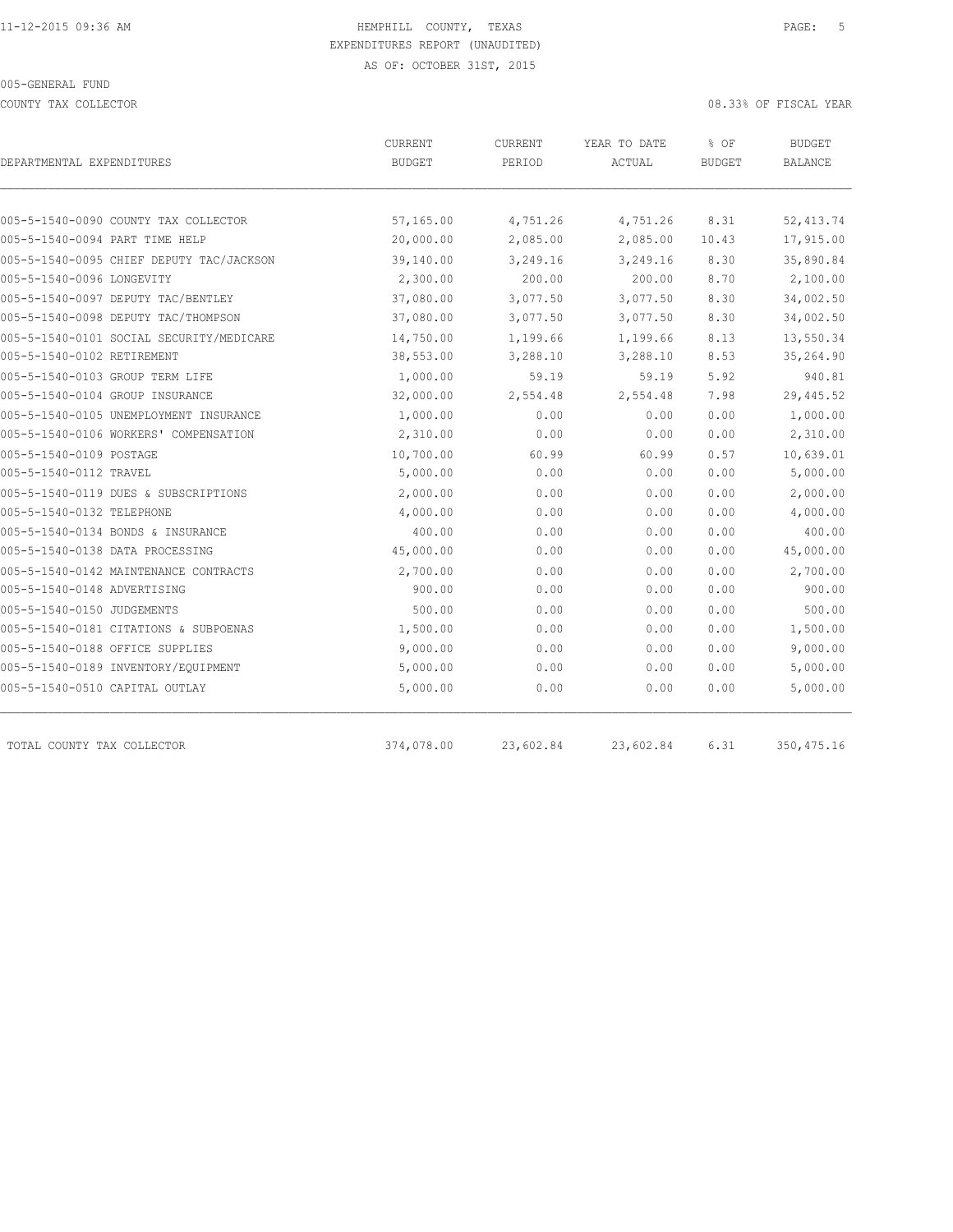JURY & ELECTION 08.33% OF FISCAL YEAR

| DEPARTMENTAL EXPENDITURES                      | CURRENT<br><b>BUDGET</b> | <b>CURRENT</b><br>PERIOD | YEAR TO DATE<br>ACTUAL | % OF<br><b>BUDGET</b> | <b>BUDGET</b><br><b>BALANCE</b> |
|------------------------------------------------|--------------------------|--------------------------|------------------------|-----------------------|---------------------------------|
|                                                |                          |                          |                        |                       |                                 |
| 005-5-2400-0106 WORKERS' COMPENSATION          | 2,800.00                 | 0.00                     | 0.00                   | 0.00                  | 2,800.00                        |
| 005-5-2400-0114 COUNTY COURT EXPENSES          | 3,000.00                 | 0.00                     | 0.00                   | 0.00                  | 3,000.00                        |
| 005-5-2400-0115 CO.CRT. CONT<br>LAB-REPORTER   | 8,000.00                 | 0.00                     | 0.00                   | 0.00                  | 8,000.00                        |
| 005-5-2400-0116 CO.CRT.CONT LAB-CRT APP ATTNY  | 10,000.00                | 0.00                     | 0.00                   | 0.00                  | 10,000.00                       |
| 005-5-2400-0117 ELECTION EXPENSES              | 16,000.00                | 0.00                     | 0.00                   | 0.00                  | 16,000.00                       |
| 005-5-2400-0118 ELECTION JUDGES                | 6,000.00                 | 0.00                     | 0.00                   | 0.00                  | 6,000.00                        |
| 005-5-2400-0124 CONTRACT LABOR - CRT INTERPRET | 2,500.00                 | 0.00                     | 0.00                   | 0.00                  | 2,500.00                        |
| 005-5-2400-0131 OTHER EXPENSE                  | 500.00                   | 0.00                     | 0.00                   | 0.00                  | 500.00                          |
| 005-5-2400-0150 GRAND JURORS                   | $3,000.00$ (             | 80.00(                   | 80.00                  | $2.67-$               | 3,080.00                        |
| 005-5-2400-0151 PETIT JURORS                   | 3,500.00                 | 0.00                     | 0.00                   | 0.00                  | 3,500.00                        |
| 005-5-2400-0152 JUSTICE COURT JURORS           | 600.00                   | 0.00                     | 0.00                   | 0.00                  | 600.00                          |
| 005-5-2400-0196 CHILD PROT SER CRT APP ATTY    | 5,000.00                 | 1,320.00                 | 1,320.00               | 26.40                 | 3,680.00                        |
| 005-5-2400-0197 CHILD PROT SER CRT REPORTER    | 1,000.00                 | 0.00                     | 0.00                   | 0.00                  | 1,000.00                        |
| TOTAL JURY & ELECTION                          | 61,900.00                | 1,240.00                 | 1,240.00               | 2.00                  | 60,660.00                       |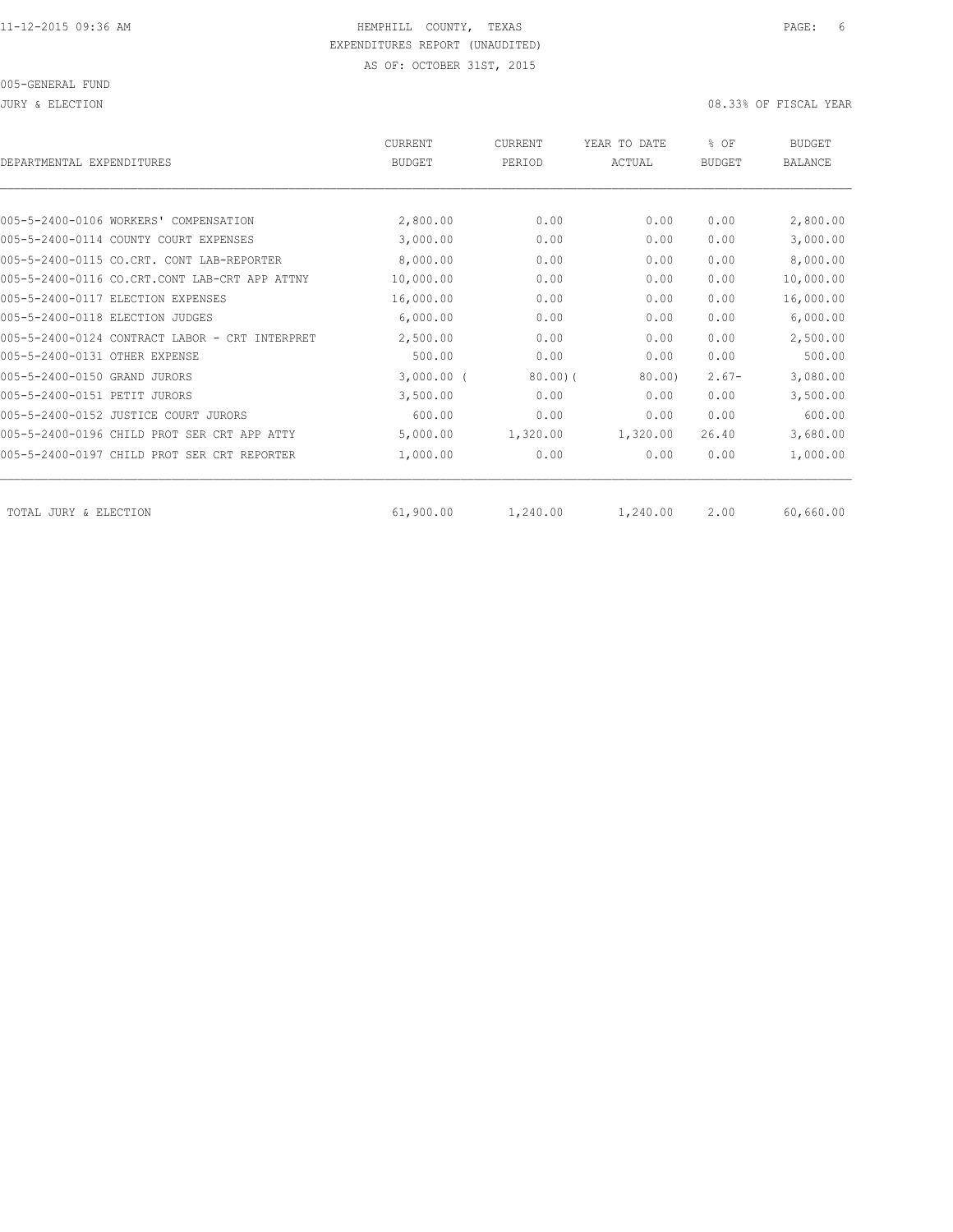DISTRICT COURT COURT COURT COURT COURT COURT COURT COURT COURT COURT COURT OF TISCAL YEAR

| DEPARTMENTAL EXPENDITURES                      | <b>CURRENT</b><br><b>BUDGET</b> | CURRENT<br>PERIOD | YEAR TO DATE<br>ACTUAL | % OF<br><b>BUDGET</b> | <b>BUDGET</b><br><b>BALANCE</b> |
|------------------------------------------------|---------------------------------|-------------------|------------------------|-----------------------|---------------------------------|
|                                                |                                 |                   |                        |                       |                                 |
| 005-5-2410-0090 JUDGE-EMMERT                   | 1,850.00                        | 154.17            | 154.17                 | 8.33                  | 1,695.83                        |
| 005-5-2410-0095 COURT BAILIFF-HOLLAND          | 11,398.00                       | 949.84            | 949.84                 | 8.33                  | 10,448.16                       |
| 005-5-2410-0096 LONGEVITY SPECIAL              | 1,100.00                        | 41.16             | 41.16                  | 3.74                  | 1,058.84                        |
| 005-5-2410-0097 COURT REPORTER-MCCLENDON       | 14,994.00                       | 1,225.68          | 1,225.68               | 8.17                  | 13,768.32                       |
| 005-5-2410-0098 COURT ADMINISTRATOR-BURCH      | 8,354.00                        | 696.16            | 696.16                 | 8.33                  | 7,657.84                        |
| 005-5-2410-0101 SOCIAL SECURITY/MEDICARE       | 2,884.00                        | 234.68            | 234.68                 | 8.14                  | 2,649.32                        |
| 005-5-2410-0102 RETIREMENT                     | 7,540.00                        | 613.39            | 613.39                 | 8.14                  | 6,926.61                        |
| 005-5-2410-0103 GROUP TERM LIFE                | 140.00                          | 11.04             | 11.04                  | 7.89                  | 128.96                          |
| 005-5-2410-0104 GROUP INSURANCE                | 7,000.00                        | 0.00              | 0.00                   | 0.00                  | 7,000.00                        |
| 005-5-2410-0105 UNEMPLOYMENT INSURANCE         | 200.00                          | 0.00              | 0.00                   | 0.00                  | 200.00                          |
| 005-5-2410-0106 WORKERS' COMPENSATION          | 2,305.00                        | 0.00              | 0.00                   | 0.00                  | 2,305.00                        |
| 005-5-2410-0116 DIST CRT-CONT LAB-CRT APP ATTN | 30,000.00                       | 800.00            | 800.00                 | 2.67                  | 29,200.00                       |
| 005-5-2410-0124 CONTRACT LABOR                 | 4,000.00                        | 0.00              | 0.00                   | 0.00                  | 4,000.00                        |
| 005-5-2410-0154 JUDICIAL DISTRICT ASSESSMENT   | 500.00                          | 0.00              | 0.00                   | 0.00                  | 500.00                          |
| 005-5-2410-0155 BUDGET REIMBURSEMENT           | 8,700.00                        | 0.00              | 0.00                   | 0.00                  | 8,700.00                        |
| 005-5-2410-0219 STATEMENT OF FACTS             | 8,000.00                        | 0.00              | 0.00                   | 0.00                  | 8,000.00                        |
| TOTAL DISTRICT COURT                           | 108,965.00                      | 4,726.12          | 4,726.12               | 4.34                  | 104,238.88                      |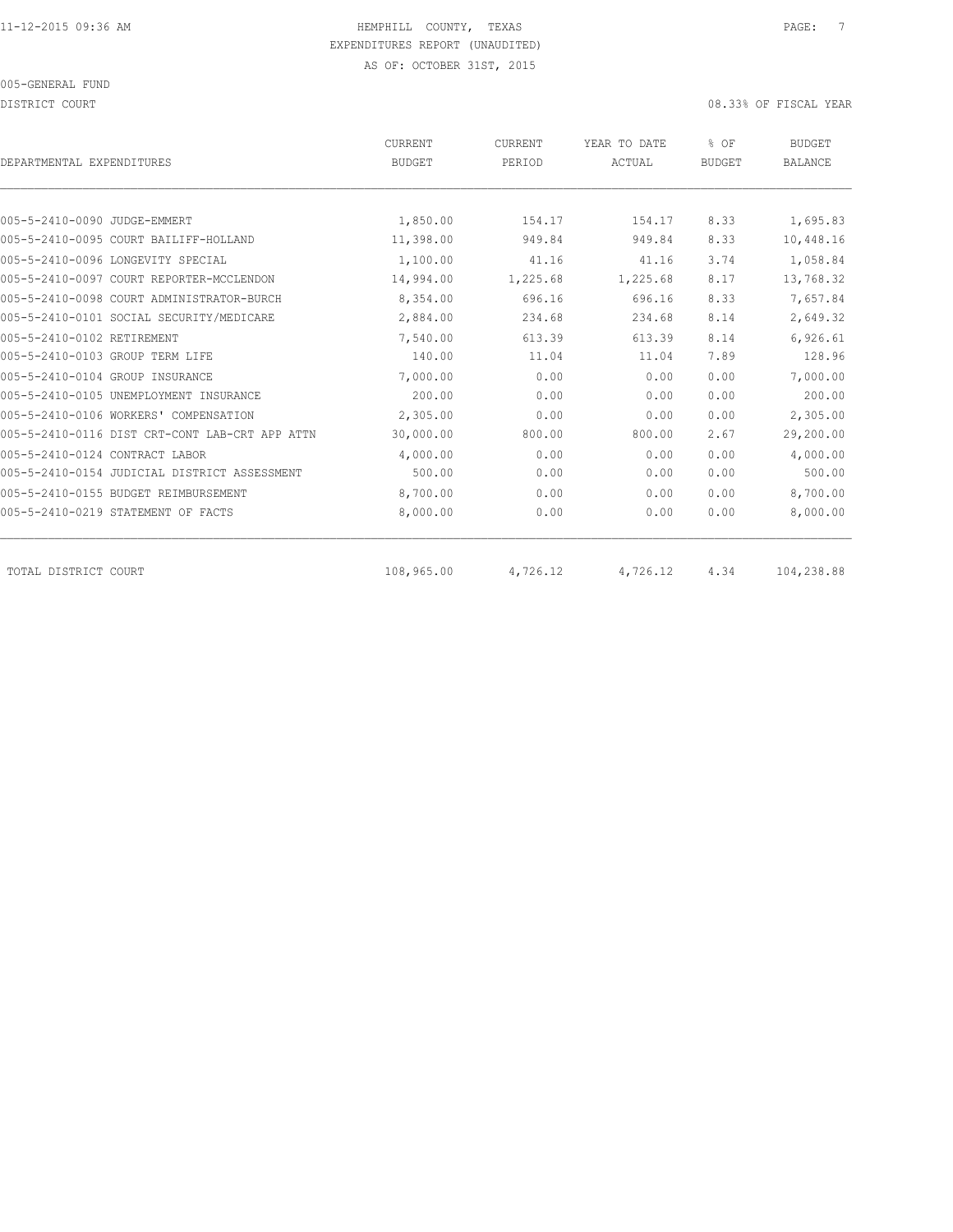COUNTY JUDGE 08.33% OF FISCAL YEAR

| DEPARTMENTAL EXPENDITURES                     | CURRENT<br><b>BUDGET</b> | CURRENT<br>PERIOD | YEAR TO DATE<br>ACTUAL | % OF<br><b>BUDGET</b> | <b>BUDGET</b><br>BALANCE |
|-----------------------------------------------|--------------------------|-------------------|------------------------|-----------------------|--------------------------|
|                                               |                          |                   |                        |                       |                          |
| 005-5-2500-0082 OVERTIME                      | 3,000.00                 | 0.00              | 0.00                   | 0.00                  | 3,000.00                 |
| 005-5-2500-0090 JUDGE SALARY                  | 59,534.00                | 4,948.66          | 4,948.66               | 8.31                  | 54, 585.34               |
| 005-5-2500-0091 JUVENILE CRT JUDGE (1)        | 3,081.00                 | 256.76            | 256.76                 | 8.33                  | 2,824.24                 |
| 005-5-2500-0092 STATE/CO JUDGE SAL SUPPLEMENT | 15,000.00                | 2,100.00          | 2,100.00               | 14.00                 | 12,900.00                |
| 005-5-2500-0094 JANITOR/LONGORIA              | 37,080.00                | 3,154.16          | 3,154.16               | 8.51                  | 33, 925.84               |
| 005-5-2500-0095 JANITOR/JOHNSON               | 41,200.00                | 3,420.84          | 3,420.84               | 8.30                  | 37,779.16                |
| 005-5-2500-0096 LONGEVITY                     | 1,550.00                 | 155.00            | 155.00                 | 10.00                 | 1,395.00                 |
| 005-5-2500-0097 ADMINSTRATIVE ASST/BRUNSON    | 39,140.00                | 3,249.16          | 3,249.16               | 8.30                  | 35,890.84                |
| 005-5-2500-0098 PART-TIME SECRETARY           | 2,800.00                 | 0.00              | 0.00                   | 0.00                  | 2,800.00                 |
| 005-5-2500-0101 SOCIAL SECURITY/MEDICARE      | 15,500.00                | 1,285.35          | 1,285.35               | 8.29                  | 14,214.65                |
| 005-5-2500-0102 RETIREMENT                    | 39,890.00                | 3,462.92          | 3,462.92               | 8.68                  | 36, 427.08               |
| 005-5-2500-0103 GROUP TERM LIFE               | 590.00                   | 62.33             | 62.33                  | 10.56                 | 527.67                   |
| 005-5-2500-0104 GROUP INSURANCE               | 24,000.00                | 1,914.44          | 1,914.44               | 7.98                  | 22,085.56                |
| 005-5-2500-0105 UNEMPLOYMENT INSURANCE        | 300.00                   | 0.00              | 0.00                   | 0.00                  | 300.00                   |
| 005-5-2500-0106 WORKERS' COMPENSATION         | 2,300.00                 | 0.00              | 0.00                   | 0.00                  | 2,300.00                 |
| 005-5-2500-0109 POSTAGE                       | 1,000.00                 | 24.44             | 24.44                  | 2.44                  | 975.56                   |
| 005-5-2500-0112 TRAVEL                        | 6,500.00                 | 0.00              | 0.00                   | 0.00                  | 6,500.00                 |
| 005-5-2500-0119 DUES & SUBSCRIPTIONS          | 5,000.00                 | 0.00              | 0.00                   | 0.00                  | 5,000.00                 |
| 005-5-2500-0122 FUEL & OIL                    | 200.00                   | 0.00              | 0.00                   | 0.00                  | 200.00                   |
| 005-5-2500-0130 COMMUNICATION REPAIRS         | 500.00                   | 0.00              | 0.00                   | 0.00                  | 500.00                   |
| 005-5-2500-0132 TELEPHONE                     | 3,000.00                 | 30.00             | 30.00                  | 1.00                  | 2,970.00                 |
| 005-5-2500-0139 TRAINING SEMINARS             | 2,500.00                 | 0.00              | 0.00                   | 0.00                  | 2,500.00                 |
| 005-5-2500-0148 ADVERTISING                   | 6,000.00                 | 0.00              | 0.00                   | 0.00                  | 6,000.00                 |
| 005-5-2500-0183 OFFICE EQUIP-R&M              | 1,000.00                 | 0.00              | 0.00                   | 0.00                  | 1,000.00                 |
| 005-5-2500-0188 OFFICE SUPPLIES               | 3,000.00                 | 0.00              | 0.00                   | 0.00                  | 3,000.00                 |
| 005-5-2500-0189 INVENTORY/EQUIPMENT           | 5,000.00                 | 0.00              | 0.00                   | 0.00                  | 5,000.00                 |
| TOTAL COUNTY JUDGE                            | 318,665.00               | 24,064.06         | 24,064.06              | 7.55                  | 294,600.94               |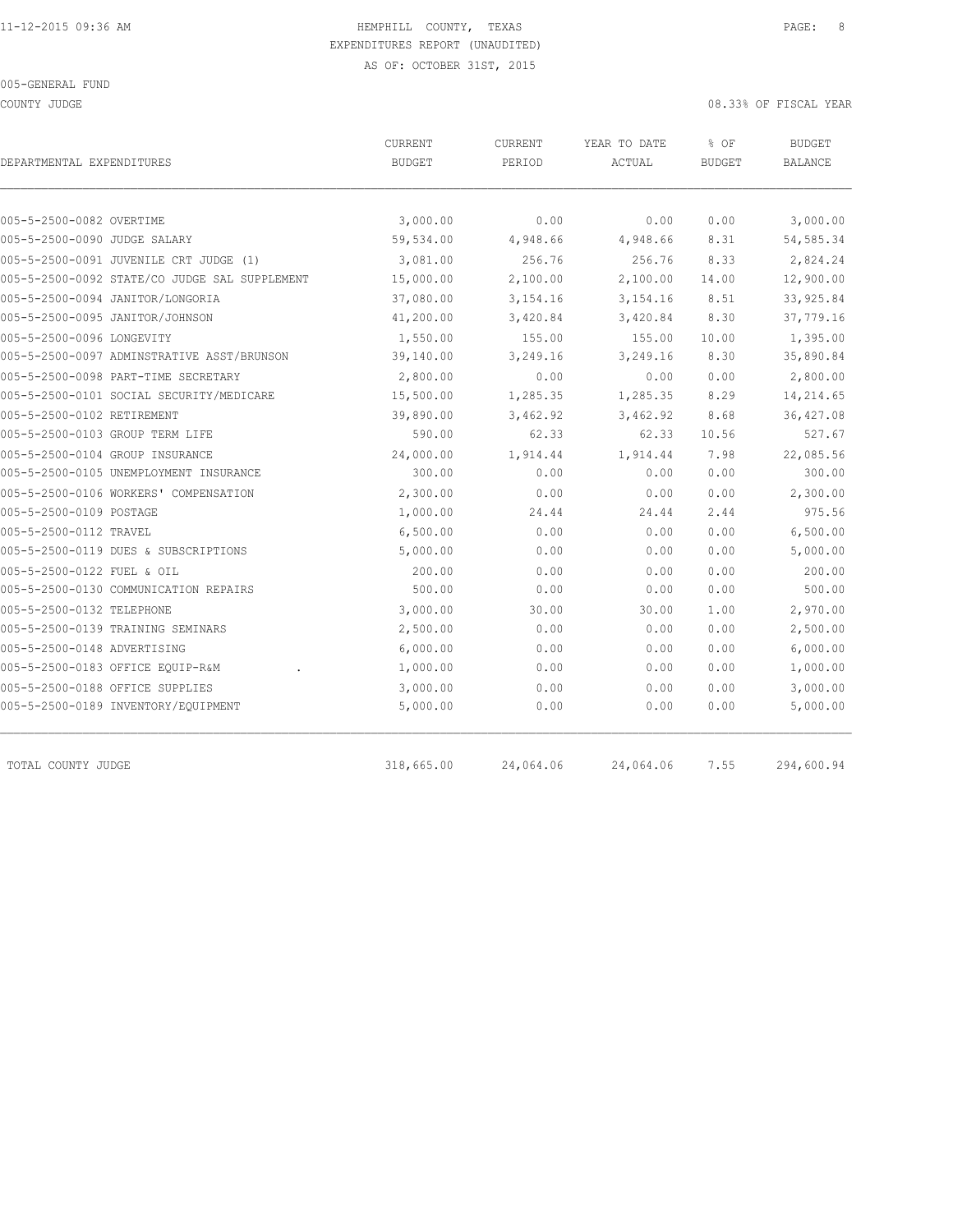JUVENILE PROBATION 08.33% OF FISCAL YEAR

| DEPARTMENTAL EXPENDITURES                     | CURRENT<br><b>BUDGET</b> | CURRENT<br>PERIOD | YEAR TO DATE<br>ACTUAL | % OF<br><b>BUDGET</b> | <b>BUDGET</b><br><b>BALANCE</b> |
|-----------------------------------------------|--------------------------|-------------------|------------------------|-----------------------|---------------------------------|
|                                               |                          |                   |                        |                       |                                 |
| 005-5-2510-0090 STATE/CHIEF JUV PRO OFFICER   | 58,000.00                | 5,110.84          | 5,110.84               | 8.81                  | 52,889.16                       |
| 005-5-2510-0096 JPO/LONGEVITY                 | 380.00                   | 40.00             | 40.00                  | 10.53                 | 340.00                          |
| 005-5-2510-0101 JPO SOCIAL SEC/MEDICARE       | 4,466.00                 | 396.34            | 396.34                 | 8.87                  | 4,069.66                        |
| 005-5-2510-0102 JPO RETIREMENT                | 11,600.00                | 1,036.16          | 1,036.16               | 8.93                  | 10,563.84                       |
| 005-5-2510-0103 JPO GROUP TERM LIFE           | 198.00                   | 18.66             | 18.66                  | 9.42                  | 179.34                          |
| 005-5-2510-0104 JPO GROUP INSURANCE           | 8,000.00                 | 638.62            | 638.62                 | 7.98                  | 7,361.38                        |
| 005-5-2510-0105 JPO/UNEMPLOYMENT              | 64.00                    | 0.00              | 0.00                   | 0.00                  | 64.00                           |
| 005-5-2510-0106 JPO/WORKERS' COMP             | 580.00                   | 0.00              | 0.00                   | 0.00                  | 580.00                          |
| 005-5-2510-0132 JUVENILE PROBATION CELL PHONE | 360.00                   | 30.00             | 30.00                  | 8.33                  | 330.00                          |
|                                               |                          |                   |                        |                       |                                 |
| TOTAL JUVENILE<br>PROBATION                   | 83,648.00                | 7,270.62          | 7,270.62               | 8.69                  | 76, 377.38                      |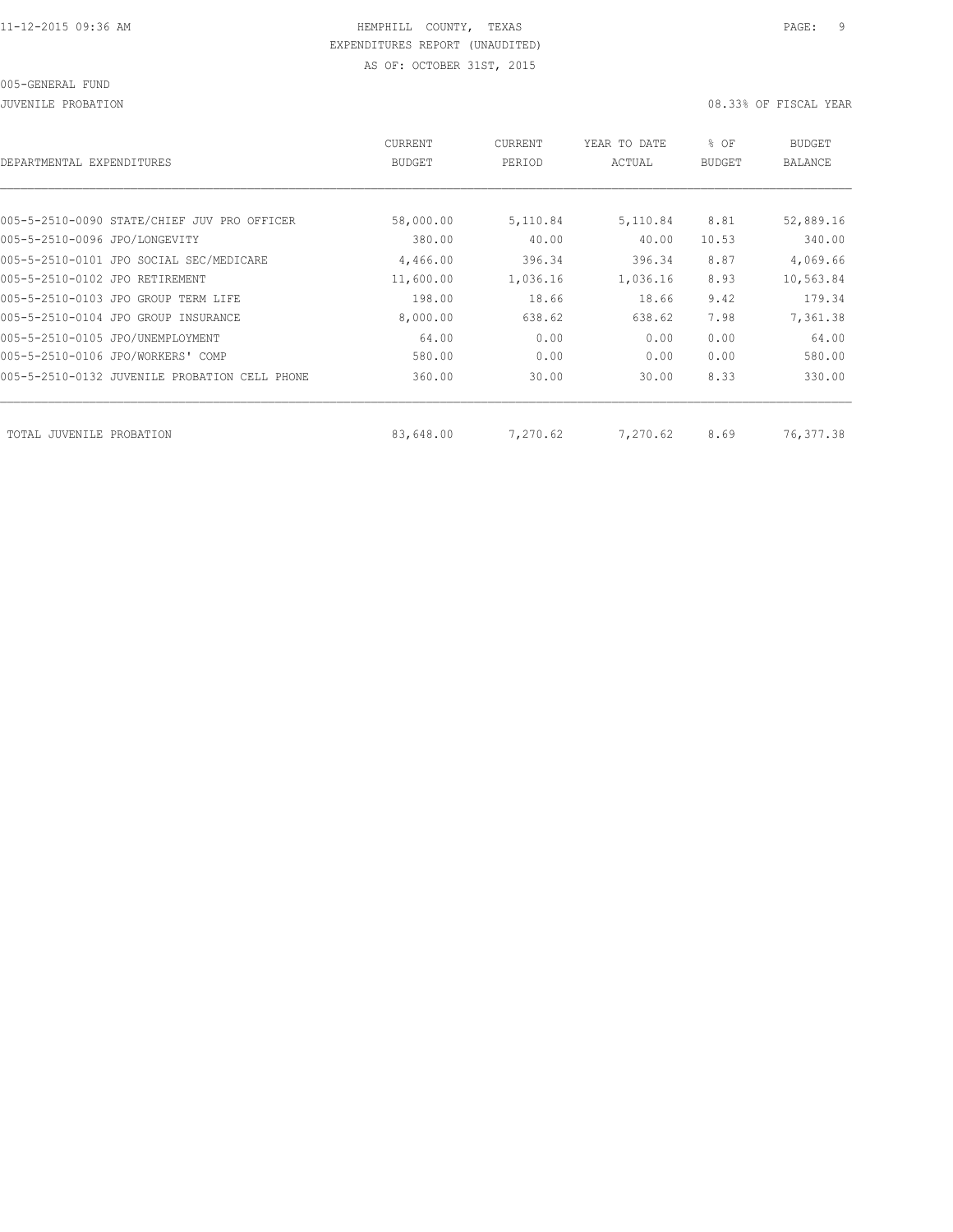LOCAL JUVENILE PROBATION 08.33% OF FISCAL YEAR

| DEPARTMENTAL EXPENDITURES                     | CURRENT<br><b>BUDGET</b> | CURRENT<br>PERIOD | YEAR TO DATE<br>ACTUAL | % OF<br><b>BUDGET</b> | BUDGET<br><b>BALANCE</b> |
|-----------------------------------------------|--------------------------|-------------------|------------------------|-----------------------|--------------------------|
|                                               |                          |                   |                        |                       |                          |
| 005-5-2520-0090 31ST DISTRICT JUV PRO OFFICER | 49,000.00                | 4,315.84          | 4,315.84               | 8.81                  | 44,684.16                |
| 005-5-2520-0091 JPO FISCAL AGENTS             | 0.00                     | 0.00              | 0.00                   | 0.00                  | 0.00                     |
| 005-5-2520-0096 JPO LOCAL/LONGEVITY           | 130.00                   | 20.00             | 20.00                  | 15.38                 | 110.00                   |
| 005-5-2520-0101 LOCAL JPO SS/MEDICARE         | 3,750.00                 | 333.98            | 333.98                 | 8.91                  | 3,416.02                 |
| 005-5-2520-0102 LOCAL JPO RETIREMENT          | 9,800.00                 | 873.16            | 873.16                 | 8.91                  | 8,926.84                 |
| 005-5-2520-0103 LOCAL JPO GROUP TERM LIFE     | 180.00                   | 15.72             | 15.72                  | 8.73                  | 164.28                   |
| 005-5-2520-0104 LOCAL JPO GROUP INSURANCE     | 8,000.00                 | 638.62            | 638.62                 | 7.98                  | 7,361.38                 |
| 005-5-2520-0105 JPO LOCAL/UNEMPLOYMENT        | 64.00                    | 0.00              | 0.00                   | 0.00                  | 64.00                    |
| 005-5-2520-0106 JPO LOCAL/WORKERS' COMP       | 580.00                   | 0.00              | 0.00                   | 0.00                  | 580.00                   |
| 005-5-2520-0132 LOCAL JPO CELL PHONE          | 360.00                   | 30.00             | 30.00                  | 8.33                  | 330.00                   |
| TOTAL LOCAL JUVENILE PROBATION                | 71,864.00                | 6,227.32          | 6,227.32               | 8.67                  | 65,636.68                |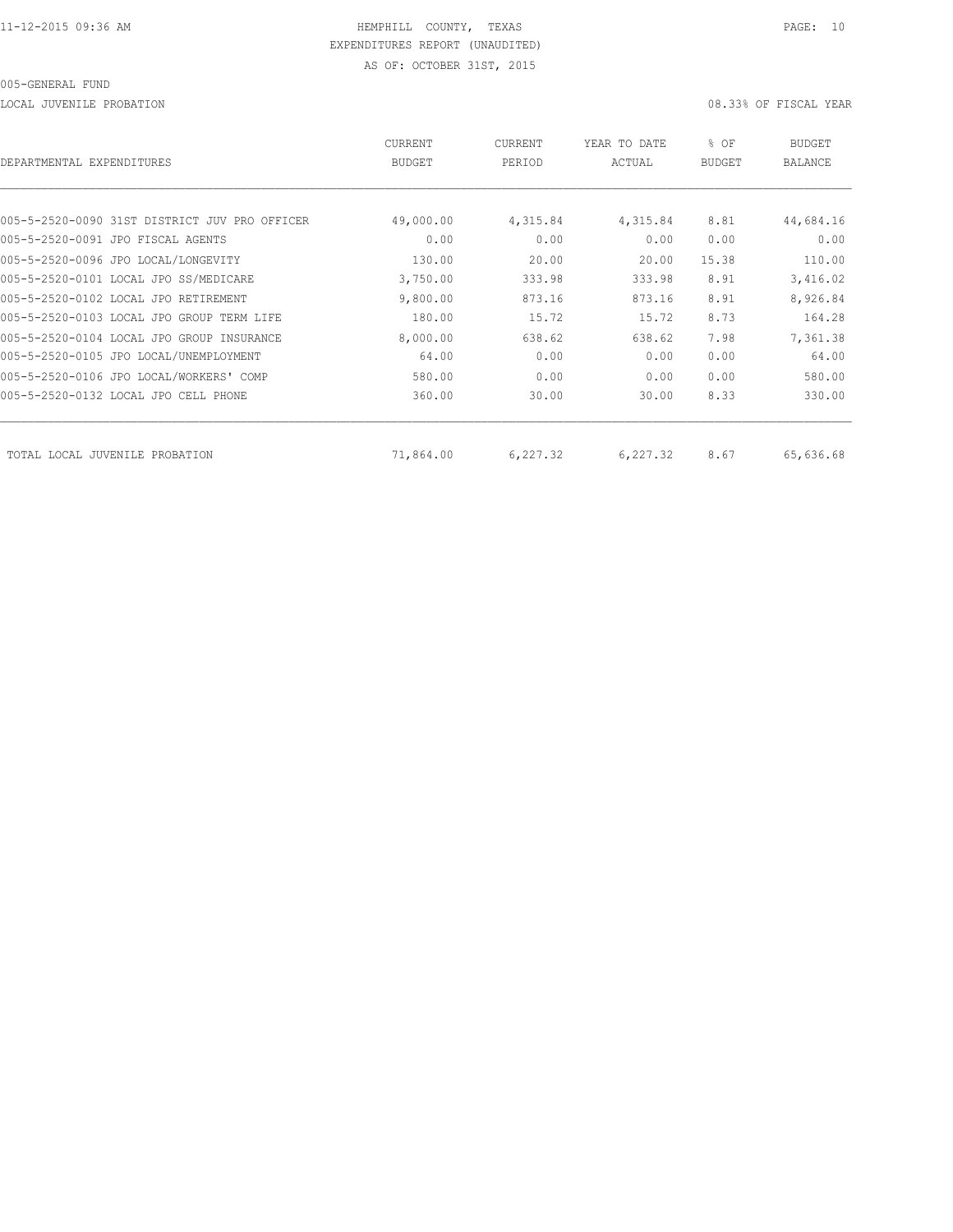COUNTY ATTORNEY 08.33% OF FISCAL YEAR

| DEPARTMENTAL EXPENDITURES                     | CURRENT<br><b>BUDGET</b> | <b>CURRENT</b><br>PERIOD | YEAR TO DATE<br>ACTUAL | % OF<br><b>BUDGET</b> | <b>BUDGET</b><br><b>BALANCE</b> |
|-----------------------------------------------|--------------------------|--------------------------|------------------------|-----------------------|---------------------------------|
|                                               |                          |                          |                        |                       |                                 |
| 005-5-2550-0090 COUNTY ATTORNEY               | 57,165.00                | 4,751.26                 | 4,751.26               | 8.31                  | 52, 413.74                      |
| 005-5-2550-0091 CO ATTNY ST SALARY SUPPLEMENT | 23,333.00                | 1,944.42                 | 1,944.42               | 8.33                  | 21,388.58                       |
| 005-5-2550-0095 LEGAL ASST/GANDARA            | 39,140.00                | 2,863.03                 | 2,863.03               | 7.31                  | 36,276.97                       |
| 005-5-2550-0096 LONGEVITY                     | 370.00                   | 40.00                    | 40.00                  | 10.81                 | 330.00                          |
| 005-5-2550-0101 SOCIAL SECURITY/MEDICARE      | 9,185.00                 | 723.38                   | 723.38                 | 7.88                  | 8,461.62                        |
| 005-5-2550-0102 RETIREMENT                    | 23,910.00                | 1,919.75                 | 1,919.75               | 8.03                  | 21,990.25                       |
| 005-5-2550-0103 GROUP TERM LIFE               | 435.00                   | 34.55                    | 34.55                  | 7.94                  | 400.45                          |
| 005-5-2550-0104 GROUP INSURANCE               | 16,000.00                | 1,275.22                 | 1,275.22               | 7.97                  | 14,724.78                       |
| 005-5-2550-0105 UNEMPLOYMENT INSURANCE        | 200.00                   | 0.00                     | 0.00                   | 0.00                  | 200.00                          |
| 005-5-2550-0106 WORKERS' COMPENSATION         | 1,500.00                 | 0.00                     | 0.00                   | 0.00                  | 1,500.00                        |
| 005-5-2550-0109 POSTAGE                       | 400.00                   | 7.52                     | 7.52                   | 1.88                  | 392.48                          |
| 005-5-2550-0112 TRAVEL/EDUCATION              | 3,500.00                 | 50.00                    | 50.00                  | 1.43                  | 3,450.00                        |
| 005-5-2550-0119 DUES & SUBSCRIPTIONS          | 300.00                   | 0.00                     | 0.00                   | 0.00                  | 300.00                          |
| 005-5-2550-0132 TELEPHONE                     | 1,500.00                 | 0.00                     | 0.00                   | 0.00                  | 1,500.00                        |
| 005-5-2550-0140 OFFICE EOUIPMENT REPAIRS      | 750.00                   | 0.00                     | 0.00                   | 0.00                  | 750.00                          |
| 005-5-2550-0142 SOFTWARE SUPPORT              | 3,600.00                 | 297.00                   | 297.00                 | 8.25                  | 3,303.00                        |
| 005-5-2550-0168 C/ATTY LAW LIB                | 1,000.00                 | 0.00                     | 0.00                   | 0.00                  | 1,000.00                        |
| 005-5-2550-0188 OFFICE SUPPLIES               | 1,750.00                 | 0.00                     | 0.00                   | 0.00                  | 1,750.00                        |
| 005-5-2550-0189 INVENTORY/EQUIPMENT           | 2,000.00                 | 0.00                     | 0.00                   | 0.00                  | 2,000.00                        |
| TOTAL COUNTY ATTORNEY                         | 186,038.00               | 13,906.13                | 13,906.13              | 7.47                  | 172, 131.87                     |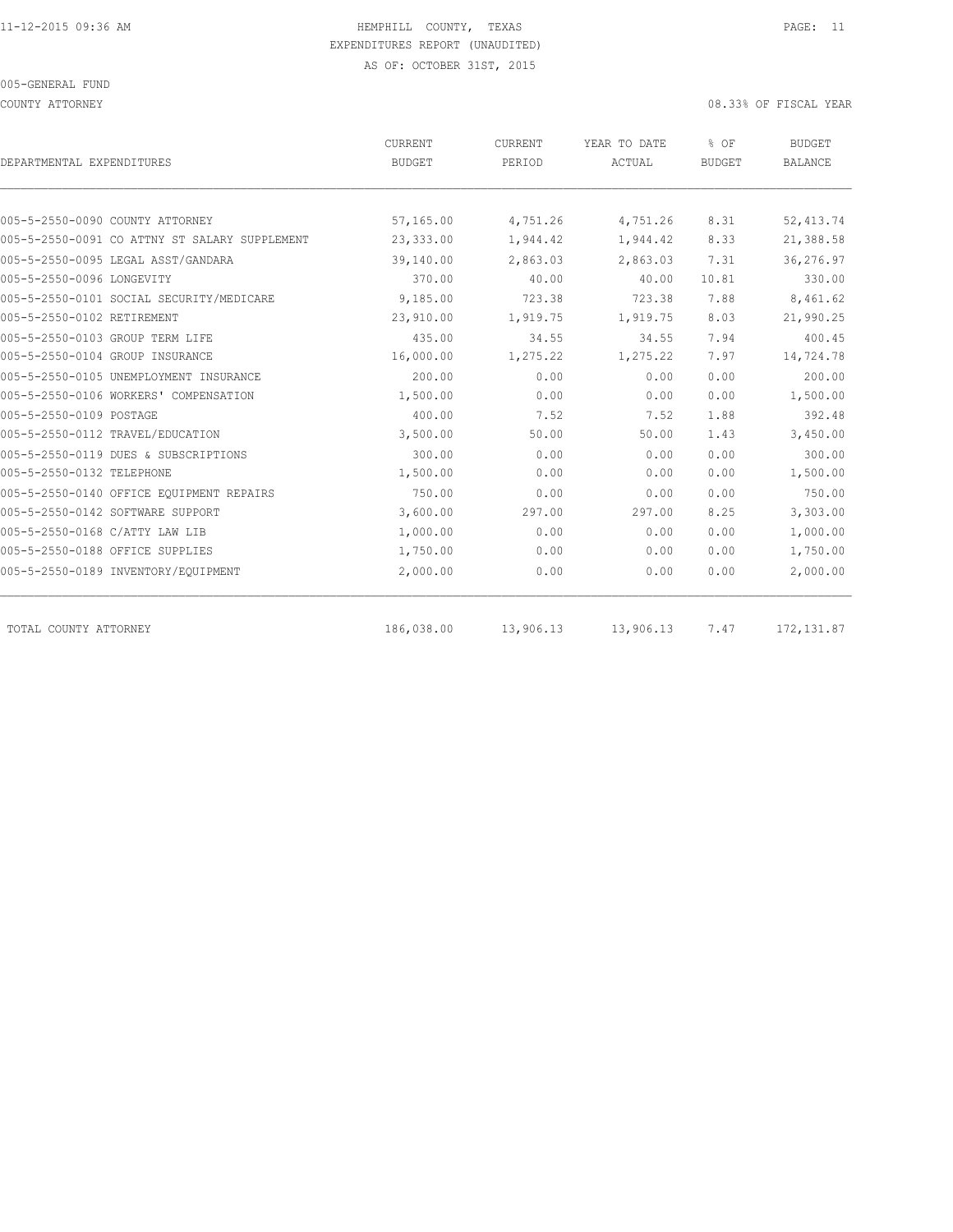COUNTY JUSTICE OF PEACE 08.33% OF FISCAL YEAR

| DEPARTMENTAL EXPENDITURES                | CURRENT<br><b>BUDGET</b> | CURRENT<br>PERIOD | YEAR TO DATE<br>ACTUAL | % OF<br><b>BUDGET</b> | <b>BUDGET</b><br><b>BALANCE</b> |
|------------------------------------------|--------------------------|-------------------|------------------------|-----------------------|---------------------------------|
|                                          |                          |                   |                        |                       |                                 |
| 005-5-2560-0090 JUSTICE OF THE PEACE     | 57,165.00                | 4,751.26          | 4,751.26               | 8.31                  | 52, 413.74                      |
| 005-5-2560-0096 LONGEVITY                | 330.00                   | 30.00             | 30.00                  | 9.09                  | 300.00                          |
| 005-5-2560-0097 JP SECRETARY-NAVARRO     | 39,140.00                | 581.25            | 581.25                 | 1.49                  | 38,558.75                       |
| 005-5-2560-0098 PART-TIME                | 5,000.00                 | 1,653.13          | 1,653.13               | 33.06                 | 3,346.87                        |
| 005-5-2560-0101 SOCIAL SECURITY/MEDICARE | 7,700.00                 | 530.23            | 530.23                 | 6.89                  | 7,169.77                        |
| 005-5-2560-0102 RETIREMENT               | 19,327.00                | 1,072.51          | 1,072.51               | 5.55                  | 18,254.49                       |
| 005-5-2560-0103 GROUP TERM LIFE          | 400.00                   | 19.30             | 19.30                  | 4.83                  | 380.70                          |
| 005-5-2560-0104 GROUP INSURANCE          | 8,000.00                 | 640.65            | 640.65                 | 8.01                  | 7,359.35                        |
| 005-5-2560-0105 UNEMPLOYMENT INSURANCE   | 100.00                   | 0.00              | 0.00                   | 0.00                  | 100.00                          |
| 005-5-2560-0106 WORKERS' COMPENSATION    | 1,160.00                 | 0.00              | 0.00                   | 0.00                  | 1,160.00                        |
| 005-5-2560-0109 POSTAGE                  | 650.00                   | 21.58             | 21.58                  | 3.32                  | 628.42                          |
| 005-5-2560-0112 TRAVEL                   | 1,500.00                 | 0.00              | 0.00                   | 0.00                  | 1,500.00                        |
| 005-5-2560-0119 DUES & SUBSCRIPTIONS     | 1,000.00                 | 0.00              | 0.00                   | 0.00                  | 1,000.00                        |
| 005-5-2560-0131 OTHER EXPENSE            | 500.00                   | 0.00              | 0.00                   | 0.00                  | 500.00                          |
| 005-5-2560-0132 TELEPHONE                | 1,500.00                 | 0.00              | 0.00                   | 0.00                  | 1,500.00                        |
| 005-5-2560-0140 SOFTWARE                 | 3,500.00                 | 0.00              | 0.00                   | 0.00                  | 3,500.00                        |
| 005-5-2560-0188 OFFICE SUPPLIES          | 2,000.00                 | 0.00              | 0.00                   | 0.00                  | 2,000.00                        |
| TOTAL COUNTY JUSTICE OF PEACE            | 148,972.00               | 9,299.91          | 9,299.91               | 6.24                  | 139,672.09                      |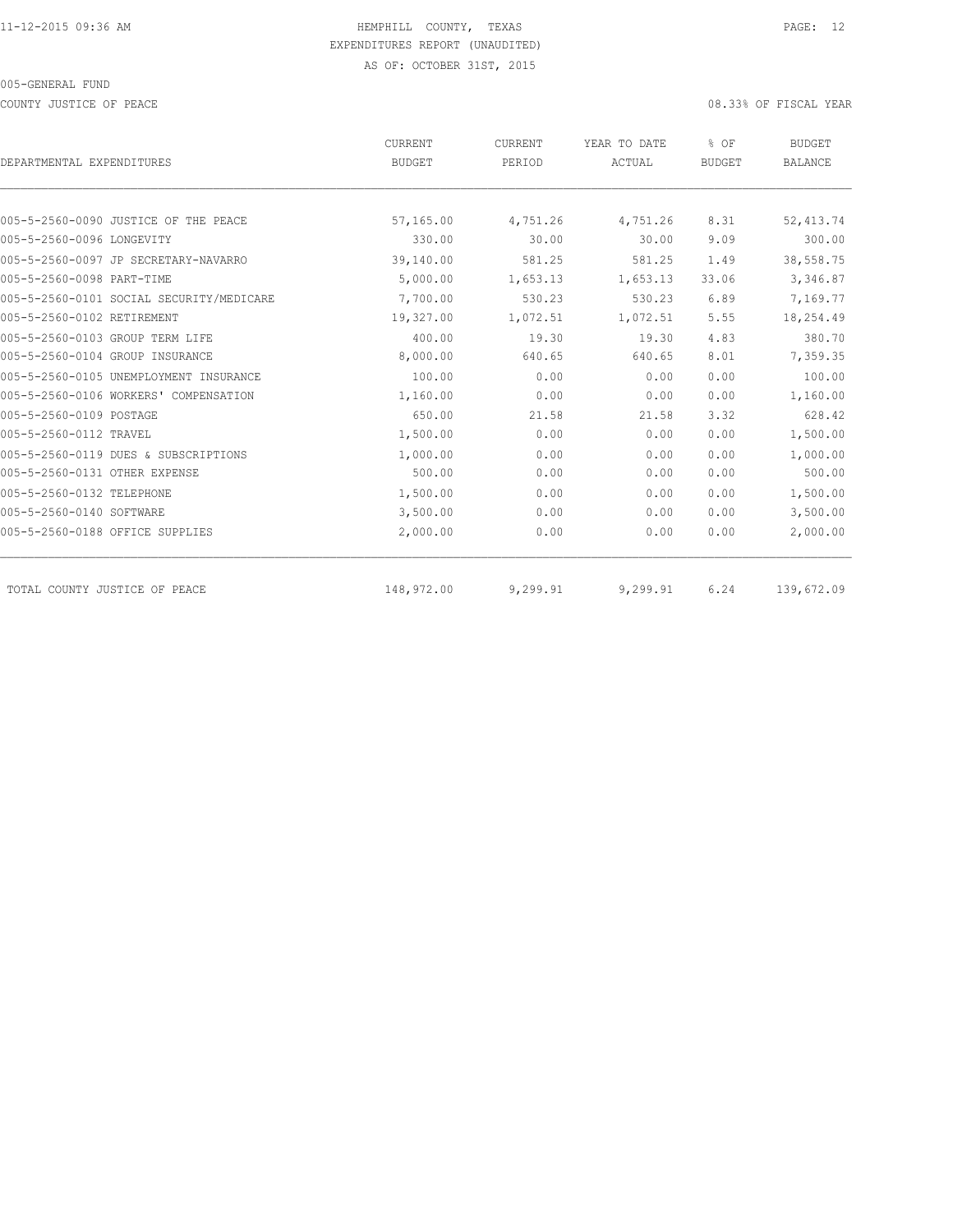CANADIAN FIRE DEPT 08.33% OF FISCAL YEAR

| DEPARTMENTAL EXPENDITURES             | <b>CURRENT</b><br><b>BUDGET</b> | CURRENT<br>PERIOD | YEAR TO DATE<br>ACTUAL | % OF<br><b>BUDGET</b> | <b>BUDGET</b><br>BALANCE |
|---------------------------------------|---------------------------------|-------------------|------------------------|-----------------------|--------------------------|
|                                       |                                 |                   |                        |                       |                          |
| 005-5-3019-0119 DUES & SUBSCRIPTIONS  | 1,000.00                        | 0.00              | 0.00                   | 0.00                  | 1,000.00                 |
| 005-5-3019-0122 FUEL & OIL            | 12,000.00                       | 67.20             | 67.20                  | 0.56                  | 11,932.80                |
| 005-5-3019-0124 CONTRACT LABOR        | 10,000.00                       | 0.00              | 0.00                   | 0.00                  | 10,000.00                |
| 005-5-3019-0125 TIRES & TUBES         | 7,000.00                        | 0.00              | 0.00                   | 0.00                  | 7,000.00                 |
| 005-5-3019-0128 SUPPLIES              | 10,000.00                       | 0.00              | 0.00                   | 0.00                  | 10,000.00                |
| 005-5-3019-0130 COMMUNICATION REPAIRS | 6,000.00                        | 30.00             | 30.00                  | 0.50                  | 5,970.00                 |
| 005-5-3019-0137 VEHICLE R&M           | 15,000.00                       | 0.00              | 0.00                   | 0.00                  | 15,000.00                |
| 005-5-3019-0139 TRAINING SEMINARS     | 7,000.00                        | 0.00              | 0.00                   | 0.00                  | 7,000.00                 |
| 005-5-3019-0141 UNIFORMS & CLOTHING   | 7,000.00                        | 0.00              | 0.00                   | 0.00                  | 7,000.00                 |
| 005-5-3019-0185 BUILDING R&M          | 5,000.00                        | 0.00              | 0.00                   | 0.00                  | 5,000.00                 |
| 005-5-3019-0187 PENSION FUND          | 21,000.00                       | 4,012.52          | 4,012.52               | 19.11                 | 16,987.48                |
| 005-5-3019-0189 INVENTORY             | 20,000.00                       | 0.00              | 0.00                   | 0.00                  | 20,000.00                |
| 005-5-3019-0510 CAPITAL OUTLAY        | 35,000.00                       | 0.00              | 0.00                   | 0.00                  | 35,000.00                |
| TOTAL CANADIAN FIRE DEPT              | 156,000.00                      | 4,109.72          | 4,109.72               | 2.63                  | 151,890.28               |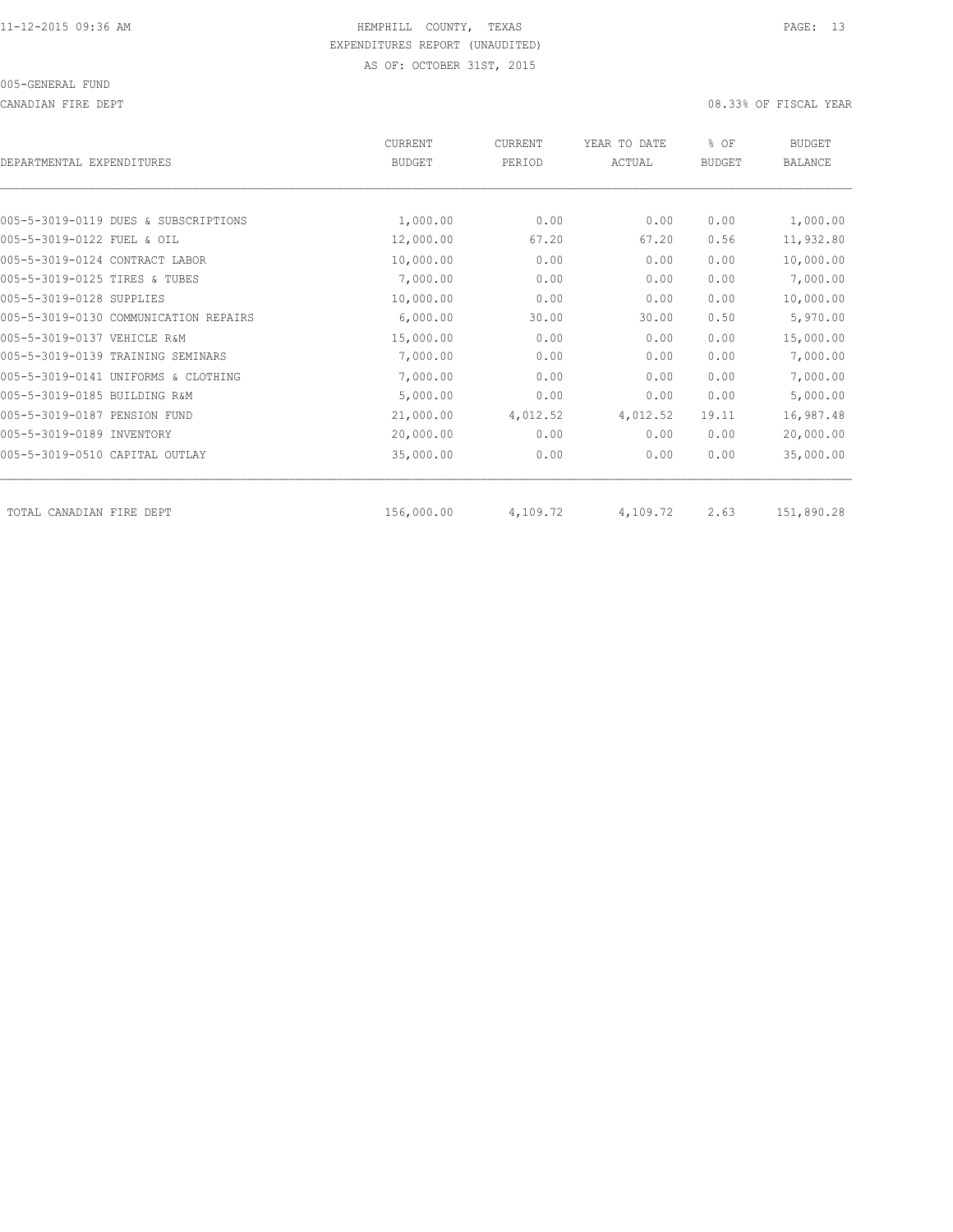LAW ENFORCEMENT 08.33% OF FISCAL YEAR

| DEPARTMENTAL EXPENDITURES                      | CURRENT<br><b>BUDGET</b> | CURRENT<br>PERIOD | YEAR TO DATE<br>ACTUAL | % OF<br><b>BUDGET</b> | <b>BUDGET</b><br>BALANCE |
|------------------------------------------------|--------------------------|-------------------|------------------------|-----------------------|--------------------------|
|                                                |                          |                   |                        |                       |                          |
| 005-5-3500-0080 SHERIFF-PEARSON                | 59,534.00                | 5,550.76          | 5,550.76               | 9.32                  | 53,983.24                |
| 005-5-3500-0081 CHIEF DEPUTY-RAMOS             | 54,590.00                | 4,766.66          | 4,766.66               | 8.73                  | 49,823.34                |
| 005-5-3500-0082 OVERTIME                       | 12,000.00                | 0.00              | 0.00                   | 0.00                  | 12,000.00                |
| 005-5-3500-0083 CERTIFICATE PAY                | 24,000.00                | 900.00            | 900.00                 | 3.75                  | 23,100.00                |
| 005-5-3500-0084 OVERTIME FOREST SERVICE CONTRA | $3,500.00$ (             | $176.66$ ) (      | 176.66)                | $5.05 -$              | 3,676.66                 |
| 005-5-3500-0086 708-EGGLESTON                  | 49,440.00                | 4,107.50          | 4,107.50               | 8.31                  | 45, 332.50               |
| 005-5-3500-0087 704-HEMPHILL E.                | 49,440.00                | 4,107.50          | 4,107.50               | 8.31                  | 45,332.50                |
| 005-5-3500-0088 705-VOORHEES                   | 49,440.00                | 4,107.50          | 4,107.50               | 8.31                  | 45, 332.50               |
| 005-5-3500-0089 706-BRANSON                    | 49,440.00                | 4,107.50          | 4,107.50               | 8.31                  | 45, 332.50               |
| 005-5-3500-0090 707-MOORE                      | 49,440.00                | 4,107.50          | 4,107.50               | 8.31                  | 45,332.50                |
| 005-5-3500-0091 703-JORDAN                     | 49,440.00                | 4,107.50          | 4,107.50               | 8.31                  | 45, 332.50               |
| 005-5-3500-0092 709-DeHERRERA                  | 49,440.00                | 4,107.50          | 4,107.50               | 8.31                  | 45,332.50                |
| 005-5-3500-0093 711-DUNN                       | 49,440.00                | 4,107.50          | 4,107.50               | 8.31                  | 45, 332.50               |
| 005-5-3500-0096 LONGEVITY                      | 5,500.00                 | 425.00            | 425.00                 | 7.73                  | 5,075.00                 |
| 005-5-3500-0097 SECRETARY- DIAL                | 40,479.00                | 3,360.76          | 3,360.76               | 8.30                  | 37, 118.24               |
| 005-5-3500-0098 PART TIME HELP                 | 2,600.00                 | 0.00              | 0.00                   | 0.00                  | 2,600.00                 |
| 005-5-3500-0101 SOCIAL SECURITY/MEDICARE       | 45,580.00                | 3,590.00          | 3,590.00               | 7.88                  | 41,990.00                |
| 005-5-3500-0102 RETIREMENT                     | 119,000.00               | 9,585.32          | 9,585.32               | 8.05                  | 109,414.68               |
| 005-5-3500-0103 GROUP TERM LIFE                | 2,200.00                 | 172.55            | 172.55                 | 7.84                  | 2,027.45                 |
| 005-5-3500-0104 GROUP INSURANCE                | 88,000.00                | 7,024.82          | 7,024.82               | 7.98                  | 80,975.18                |
| 005-5-3500-0105 UNEMPLOYMENT INSURANCE         | 2,000.00                 | 0.00              | 0.00                   | 0.00                  | 2,000.00                 |
| 005-5-3500-0106 WORKERS' COMPENSATION          | 7,000.00                 | 0.00              | 0.00                   | 0.00                  | 7,000.00                 |
| 005-5-3500-0109 POSTAGE                        | 1,300.00                 | 24.99             | 24.99                  | 1.92                  | 1,275.01                 |
| 005-5-3500-0112 TRAVEL & EDUCATION             | 15,000.00                | 0.00              | 0.00                   | 0.00                  | 15,000.00                |
| 005-5-3500-0119 DUES & SUBSCRIPTIONS           | 1,000.00                 | 0.00              | 0.00                   | 0.00                  | 1,000.00                 |
| 005-5-3500-0122 FUEL & OIL                     | 60,000.00                | 0.00              | 0.00                   | 0.00                  | 60,000.00                |
| 005-5-3500-0130 COMMUNICATION EXPENSES         | 3,000.00                 | 0.00              | 0.00                   | 0.00                  | 3,000.00                 |
| 005-5-3500-0131 OTHER EXPENSE                  | 4,000.00                 | 0.00              | 0.00                   | 0.00                  | 4,000.00                 |
| 005-5-3500-0132 TELEPHONE                      | 15,000.00                | 453.48            | 453.48                 | 3.02                  | 14,546.52                |
| 005-5-3500-0137 VEHICLE REPAIRS & MAIN.        | 12,000.00                | 15.00             | 15.00                  | 0.13                  | 11,985.00                |
| 005-5-3500-0141 UNIFORMS                       | 3,000.00                 | 131.86            | 131.86                 | 4.40                  | 2,868.14                 |
| 005-5-3500-0142 MAINTENANCE CONTRACTS          | 35,000.00                | 2,207.00          | 2,207.00               | 6.31                  | 32,793.00                |
| 005-5-3500-0143 JANITORIAL SUPPLIES            | 1,000.00                 | 0.00              | 0.00                   | 0.00                  | 1,000.00                 |
| 005-5-3500-0160 D.A.R.E. PROGRAM               | 7,500.00                 | 0.00              | 0.00                   | 0.00                  | 7,500.00                 |
| 005-5-3500-0165 COMMUNITY SERVICE PROJECTS     | 0.00                     | 0.00              | 0.00                   | 0.00                  | 0.00                     |
| 005-5-3500-0183 REPAIRS-MAINTENANCE            | 3,000.00                 | 0.00              | 0.00                   | 0.00                  | 3,000.00                 |
| 005-5-3500-0188 OFFICE SUPPLIES                | 4,500.00                 | 0.00              | 0.00                   | 0.00                  | 4,500.00                 |
| 005-5-3500-0189 INVENTORY/EQUIPMENT            | 25,000.00                | 0.00              | 0.00                   | 0.00                  | 25,000.00                |
| 005-5-3500-0510 CAPITAL OUTLAY                 | 168,378.00               | 0.00              | 0.00                   | 0.00                  | 168,378.00               |
|                                                |                          |                   |                        |                       |                          |
| TOTAL LAW ENFORCEMENT                          | 1,220,181.00             | 70,891.54         | 70,891.54              | 5.81                  | 1, 149, 289.46           |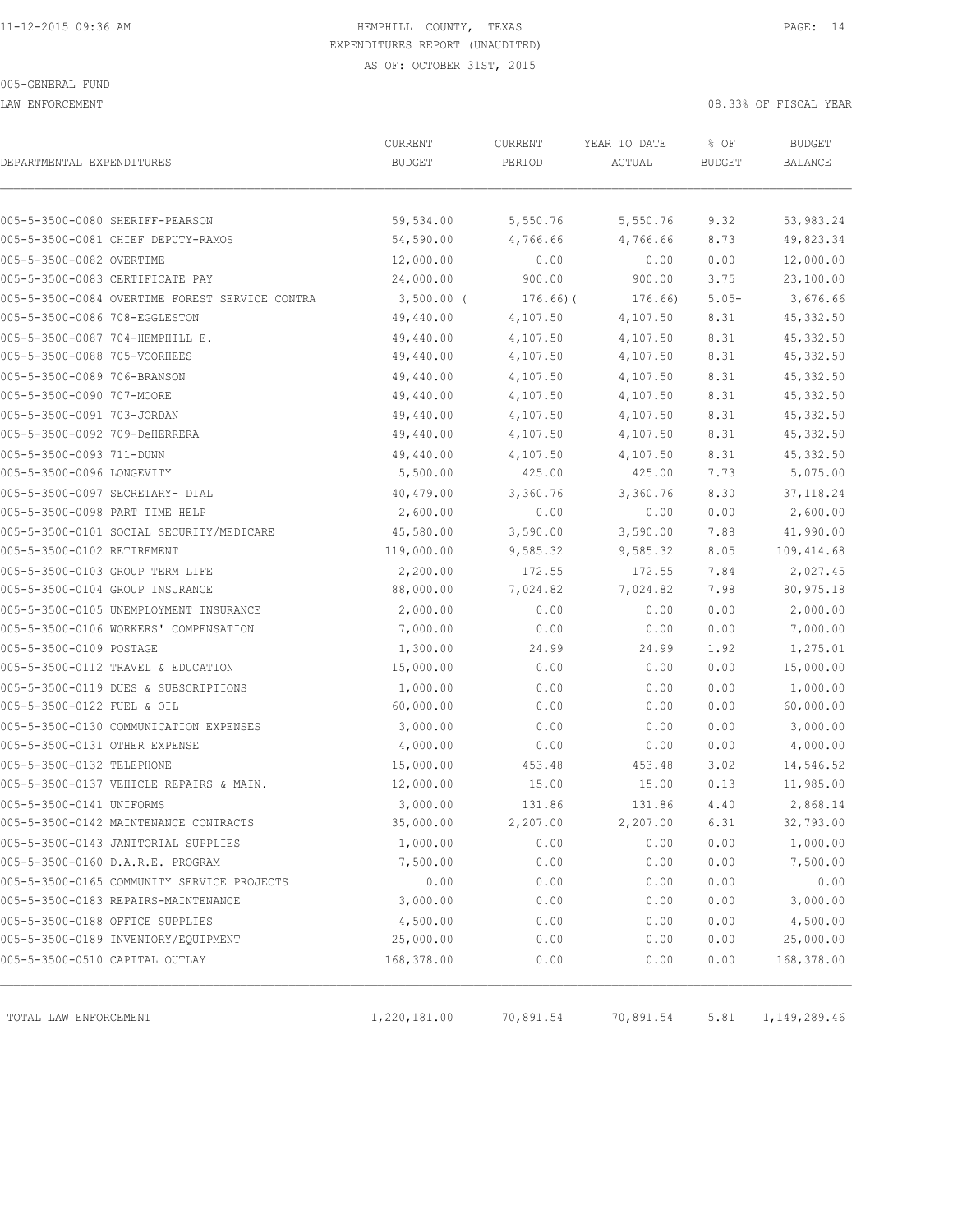LAW/JAIL OPERATIONS 08.33% OF FISCAL YEAR

| DEPARTMENTAL EXPENDITURES                | CURRENT<br><b>BUDGET</b> | <b>CURRENT</b><br>PERIOD | YEAR TO DATE<br>ACTUAL | % OF<br><b>BUDGET</b> | <b>BUDGET</b><br><b>BALANCE</b> |
|------------------------------------------|--------------------------|--------------------------|------------------------|-----------------------|---------------------------------|
|                                          |                          |                          |                        |                       |                                 |
| 005-5-3600-0082 OVERTIME PAY             | 3,000.00                 | 43.75                    | 43.75                  | 1.46                  | 2,956.25                        |
| 005-5-3600-0083 CERTIFICATE PAY          | 6,000.00                 | 400.00                   | 400.00                 | 6.67                  | 5,600.00                        |
| 005-5-3600-0090 DISPATCHER-JONES         | 40,685.00                | 3,377.92                 | 3,377.92               | 8.30                  | 37,307.08                       |
| 005-5-3600-0091 CHIEF DISPATCH-SWOPES    | 44,290.00                | 3,678.34                 | 3,678.34               | 8.31                  | 40,611.66                       |
| 005-5-3600-0092 JAIL ADMIN-BOYDSTON      | 44,290.00                | 3,878.34                 | 3,878.34               | 8.76                  | 40, 411.66                      |
| 005-5-3600-0093 DISPATCHER-BRITTAIN      | 40,685.00                | 3,377.92                 | 3,377.92               | 8.30                  | 37,307.08                       |
| 005-5-3600-0094 DISPATCHER-FRALEY        | 40,685.00                | 3,377.92                 | 3,377.92               | 8.30                  | 37,307.08                       |
| 005-5-3600-0095 DISPATCHER-KELLS         | 40,685.00                | 3,377.92                 | 3,377.92               | 8.30                  | 37,307.08                       |
| 005-5-3600-0096 LONGEVITY                | 5,000.00                 | 455.00                   | 455.00                 | 9.10                  | 4,545.00                        |
| 005-5-3600-0097 DISPATCHER-CARTER        | 40,685.00                | 3,377.92                 | 3,377.92               | 8.30                  | 37,307.08                       |
| 005-5-3600-0101 SOCIAL SECURITY/MEDICARE | 23,405.00                | 1,838.82                 | 1,838.82               | 7.86                  | 21,566.18                       |
| 005-5-3600-0102 RETIREMENT               | 61,200.00                | 5,060.22                 | 5,060.22               | 8.27                  | 56,139.78                       |
| 005-5-3600-0103 GROUP TERM LIFE          | 1,100.00                 | 91.10                    | 91.10                  | 8.28                  | 1,008.90                        |
| 005-5-3600-0104 GROUP INSURANCE          | 56,000.00                | 4,470.34                 | 4,470.34               | 7.98                  | 51,529.66                       |
| 005-5-3600-0105 UNEMPLOYMENT INSURANCE   | 2,000.00                 | 0.00                     | 0.00                   | 0.00                  | 2,000.00                        |
| 005-5-3600-0106 WORKERS' COMPENSATION    | 4,000.00                 | 0.00                     | 0.00                   | 0.00                  | 4,000.00                        |
| 005-5-3600-0112 TRAVEL & EDUCATION       | 6,000.00                 | 0.00                     | 0.00                   | 0.00                  | 6,000.00                        |
| 005-5-3600-0131 OTHER EXPENSE            | 2,500.00                 | 0.00                     | 0.00                   | 0.00                  | 2,500.00                        |
| 005-5-3600-0141 UNIFORMS                 | 2,000.00                 | 0.00                     | 0.00                   | 0.00                  | 2,000.00                        |
| 005-5-3600-0143 PRISONER EXPENSES        | $10,000.00$ (            | 141.00(                  | 141.00)                | $1.41-$               | 10,141.00                       |
| 005-5-3600-0145 PRISONER MEALS           | 40,000.00                | 0.00                     | 0.00                   | 0.00                  | 40,000.00                       |
| 005-5-3600-0183 REPAIRS                  | 14,000.00                | 142.50                   | 142.50                 | 1.02                  | 13,857.50                       |
| 005-5-3600-0188 OFFICE SUPPLIES          | 2,000.00                 | 0.00                     | 0.00                   | 0.00                  | 2,000.00                        |
| 005-5-3600-0189 INVENTORY/EQUIPMENT      | 6,500.00                 | 0.00                     | 0.00                   | 0.00                  | 6,500.00                        |
| 005-5-3600-0510 CAPITAL OUTLAY           | 18,000.00                | 0.00                     | 0.00                   | 0.00                  | 18,000.00                       |
| TOTAL LAW/JAIL OPERATIONS                | 554,710.00               | 36,807.01                | 36,807.01              | 6.64                  | 517,902.99                      |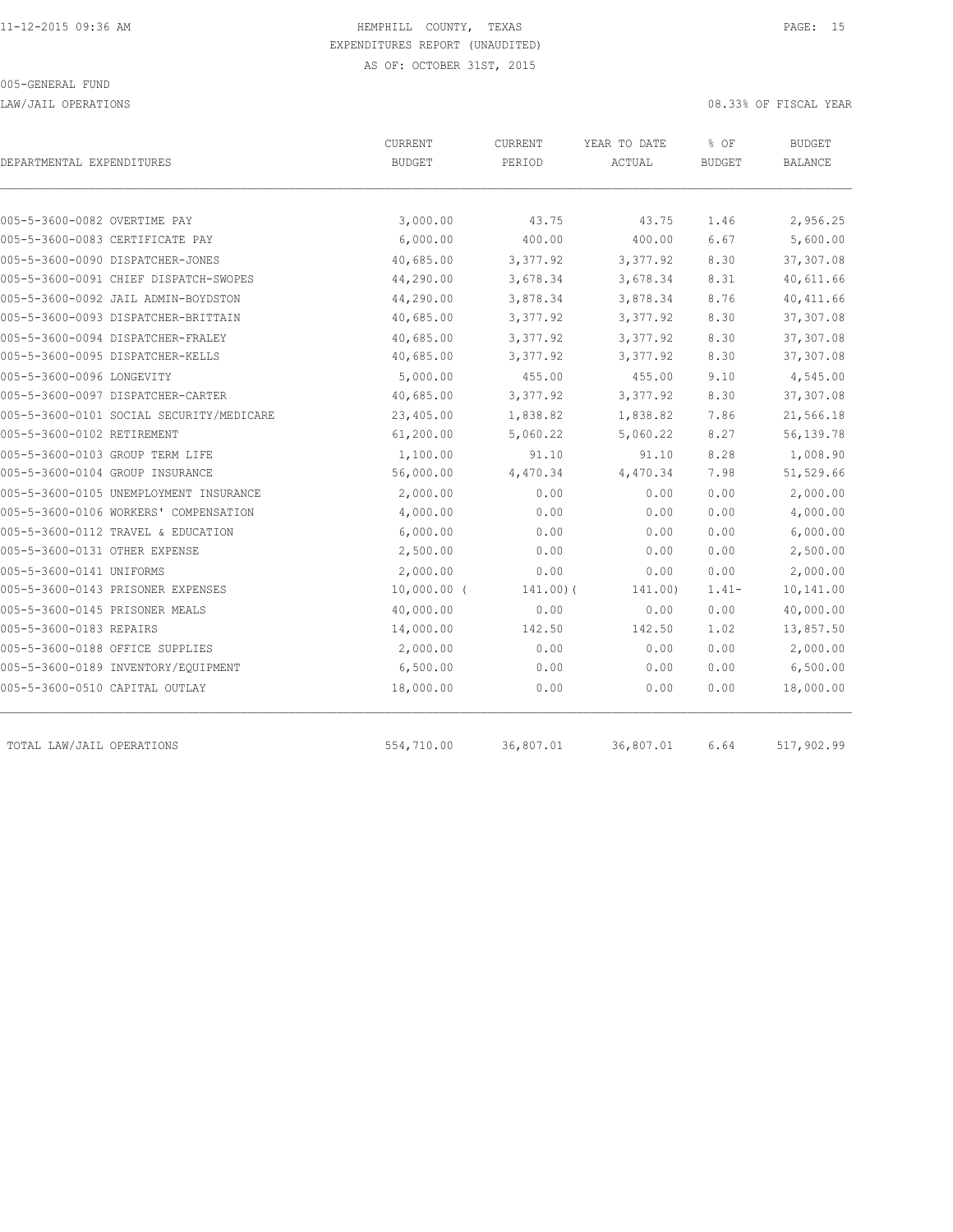| 11-12-2015 09:36 AM |
|---------------------|
|---------------------|

### HEMPHILL COUNTY, TEXAS **PAGE:** 16 EXPENDITURES REPORT (UNAUDITED) AS OF: OCTOBER 31ST, 2015

SOLID WASTE DISPOSAL **EXECUTE:** 08.33% OF FISCAL YEAR

| DEPARTMENTAL EXPENDITURES      | CURRENT<br><b>BUDGET</b> | CURRENT<br>PERIOD | YEAR TO DATE<br>ACTUAL | % OF<br><b>BUDGET</b> | BUDGET<br><b>BALANCE</b> |
|--------------------------------|--------------------------|-------------------|------------------------|-----------------------|--------------------------|
|                                |                          |                   |                        |                       |                          |
| 005-5-6025-0122 FUEL & OIL     | 33,000.00                | 343.40            | 343.40                 | 1.04                  | 32,656.60                |
| 005-5-6025-0127 TIPPING FEES   | 225,000.00               | 0.00              | 0.00                   | 0.00                  | 225,000.00               |
| 005-5-6025-0510 CAPITAL OUTLAY | 130,000.00               | 0.00              | 0.00                   | 0.00                  | 130,000.00               |
|                                |                          |                   |                        |                       |                          |
| TOTAL SOLID WASTE DISPOSAL     | 388,000.00               | 343.40            | 343.40                 | 0.09                  | 387,656.60               |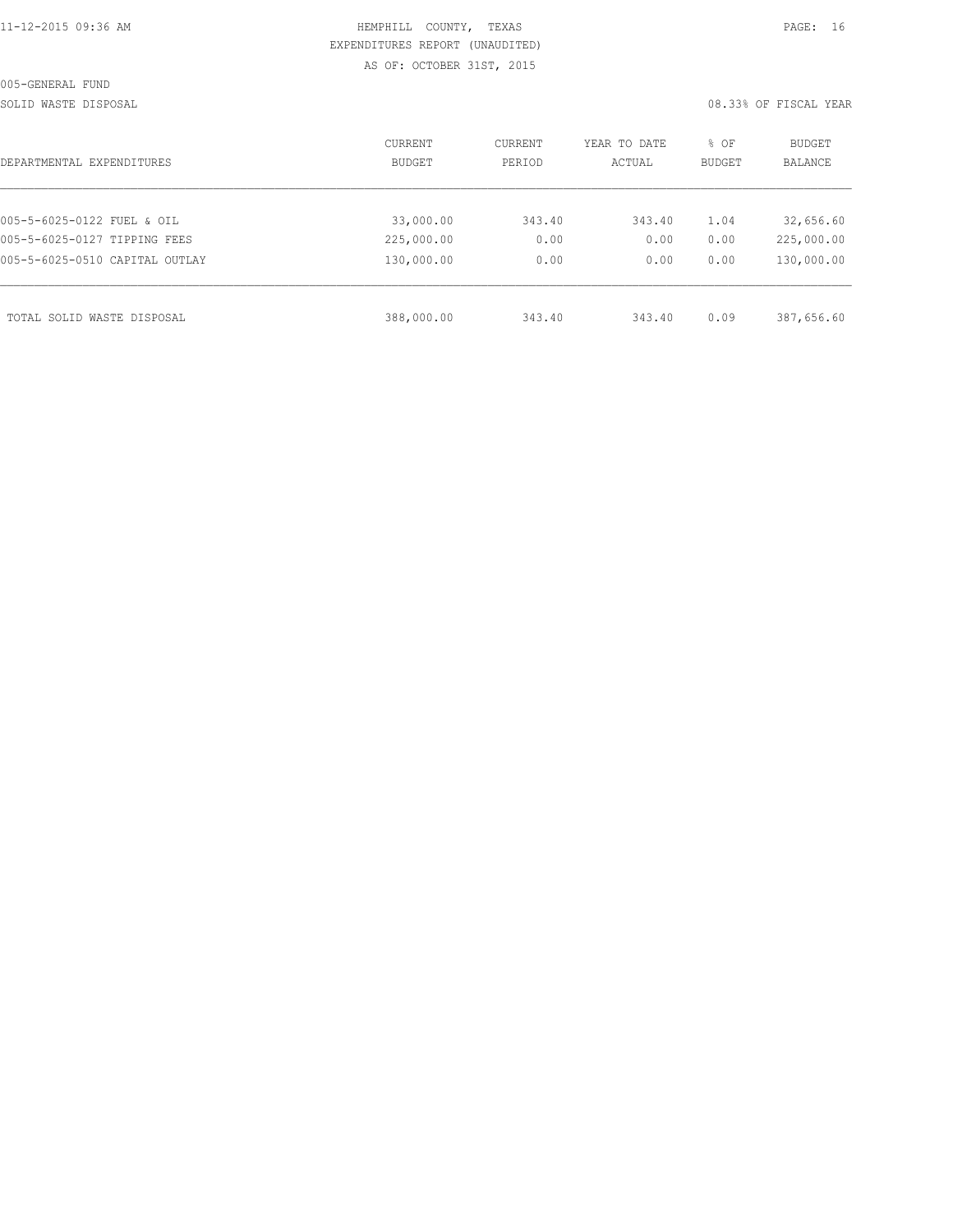PUBLIC FACILITIES 08.33% OF FISCAL YEAR

| DEPARTMENTAL EXPENDITURES               | CURRENT<br><b>BUDGET</b> | CURRENT<br>PERIOD | YEAR TO DATE<br>ACTUAL | % OF<br><b>BUDGET</b> | <b>BUDGET</b><br><b>BALANCE</b> |
|-----------------------------------------|--------------------------|-------------------|------------------------|-----------------------|---------------------------------|
|                                         |                          |                   |                        |                       |                                 |
| 005-5-7001-0124 TECH SUPPORT CONTRACT   | 12,000.00                | 0.00              | 0.00                   | 0.00                  | 12,000.00                       |
| 005-5-7001-0126 ROAD REPAIR             | 200,000.00               | 0.00              | 0.00                   | 0.00                  | 200,000.00                      |
| 005-5-7001-0128 SUPPLIES                | 17,000.00                | 0.00              | 0.00                   | 0.00                  | 17,000.00                       |
| 005-5-7001-0129 COKES & COFFEE          | 3,500.00                 | 280.00            | 280.00                 | 8.00                  | 3,220.00                        |
| 005-5-7001-0133 UTILITIES/GENERAL       | 120,000.00               | 3,635.82          | 3,635.82               | 3.03                  | 116,364.18                      |
| 005-5-7001-0183 PUBLIC FACILITIES R&M   | 30,000.00                | 0.00              | 0.00                   | 0.00                  | 30,000.00                       |
| 005-5-7001-0185 COURTHOUSE R&M          | 15,000.00                | 0.00              | 0.00                   | 0.00                  | 15,000.00                       |
| 005-5-7001-0186 BRIDGE/DAM-REPAIR/SPRAY | 60,000.00                | 0.00              | 0.00                   | 0.00                  | 60,000.00                       |
| 005-5-7001-0189 INVENTORY/EQUIPMENT     | 10,000.00                | 0.00              | 0.00                   | 0.00                  | 10,000.00                       |
| 005-5-7001-0217 TRANSFER OUT            | 0.00                     | 0.00              | 0.00                   | 0.00                  | 0.00                            |
| 005-5-7001-0510 CAPITAL OUTLAY          | 4,293,924.00             | 199,060.65        | 199,060.65             | 4.64                  | 4,094,863.35                    |
| TOTAL PUBLIC FACILITIES                 | 4,761,424.00             | 202,976.47        | 202,976.47             | 4.26                  | 4,558,447.53                    |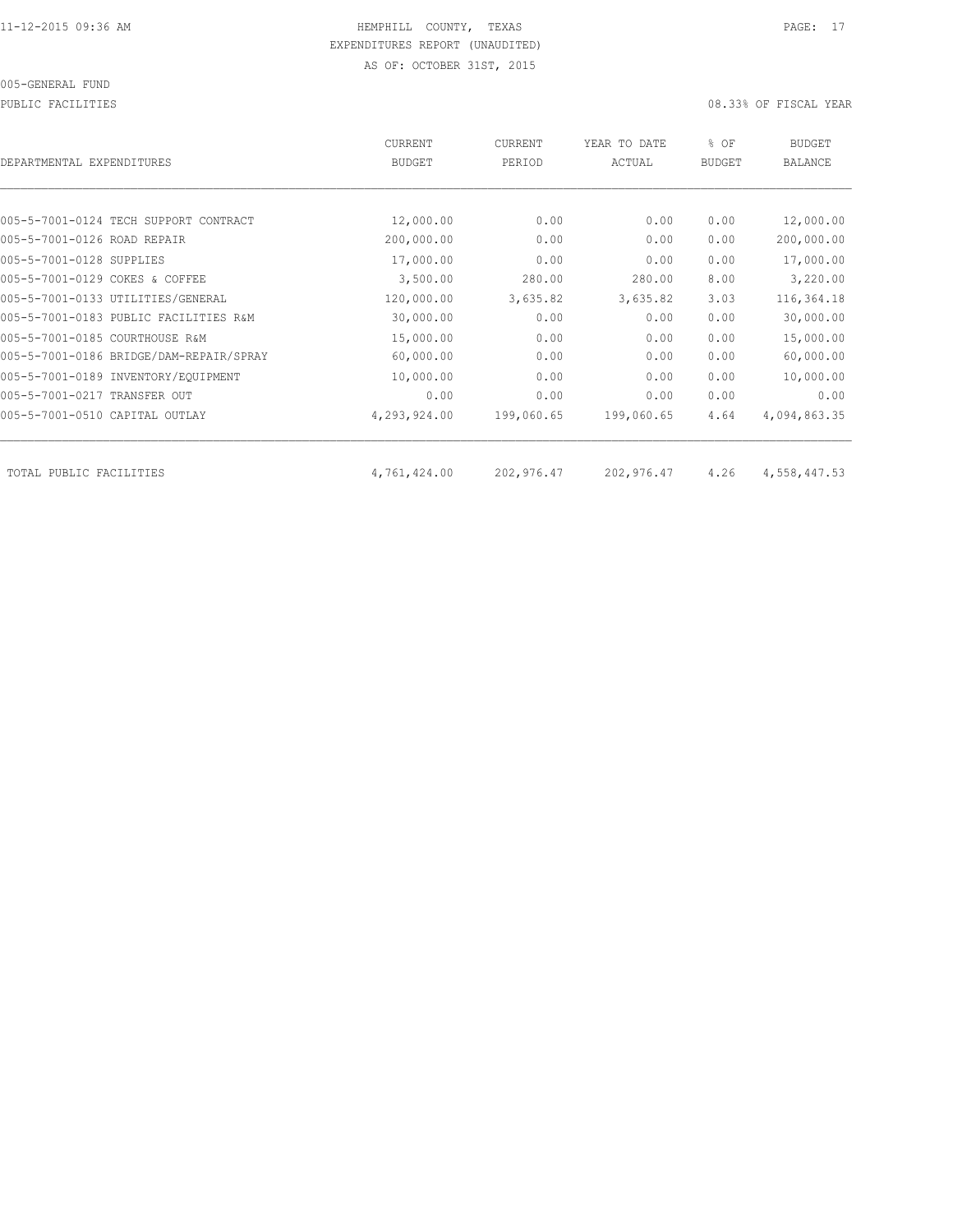CEMETERY 08.33% OF FISCAL YEAR

| DEPARTMENTAL EXPENDITURES                | CURRENT<br><b>BUDGET</b> | CURRENT<br>PERIOD | YEAR TO DATE<br>ACTUAL | % OF<br><b>BUDGET</b> | <b>BUDGET</b><br>BALANCE |
|------------------------------------------|--------------------------|-------------------|------------------------|-----------------------|--------------------------|
|                                          |                          |                   |                        |                       |                          |
| 005-5-7016-0097 CEMETERY ADM-JAHNEL      | 7,500.00                 | 2,000.00          | 2,000.00               | 26.67                 | 5,500.00                 |
| 005-5-7016-0101 SOCIAL SECURITY/MEDICARE | 600.00                   | 153.00            | 153.00                 | 25.50                 | 447.00                   |
| 005-5-7016-0105 UNEMPLOYMENT INSURANCE   | 100.00                   | 0.00              | 0.00                   | 0.00                  | 100.00                   |
| 005-5-7016-0114 VETERAN'S MARKERS        | 1,000.00                 | 0.00              | 0.00                   | 0.00                  | 1,000.00                 |
| 005-5-7016-0124 CONTRACT LABOR           | 5,000.00                 | 0.00              | 0.00                   | 0.00                  | 5,000.00                 |
| 005-5-7016-0128 SUPPLIES                 | 1,500.00                 | 0.00              | 0.00                   | 0.00                  | 1,500.00                 |
| 005-5-7016-0130 UNMARKED GRAVES          | 2,000.00                 | 0.00              | 0.00                   | 0.00                  | 2,000.00                 |
| 005-5-7016-0133 UTILITIES                | 300.00                   | 14.74             | 14.74                  | 4.91                  | 285.26                   |
| 005-5-7016-0140 LANDSCAPING              | 2,500.00                 | 0.00              | 0.00                   | 0.00                  | 2,500.00                 |
| 005-5-7016-0142 CONTRACT MOWING          | 36,000.00                | 3,837.50          | 3,837.50               | 10.66                 | 32,162.50                |
| 005-5-7016-0510 CAPITAL OUTLAY           | 7,000.00                 | 0.00              | 0.00                   | 0.00                  | 7,000.00                 |
| TOTAL CEMETERY                           | 63,500.00                | 6,005.24          | 6,005.24               | 9.46                  | 57,494.76                |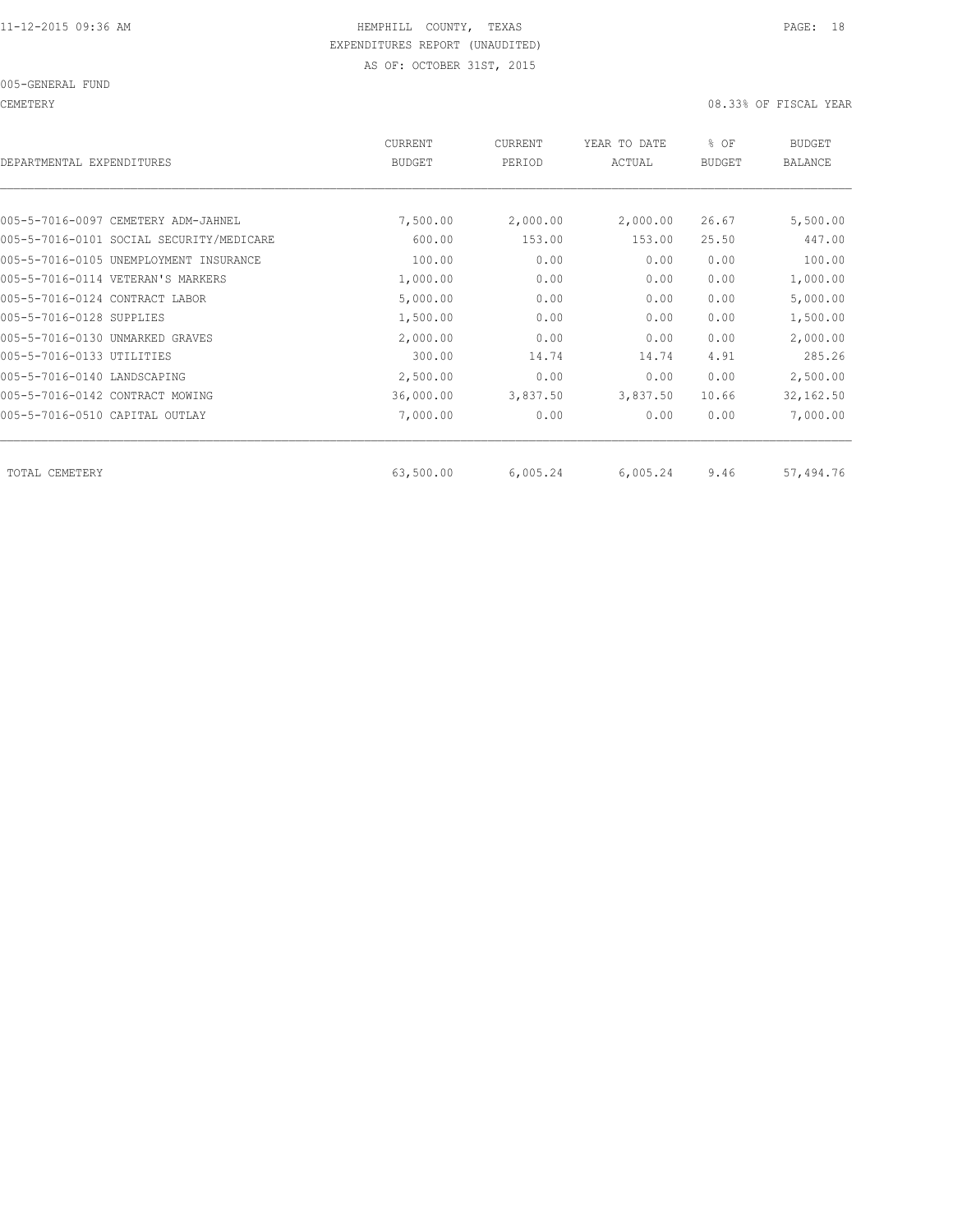OTHER COMPLEXES 08.33% OF FISCAL YEAR

| DEPARTMENTAL EXPENDITURES                | <b>CURRENT</b><br><b>BUDGET</b> | CURRENT<br>PERIOD | YEAR TO DATE<br>ACTUAL | % OF<br><b>BUDGET</b> | <b>BUDGET</b><br><b>BALANCE</b> |
|------------------------------------------|---------------------------------|-------------------|------------------------|-----------------------|---------------------------------|
|                                          |                                 |                   |                        |                       |                                 |
| 005-5-7018-0082 OVERTIME                 | 4,000.00                        | 0.00              | 0.00                   | 0.00                  | 4,000.00                        |
| 005-5-7018-0091 COMPLEX SUPERVISOR-LYNCH | 52,530.00                       | 4,395.00          | 4,395.00               | 8.37                  | 48,135.00                       |
| 005-5-7018-0092 COMPLEX ROADHAND-YARNOLD | 47,380.00                       | 3,935.84          | 3,935.84               | 8.31                  | 43, 444.16                      |
| 005-5-7018-0096 LONGEVITY                | 3,500.00                        | 300.00            | 300.00                 | 8.57                  | 3,200.00                        |
| 005-5-7018-0098 PART-TIME HELP           | 11,000.00                       | 0.00              | 0.00                   | 0.00                  | 11,000.00                       |
| 005-5-7018-0101 SOCIAL SECURITY/MEDICARE | 9,060.00                        | 660.28            | 660.28                 | 7.29                  | 8,399.72                        |
| 005-5-7018-0102 RETIREMENT               | 23,700.00                       | 1,726.16          | 1,726.16               | 7.28                  | 21,973.84                       |
| 005-5-7018-0103 GROUP TERM LIFE          | 430.00                          | 31.08             | 31.08                  | 7.23                  | 398.92                          |
| 005-5-7018-0104 GROUP INSURANCE          | 16,000.00                       | 1,277.24          | 1,277.24               | 7.98                  | 14,722.76                       |
| 005-5-7018-0105 UNEMPLOYMENT INSURANCE   | 500.00                          | 0.00              | 0.00                   | 0.00                  | 500.00                          |
| 005-5-7018-0106 WORKERS' COMPENSATION    | 1,200.00                        | 0.00              | 0.00                   | 0.00                  | 1,200.00                        |
| 005-5-7018-0122 FUEL & OIL               | 15,000.00                       | 0.00              | 0.00                   | 0.00                  | 15,000.00                       |
| 005-5-7018-0124 MACHINE HIRE/CONT LABOR  | 2,000.00                        | 0.00              | 0.00                   | 0.00                  | 2,000.00                        |
| 005-5-7018-0125 TIRES & TUBES            | 1,500.00                        | 0.00              | 0.00                   | 0.00                  | 1,500.00                        |
| 005-5-7018-0128 MATERIAL & SUPPLIES      | 12,000.00                       | 0.00              | 0.00                   | 0.00                  | 12,000.00                       |
| 005-5-7018-0132 TELEPHONE                | 700.00                          | 0.00              | 0.00                   | 0.00                  | 700.00                          |
| 005-5-7018-0183 REPAIRS & MAINTENANCE    | 18,000.00                       | 377.57            | 377.57                 | 2.10                  | 17,622.43                       |
| 005-5-7018-0185 TREES                    | 2,000.00                        | 0.00              | 0.00                   | 0.00                  | 2,000.00                        |
| 005-5-7018-0189 INVENTORY                | 15,000.00                       | 0.00              | 0.00                   | 0.00                  | 15,000.00                       |
| 005-5-7018-0206 CHEMICALS                | 3,000.00                        | 0.00              | 0.00                   | 0.00                  | 3,000.00                        |
| 005-5-7018-0510 CAPITAL OUTLAY           | 30,000.00                       | 0.00              | 0.00                   | 0.00                  | 30,000.00                       |
| TOTAL OTHER COMPLEXES                    | 268,500.00                      | 12,703.17         | 12,703.17              | 4.73                  | 255,796.83                      |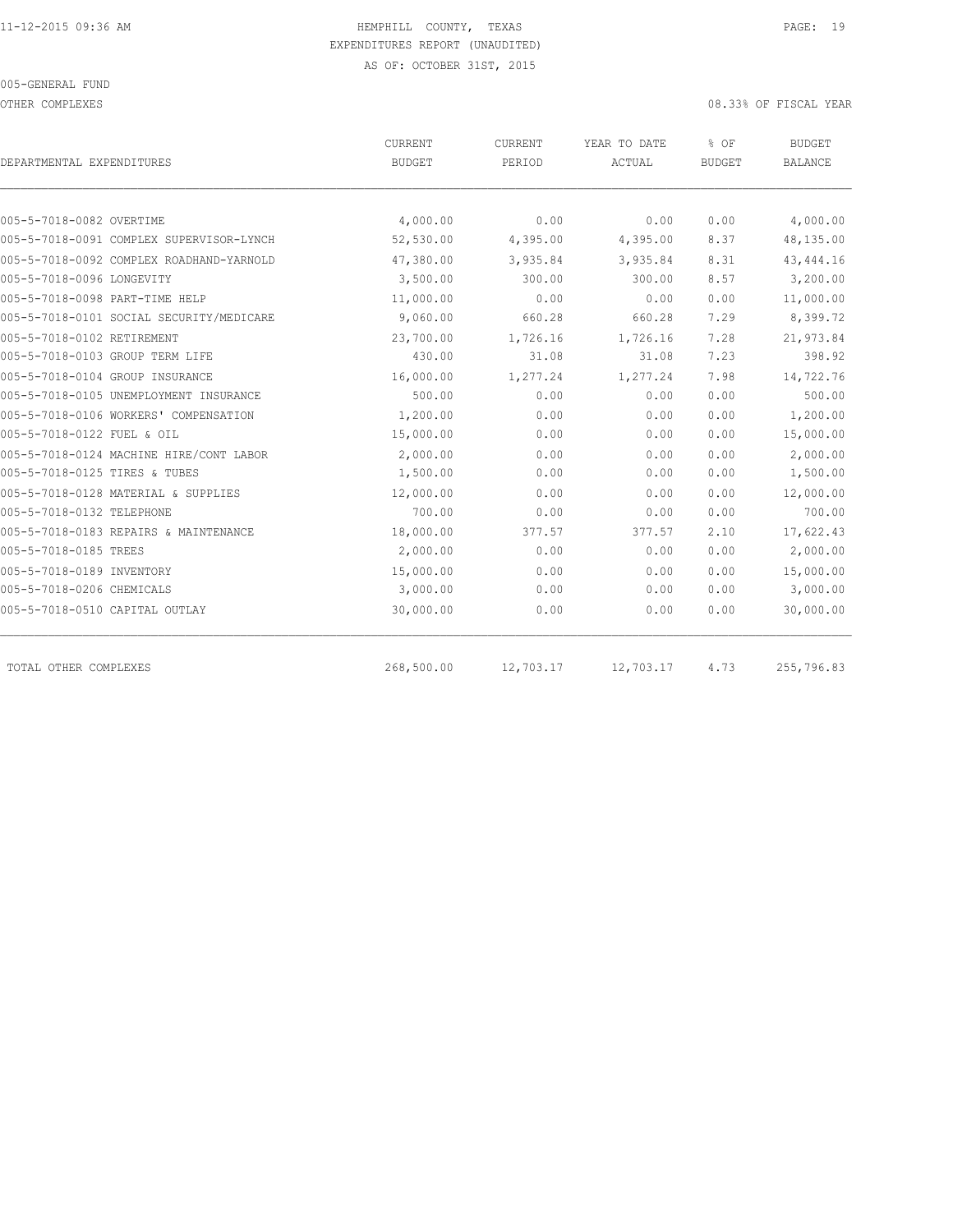LIBRARY 08.33% OF FISCAL YEAR

| DEPARTMENTAL EXPENDITURES                 | CURRENT<br><b>BUDGET</b> | <b>CURRENT</b><br>PERIOD | YEAR TO DATE<br>ACTUAL | % OF<br><b>BUDGET</b> | BUDGET<br>BALANCE |
|-------------------------------------------|--------------------------|--------------------------|------------------------|-----------------------|-------------------|
| 005-5-7041-0090 LIBRARIAN-DILLON          | 52,530.00                | 4,365.00                 | 4,365.00               | 8.31                  | 48,165.00         |
| 005-5-7041-0094 PART-TIME JANITOR         | 2,000.00                 | 0.00                     | 0.00                   | 0.00                  | 2,000.00          |
| 005-5-7041-0095 CLERK-GARCIA              | 31,518.00                | 2,737.50                 | 2,737.50               | 8.69                  | 28,780.50         |
| 005-5-7041-0096 LONGEVITY                 | 3,470.00                 | 230.00                   | 230.00                 | 6.63                  | 3,240.00          |
| 005-5-7041-0097 CLERK/PT-LIBRARY CLERK    | 35,000.00                | 2,331.63                 | 2,331.63               | 6.66                  | 32,668.37         |
| 005-5-7041-0098 CLERK-POWELL              | 31,518.00                | 2,614.00                 | 2,614.00               | 8.29                  | 28,904.00         |
| 005-5-7041-0101 SOCIAL SECURITY/MEDICARE  | 11,900.00                | 905.27                   | 905.27                 | 7.61                  | 10,994.73         |
| 005-5-7041-0102 RETIREMENT                | 30,810.00                | 2,455.63                 | 2,455.63               | 7.97                  | 28, 354.37        |
| 005-5-7041-0103 GROUP TERM LIFE           | 600.00                   | 44.20                    | 44.20                  | 7.37                  | 555.80            |
| 005-5-7041-0104 GROUP INSURANCE           | 24,000.00                | 1,915.86                 | 1,915.86               | 7.98                  | 22,084.14         |
| 005-5-7041-0105 UNEMPLOYMENT INSURANCE    | 1,000.00                 | 0.00                     | 0.00                   | 0.00                  | 1,000.00          |
| 005-5-7041-0106 WORKERS' COMPENSATION     | 2,500.00                 | 0.00                     | 0.00                   | 0.00                  | 2,500.00          |
| 005-5-7041-0112 TRAVEL                    | 6,000.00                 | 121.48                   | 121.48                 | 2.02                  | 5,878.52          |
| 005-5-7041-0119 DUES                      | 2,100.00                 | 0.00                     | 0.00                   | 0.00                  | 2,100.00          |
| 005-5-7041-0128 SUPPLIES                  | $8,500.00$ (             | $82,75$ ) (              | 82.75)                 | $0.97 -$              | 8,582.75          |
| 005-5-7041-0132 TELEPHONE                 | 6,900.00                 | 0.00                     | 0.00                   | 0.00                  | 6,900.00          |
| 005-5-7041-0142 HARRINGTON L. CONSORTIUM  | 10,200.00                | 0.00                     | 0.00                   | 0.00                  | 10,200.00         |
| 005-5-7041-0168 BOOKS                     | 33,000.00                | 996.13                   | 996.13                 | 3.02                  | 32,003.87         |
| 005-5-7041-0169 BOOKS MEMORIALS/DONATIONS | 5,000.00                 | 0.00                     | 0.00                   | 0.00                  | 5,000.00          |
| 005-5-7041-0181 TECH SUPPORT              | 9,000.00                 | 525.00                   | 525.00                 | 5.83                  | 8,475.00          |
| 005-5-7041-0189 INVENTORY                 | 7,000.00                 | 279.99                   | 279.99                 | 4.00                  | 6,720.01          |
| TOTAL LIBRARY                             | 314,546.00               | 19,438.94                | 19,438.94              | 6.18                  | 295,107.06        |
| TOTAL EXPENDITURES                        | 11,248,695.00            | 657,051.65               | 657,051.65             | 5.84                  | 10,591,643.35     |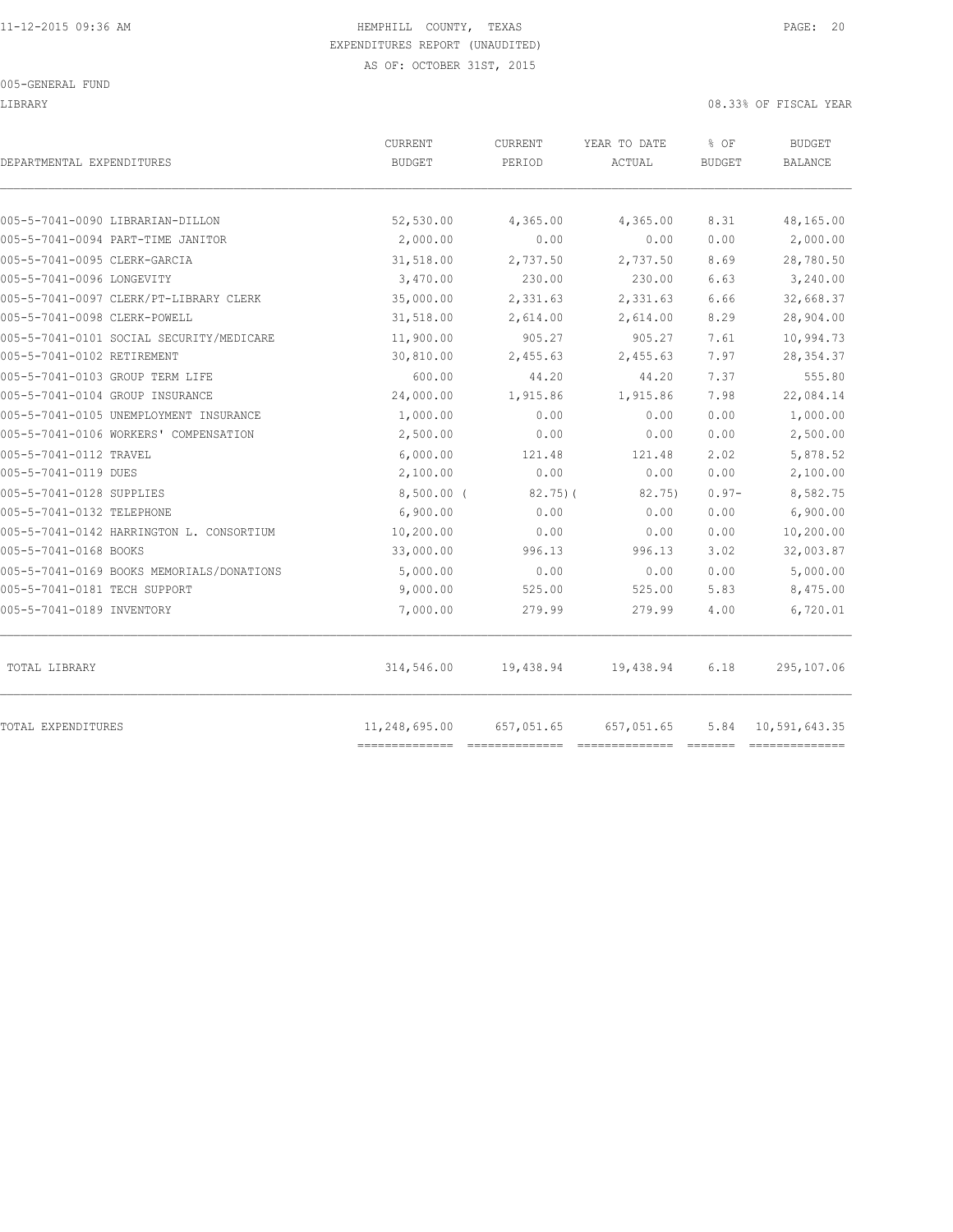008-LAW LIBRARY

LAW LIBRARY 08.33% OF FISCAL YEAR

| DEPARTMENTAL EXPENDITURES            | <b>CURRENT</b><br><b>BUDGET</b> | CURRENT<br>PERIOD | YEAR TO DATE<br>ACTUAL | % OF<br>BUDGET | BUDGET<br>BALANCE |
|--------------------------------------|---------------------------------|-------------------|------------------------|----------------|-------------------|
| 008-5-2008-0114 LAW LIBRARY EXPENSES | 2,400.00                        | 0.00              | 0.00                   | 0.00           | 2,400.00          |
| TOTAL LAW LIBRARY                    | 2,400.00                        | 0.00              | 0.00                   | 0.00           | 2,400.00          |
| TOTAL EXPENDITURES                   | 2,400.00<br>____________        | 0.00              | 0.00                   | 0.00           | 2,400.00          |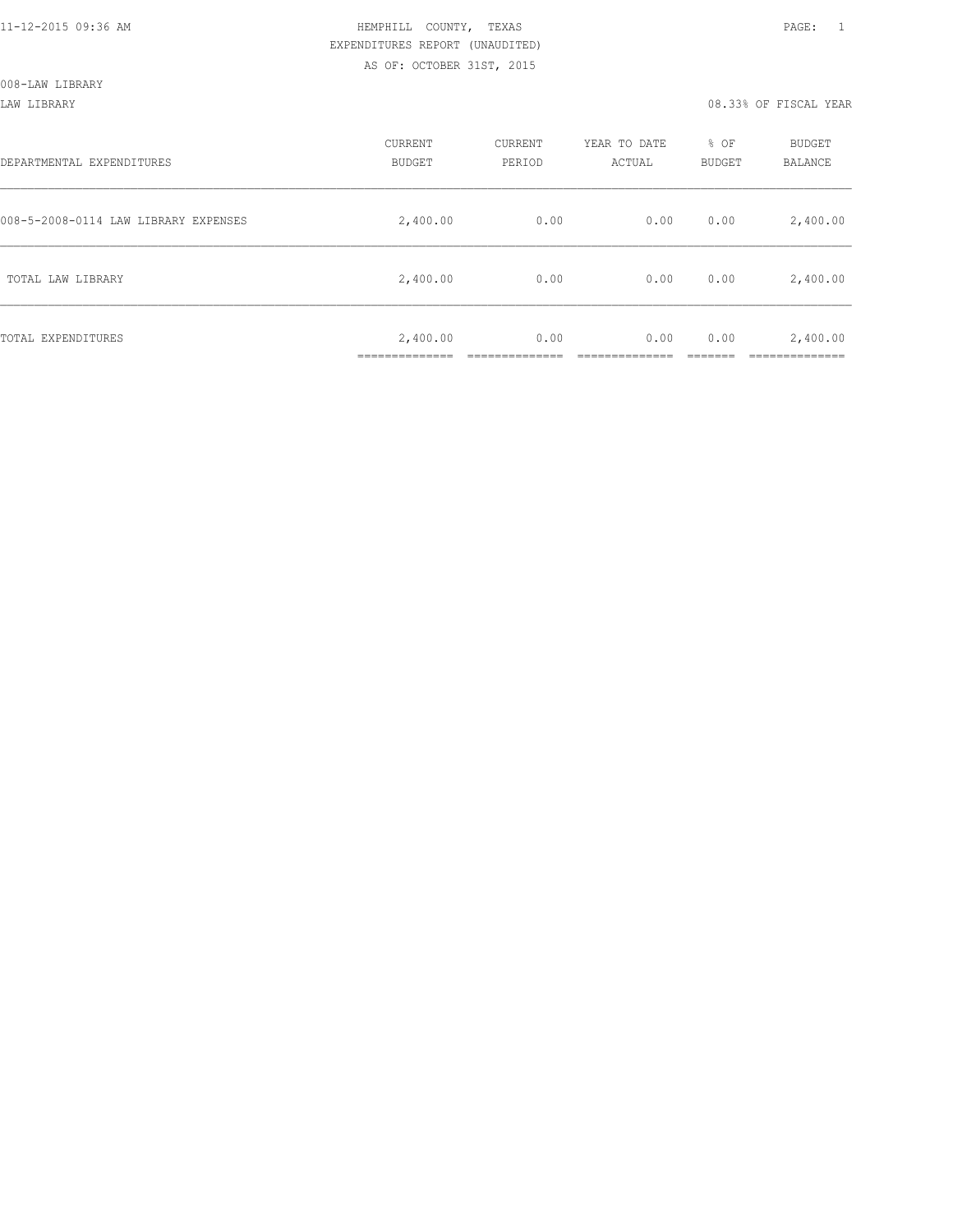CO COURTHOUSE SECURITY CONSULTED AND RELEASE OF SECOND VERRIFICAL YEAR OR SUPPOSE OF FISCAL YEAR

| DEPARTMENTAL EXPENDITURES          | CURRENT<br><b>BUDGET</b> | CURRENT<br>PERIOD | YEAR TO DATE<br>ACTUAL | % OF<br>BUDGET | BUDGET<br><b>BALANCE</b> |
|------------------------------------|--------------------------|-------------------|------------------------|----------------|--------------------------|
| 009-5-3009-0114 CRTHS SECURITY EXP | 58,000.00                | 0.00              | 0.00                   | 0.00           | 58,000.00                |
| TOTAL CO COURTHOUSE SECURITY       | 58,000.00                | 0.00              | 0.00                   | 0.00           | 58,000.00                |
| TOTAL EXPENDITURES                 | 58,000.00                | 0.00              | 0.00                   | 0.00           | 58,000.00                |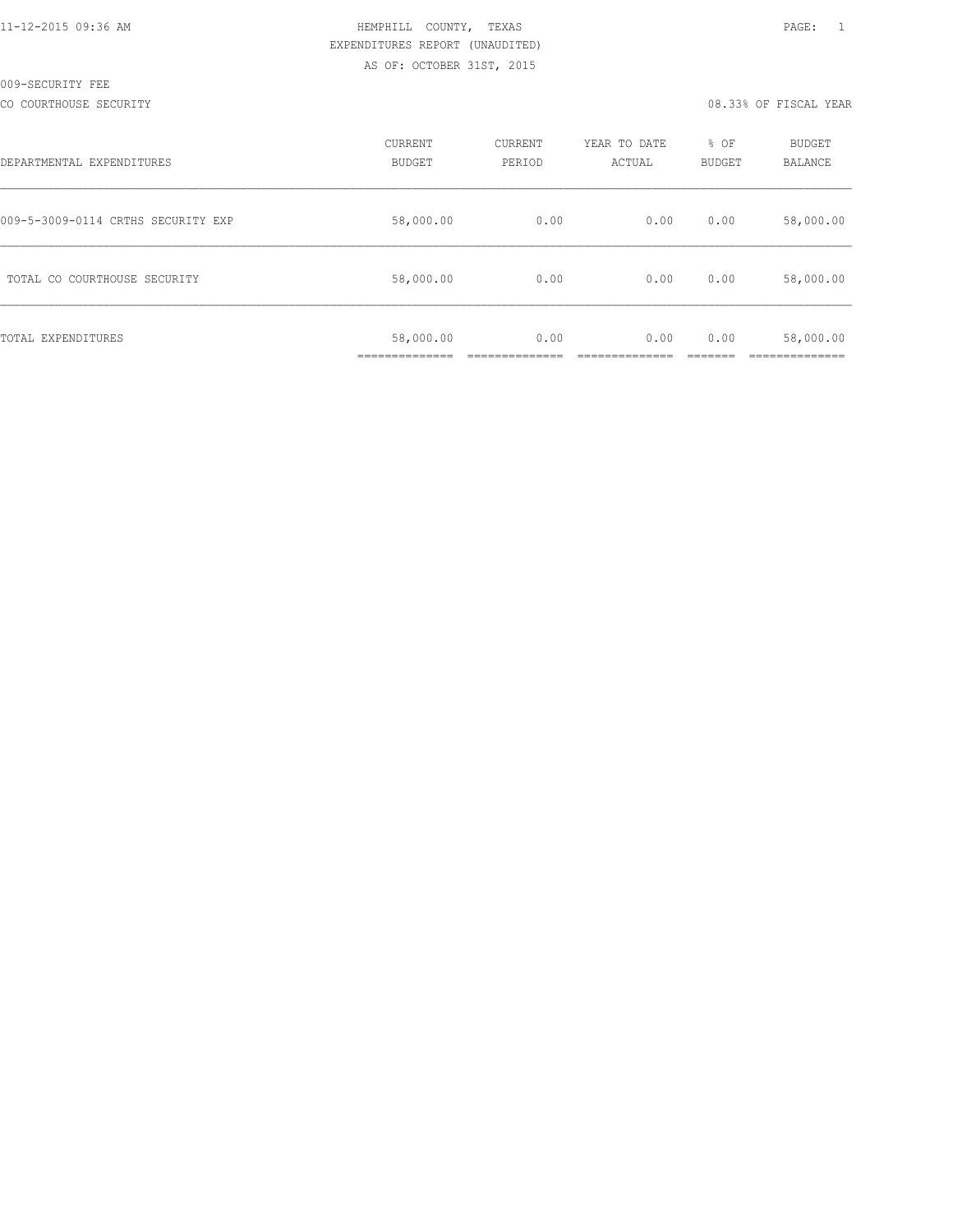## 11-12-2015 09:36 AM HEMPHILL COUNTY, TEXAS PAGE: 1 EXPENDITURES REPORT (UNAUDITED)

AS OF: OCTOBER 31ST, 2015

#### 010-AIRPORT

| DEPARTMENTAL EXPENDITURES                     | <b>CURRENT</b><br><b>BUDGET</b> | <b>CURRENT</b><br>PERIOD | YEAR TO DATE<br>ACTUAL | % OF<br><b>BUDGET</b> | <b>BUDGET</b><br><b>BALANCE</b> |
|-----------------------------------------------|---------------------------------|--------------------------|------------------------|-----------------------|---------------------------------|
|                                               |                                 |                          |                        |                       |                                 |
| 010-5-7010-0109 POSTAGE                       | 200.00                          | 144.00                   | 144.00                 | 72.00                 | 56.00                           |
| 010-5-7010-0112 TRAVEL/DUES/PUBLICATIONS      | 1,000.00                        | 0.00                     | 0.00                   | 0.00                  | 1,000.00                        |
| 010-5-7010-0122 FUEL & OIL                    | 165,000.00                      | 45.19                    | 45.19                  | 0.03                  | 164, 954.81                     |
| 010-5-7010-0124 AIRPORT MGR CONTRACT          | 50,000.00                       | 5,069.01                 | 5,069.01               | 10.14                 | 44,930.99                       |
| 010-5-7010-0127 FUEL SYSTEM MAINTENANCE       | 4,000.00                        | 0.00                     | 0.00                   | 0.00                  | 4,000.00                        |
| 010-5-7010-0131 OTHER EXPENSE                 | 1,500.00                        | 79.98                    | 79.98                  | 5.33                  | 1,420.02                        |
| 010-5-7010-0132 AWOS SATELLITE LINK/TELEPHONE | 2,900.00                        | 5,966.00                 | 5,966.00               | $205.72$ (            | 3,066.00                        |
| 010-5-7010-0133 UTILITIES                     | 7,000.00                        | 0.00                     | 0.00                   | 0.00                  | 7,000.00                        |
| 010-5-7010-0134 BONDS & INSURANCE             | 6,000.00                        | 0.00                     | 0.00                   | 0.00                  | 6,000.00                        |
| 010-5-7010-0140 SATELLITE TELEVISION          | 1,000.00                        | 0.00                     | 0.00                   | 0.00                  | 1,000.00                        |
| 010-5-7010-0168 MOWING EOUIP./MAINT.          | 4,000.00                        | 0.00                     | 0.00                   | 0.00                  | 4,000.00                        |
| 010-5-7010-0173 NAVIGATION EQUIP/MAINT        | 6,000.00                        | 0.00                     | 0.00                   | 0.00                  | 6,000.00                        |
| 010-5-7010-0183 HANGAR-LOUNGE R&M             | 5,000.00                        | 145.28                   | 145.28                 | 2.91                  | 4,854.72                        |
| 010-5-7010-0185 WSI WEATHER                   | 3,500.00                        | 657.00                   | 657.00                 | 18.77                 | 2,843.00                        |
| 010-5-7010-0189 INVENTORY                     | 2,800.00                        | 0.00                     | 0.00                   | 0.00                  | 2,800.00                        |
| 010-5-7010-0510 CAPITAL OUTLAY                | 100,000.00                      | 0.00                     | 0.00                   | 0.00                  | 100,000.00                      |
| TOTAL AIRPORT                                 | 359,900.00                      | 12,106.46                | 12,106.46              | 3.36                  | 347,793.54                      |
| <b>TOTAL EXPENDITURES</b>                     | 359,900.00<br>==============    | 12,106.46                | 12,106.46              | 3.36                  | 347,793.54                      |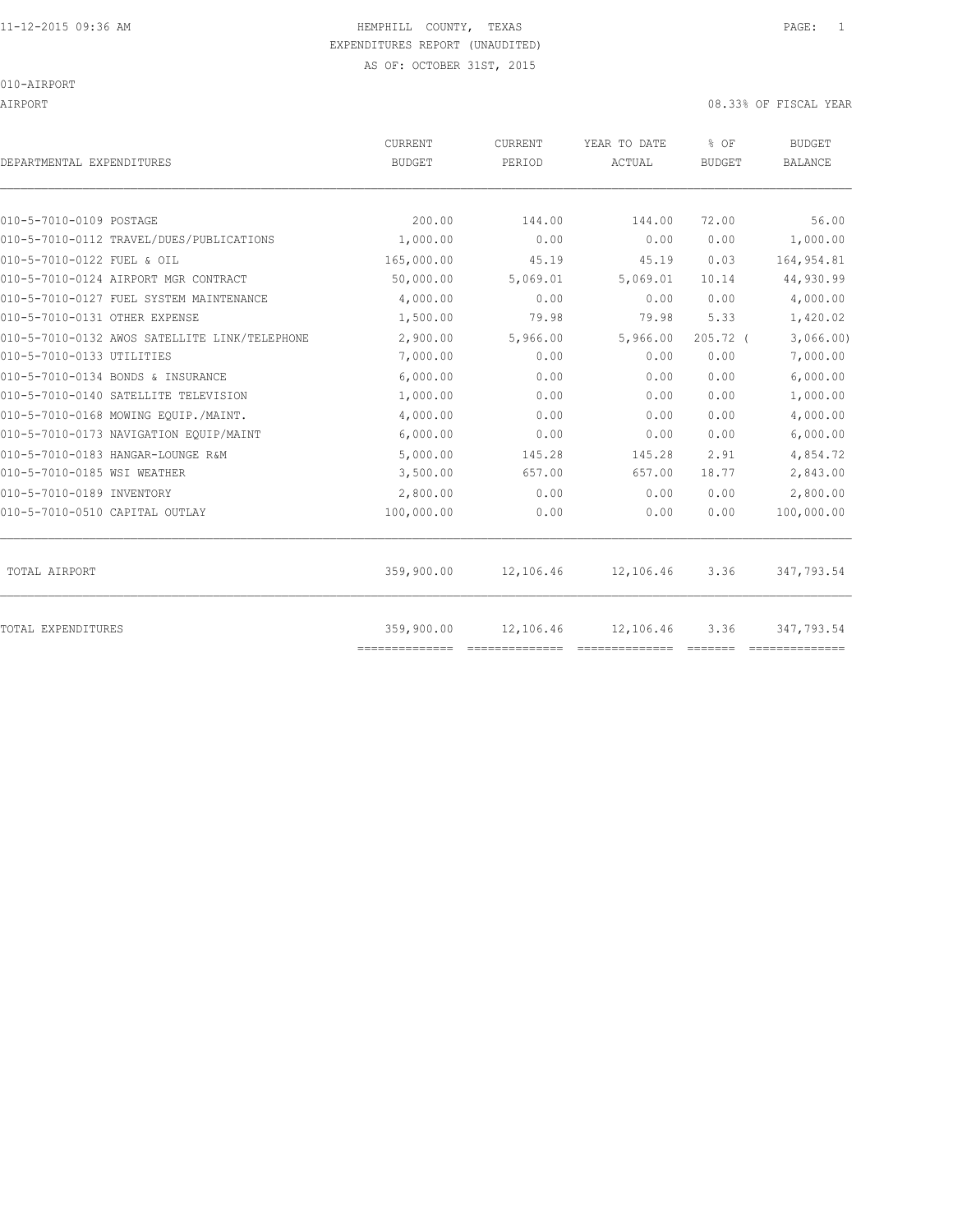ROAD & BRIDGE 1 08.33% OF FISCAL YEAR

| DEPARTMENTAL EXPENDITURES                     | CURRENT<br><b>BUDGET</b> | CURRENT<br>PERIOD | YEAR TO DATE<br>ACTUAL                 | % OF<br><b>BUDGET</b> | <b>BUDGET</b><br><b>BALANCE</b> |
|-----------------------------------------------|--------------------------|-------------------|----------------------------------------|-----------------------|---------------------------------|
| 011-5-4011-0082 OVERTIME                      | 5,000.00                 | 0.00              | 0.00                                   | 0.00                  | 5,000.00                        |
| 011-5-4011-0090 COMMISSIONER-BARTLETT         | 37,595.00                | 3,120.42          | 3,120.42                               | 8.30                  | 34, 474.58                      |
| 011-5-4011-0092 SR MAINTENANCE TECH-CERVANTES | 52,530.00                | 4,365.00          | 4,365.00                               | 8.31                  | 48,165.00                       |
| 011-5-4011-0095 MAINTENANCE TECH-MACIAS       | 47,380.00                | 3,935.84          | 3,935.84                               | 8.31                  | 43, 444.16                      |
| 011-5-4011-0096 LONGEVITY                     | 2,820.00                 | 250.00            | 250.00                                 | 8.87                  | 2,570.00                        |
| 011-5-4011-0101 SOCIAL SECURITY/MEDICARE      | 11,120.00                | 862.00            | 862.00                                 | 7.75                  | 10,258.00                       |
| 011-5-4011-0102 RETIREMENT                    | 29,065.00                | 2,357.64          | 2,357.64                               | 8.11                  | 26,707.36                       |
| 011-5-4011-0103 GROUP TERM LIFE               | 550.00                   | 42.45             | 42.45                                  | 7.72                  | 507.55                          |
| 011-5-4011-0104 GROUP INSURANCE               | 16,000.00                | 1,277.24          | 1,277.24                               | 7.98                  | 14,722.76                       |
| 011-5-4011-0105 UNEMPLOYMENT INSURANCE        | 400.00                   | 0.00              | 0.00                                   | 0.00                  | 400.00                          |
| 011-5-4011-0106 WORKERS' COMPENSATION         | 1,750.00                 | 0.00              | 0.00                                   | 0.00                  | 1,750.00                        |
| 011-5-4011-0110 FREIGHT                       | 200.00                   | 0.00              | 0.00                                   | 0.00                  | 200.00                          |
| 011-5-4011-0112 TRAVEL                        | 2,500.00                 | 0.00              | 0.00                                   | 0.00                  | 2,500.00                        |
| 011-5-4011-0114 SHARED EXPENSES               | 2,000.00                 | 0.00              | 0.00                                   | 0.00                  | 2,000.00                        |
| 011-5-4011-0122 FUEL & OIL                    | 40,000.00                | 118.60            | 118.60                                 | 0.30                  | 39,881.40                       |
| 011-5-4011-0124 MACHINE HIRE/CONT LABOR LABOR | 25,000.00                | 0.00              | 0.00                                   | 0.00                  | 25,000.00                       |
| 011-5-4011-0125 TIRES & TUBES                 | 10,000.00                | 0.00              | 0.00                                   | 0.00                  | 10,000.00                       |
| 011-5-4011-0126 CALICHE & GRAVEL              | 25,000.00                | 0.00              | 0.00                                   | 0.00                  | 25,000.00                       |
| 011-5-4011-0128 MATERIAL & SUPPLIES           | 10,000.00                | 0.00              | 0.00                                   | 0.00                  | 10,000.00                       |
| 011-5-4011-0130 COMMUNICATION REPAIRS         | 1,000.00                 | 0.00              | 0.00                                   | 0.00                  | 1,000.00                        |
| 011-5-4011-0131 OTHER EXPENSE                 | 1,000.00                 | 0.00              | 0.00                                   | 0.00                  | 1,000.00                        |
| 011-5-4011-0132 TELEPHONE                     | 1,600.00                 | 30.00             | 30.00                                  | 1.88                  | 1,570.00                        |
| 011-5-4011-0133 UTILITIES/PCT 1               | 3,000.00                 | 0.00              | 0.00                                   | 0.00                  | 3,000.00                        |
| 011-5-4011-0137 VEHICLE R&M                   | 8,000.00                 | 0.00              | 0.00                                   | 0.00                  | 8,000.00                        |
| 011-5-4011-0144 TIN HORNS/CATTLE GUARDS/CHEM  | 7,000.00                 | 0.00              | 0.00                                   | 0.00                  | 7,000.00                        |
| 011-5-4011-0173 HEAVY EQUIP - R&M             | 20,000.00                | 0.00              | 0.00                                   | 0.00                  | 20,000.00                       |
| 011-5-4011-0189 INVENTORY                     | 4,000.00                 | 0.00              | 0.00                                   | 0.00                  | 4,000.00                        |
| 011-5-4011-0190 ROAD GRANT PROJECTS           | 533,880.00               | 0.00              | 0.00                                   | 0.00                  | 533,880.00                      |
| 011-5-4011-0510 CAPITAL OUTLAY                | 157,710.00               | 0.00              | 0.00                                   | 0.00                  | 157,710.00                      |
| TOTAL ROAD & BRIDGE 1                         | 1,056,100.00             | 16,359.19         | 16,359.19                              | 1.55                  | 1,039,740.81                    |
| TOTAL EXPENDITURES                            | 1,056,100.00             | 16,359.19         | 16,359.19<br>========================= | 1.55                  | 1,039,740.81<br>=========       |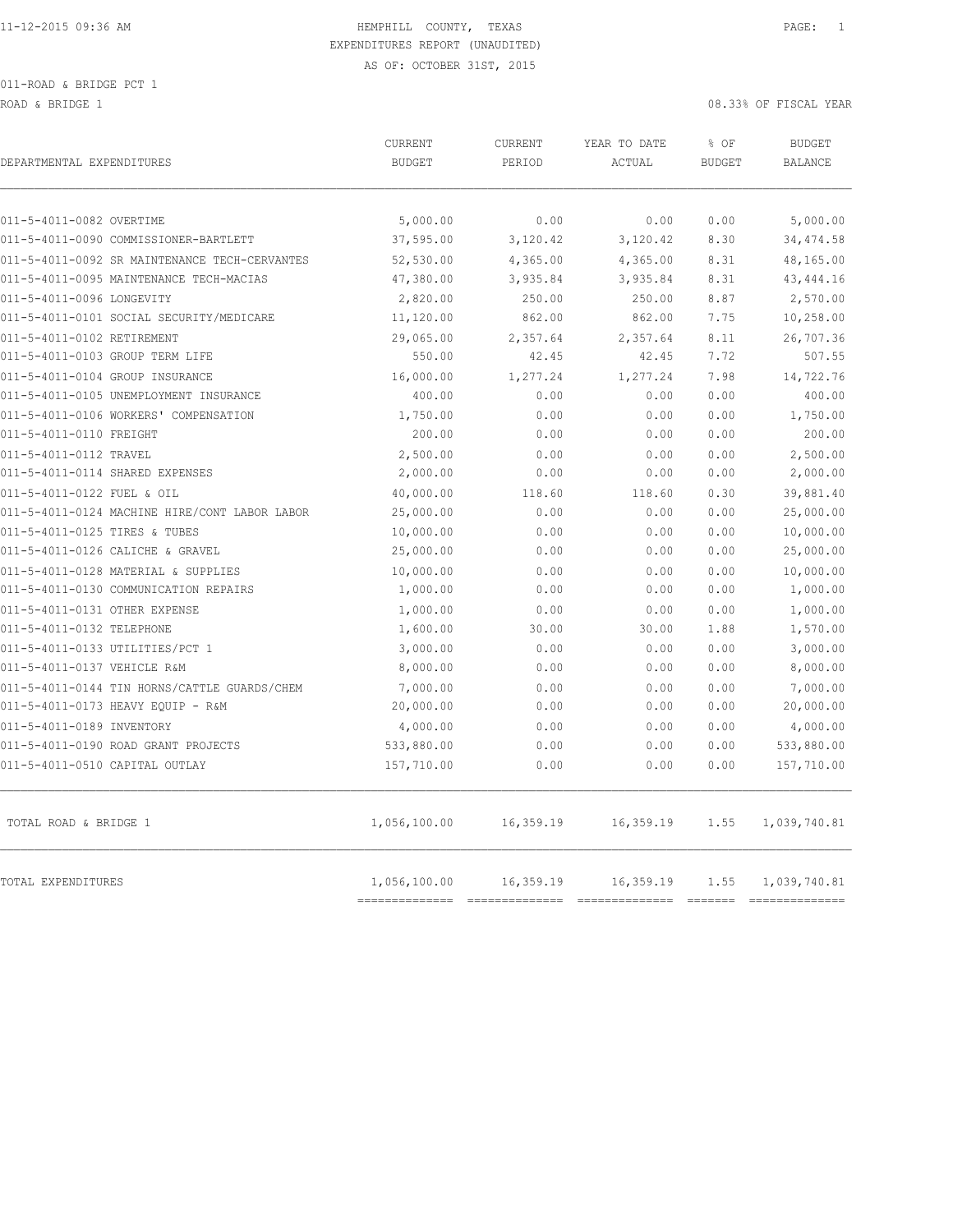| DEPARTMENTAL EXPENDITURES                      | CURRENT<br><b>BUDGET</b>  | CURRENT<br>PERIOD           | YEAR TO DATE<br>ACTUAL      | % OF<br><b>BUDGET</b> | <b>BUDGET</b><br><b>BALANCE</b> |
|------------------------------------------------|---------------------------|-----------------------------|-----------------------------|-----------------------|---------------------------------|
| 012-5-4012-0090 COMMISSIONER-ALEXANDER         | 37,595.00                 | 3,120.42                    | 3,120.42                    | 8.30                  | 34, 474.58                      |
| 012-5-4012-0092 SR MAINTENANCE TECH-WALSER     | 52,530.00                 | 4,365.00                    | 4,365.00                    | 8.31                  | 48,165.00                       |
| 012-5-4012-0095 MAINTENANCE TECH-SCHAFER       | 47,380.00                 | 3,935.84                    | 3,935.84                    | 8.31                  | 43, 444.16                      |
| 012-5-4012-0096 LONGEVITY                      | 1,760.00                  | 100.00                      | 100.00                      | 5.68                  | 1,660.00                        |
| 012-5-4012-0097 MAINTENANCE TECH-PT/OT         | 20,000.00                 | 0.00                        | 0.00                        | 0.00                  | 20,000.00                       |
| 012-5-4012-0101 SOCIAL SECURITY/MEDICARE       | 12,500.00                 | 877.54                      | 877.54                      | 7.02                  | 11,622.46                       |
| 012-5-4012-0102 RETIREMENT                     | 32,000.00                 | 2,310.24                    | 2,310.24                    | 7.22                  | 29,689.76                       |
| 012-5-4012-0103 GROUP TERM LIFE                | 600.00                    | 41.58                       | 41.58                       | 6.93                  | 558.42                          |
| 012-5-4012-0104 GROUP INSURANCE                | 24,000.00                 | 1,262.87                    | 1,262.87                    | 5.26                  | 22,737.13                       |
| 012-5-4012-0105 UNEMPLOYMENT INSURANCE         | 400.00                    | 0.00                        | 0.00                        | 0.00                  | 400.00                          |
| 012-5-4012-0106 WORKERS' COMPENSATION          | 1,730.00                  | 0.00                        | 0.00                        | 0.00                  | 1,730.00                        |
| 012-5-4012-0110 FREIGHT                        | 100.00                    | 0.00                        | 0.00                        | 0.00                  | 100.00                          |
| 012-5-4012-0112 TRAVEL                         | 3,000.00                  | 0.00                        | 0.00                        | 0.00                  | 3,000.00                        |
| 012-5-4012-0114 SHARED EOUIPMENT EXPENSE W/PCT | 4,000.00                  | 0.00                        | 0.00                        | 0.00                  | 4,000.00                        |
| 012-5-4012-0122 FUEL & OIL                     | 45,000.00                 | 112.40                      | 112.40                      | 0.25                  | 44,887.60                       |
| 012-5-4012-0124 MACHINE HIRE/CONT LABOR        | 1,800.00                  | 0.00                        | 0.00                        | 0.00                  | 1,800.00                        |
| 012-5-4012-0125 TIRES & TUBES                  | 10,000.00                 | 0.00                        | 0.00                        | 0.00                  | 10,000.00                       |
| 012-5-4012-0126 CALICHE & GRAVEL               | 10,000.00                 | 0.00                        | 0.00                        | 0.00                  | 10,000.00                       |
| 012-5-4012-0128 MATERIAL & SUPPLIES            | 7,500.00                  | 0.00                        | 0.00                        | 0.00                  | 7,500.00                        |
| 012-5-4012-0130 COMMUNICATIONS EXPENSE         | 1,000.00                  | 0.00                        | 0.00                        | 0.00                  | 1,000.00                        |
| 012-5-4012-0132 TELEPHONE                      | 1,000.00                  | 30.00                       | 30.00                       | 3.00                  | 970.00                          |
| 012-5-4012-0133 UTILITIES/PCT 2                | 2,800.00                  | 0.00                        | 0.00                        | 0.00                  | 2,800.00                        |
| 012-5-4012-0137 VEHICLE R&M                    | 3,000.00                  | 14.00                       | 14.00                       | 0.47                  | 2,986.00                        |
| 012-5-4012-0144 TIN HORN/CATTLE GUARD/CHEM     | 10,000.00                 | 0.00                        | 0.00                        | 0.00                  | 10,000.00                       |
| 012-5-4012-0173 HEAVY EOUIP - R&M              | 15,000.00                 | 141.09                      | 141.09                      | 0.94                  | 14,858.91                       |
| 012-5-4012-0189 INVENTORY                      | 1,500.00                  | 0.00                        | 0.00                        | 0.00                  | 1,500.00                        |
| 012-5-4012-0510 CAPITAL OUTLAY                 | 609,355.00                | 0.00                        | 0.00                        | 0.00                  | 609,355.00                      |
| TOTAL ROAD & BRIDGE 2                          | 955,550.00                | 16,310.98                   | 16,310.98                   | 1.71                  | 939,239.02                      |
| TOTAL EXPENDITURES                             | 955,550.00<br>=========== | 16,310.98<br>============== | 16,310.98<br>-------------- | 1.71<br>--------      | 939,239.02<br>------------      |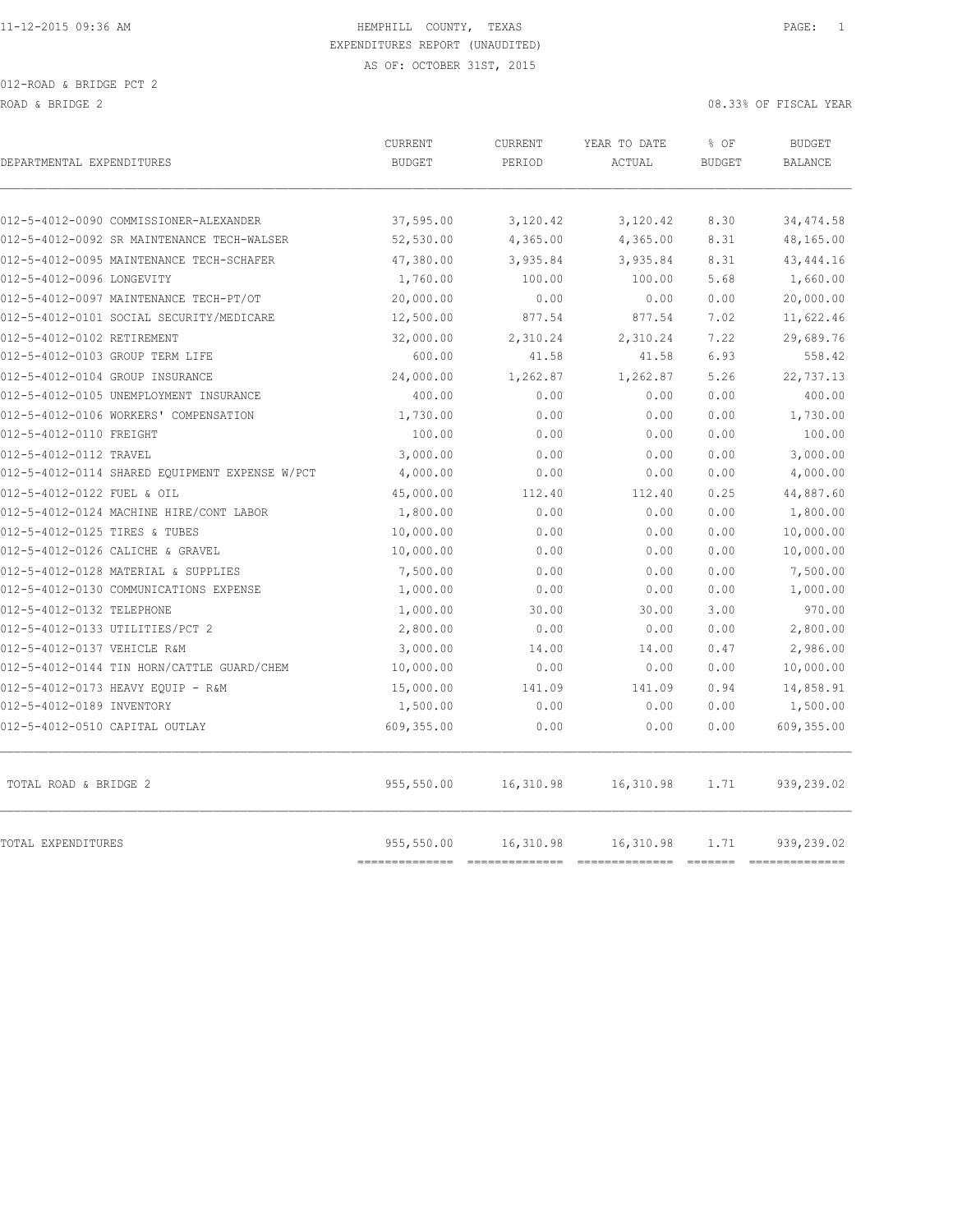| DEPARTMENTAL EXPENDITURES                  | CURRENT<br><b>BUDGET</b>    | CURRENT<br>PERIOD | YEAR TO DATE<br>ACTUAL | % OF<br><b>BUDGET</b> | <b>BUDGET</b><br><b>BALANCE</b> |
|--------------------------------------------|-----------------------------|-------------------|------------------------|-----------------------|---------------------------------|
| 013-5-4013-0082 OVERTIME                   | 13,000.00                   | 0.00              | 0.00                   | 0.00                  | 13,000.00                       |
| 013-5-4013-0090 COMMISSIONER-MEEK          | 37,595.00                   | 3,120.42          | 3,120.42               | 8.30                  | 34, 474.58                      |
| 013-5-4013-0092 SR MAINTENANCE TECH-CLARK  | 52,530.00                   | 4,365.00          | 4,365.00               | 8.31                  | 48,165.00                       |
| 013-5-4013-0094 MAINTENANCE TECH-ARCHER    | 47,380.00                   | 3,935.84          | 3,935.84               | 8.31                  | 43, 444.16                      |
| 013-5-4013-0095 MAINTENANCE TECH-G.SCOTT   | 47,380.00                   | 3,935.84          | 3,935.84               | 8.31                  | 43, 444.16                      |
| 013-5-4013-0096 LONGEVITY                  | 900.00                      | 70.00             | 70.00                  | 7.78                  | 830.00                          |
| 013-5-4013-0097 MAINTENANCE TECH-FARRAR    | 47,380.00                   | 3,935.84          | 3,935.84               | 8.31                  | 43, 444.16                      |
| 013-5-4013-0098 MAINTENANCE TECH-PARSLEY   | 47,380.00                   | 3,935.84          | 3,935.84               | 8.31                  | 43, 444.16                      |
| 013-5-4013-0101 SOCIAL SECURITY/MEDICARE   | 22,400.00                   | 1,714.27          | 1,714.27               | 7.65                  | 20,685.73                       |
| 013-5-4013-0102 RETIREMENT                 | 58,700.00                   | 4,690.32          | 4,690.32               | 7.99                  | 54,009.68                       |
| 013-5-4013-0103 GROUP TERM LIFE            | 1,100.00                    | 84.43             | 84.43                  | 7.68                  | 1,015.57                        |
| 013-5-4013-0104 GROUP INSURANCE            | 48,000.00                   | 3,831.72          | 3,831.72               | 7.98                  | 44,168.28                       |
| 013-5-4013-0105 UNEMPLOYMENT INSURANCE     | 1,000.00                    | 0.00              | 0.00                   | 0.00                  | 1,000.00                        |
| 013-5-4013-0106 WORKERS' COMPENSATION      | 2,900.00                    | 0.00              | 0.00                   | 0.00                  | 2,900.00                        |
| 013-5-4013-0110 FREIGHT                    | 100.00                      | 0.00              | 0.00                   | 0.00                  | 100.00                          |
| 013-5-4013-0112 TRAVEL                     | 2,500.00                    | 586.90            | 586.90                 | 23.48                 | 1,913.10                        |
| 013-5-4013-0122 FUEL & OIL                 | 100,000.00                  | 440.20            | 440.20                 | 0.44                  | 99,559.80                       |
| 013-5-4013-0124 MACHINE HIRE/CONT LABOR    | 25,000.00                   | 0.00              | 0.00                   | 0.00                  | 25,000.00                       |
| 013-5-4013-0125 TIRES & TUBES              | 13,000.00                   | 0.00              | 0.00                   | 0.00                  | 13,000.00                       |
| 013-5-4013-0126 CALICHE & GRAVEL           | 30,000.00                   | 960.00            | 960.00                 | 3.20                  | 29,040.00                       |
| 013-5-4013-0128 MATERIAL & SUPPLIES        | 20,000.00                   | 168.50            | 168.50                 | 0.84                  | 19,831.50                       |
| 013-5-4013-0130 COMMUNICATIONS EXPENSES    | 1,000.00                    | 0.00              | 0.00                   | 0.00                  | 1,000.00                        |
| 013-5-4013-0131 OTHER EXPENSE              | 1,000.00                    | 0.00              | 0.00                   | 0.00                  | 1,000.00                        |
| 013-5-4013-0132 TELEPHONE                  | 2,000.00                    | 30.00             | 30.00                  | 1.50                  | 1,970.00                        |
| 013-5-4013-0133 UTILITIES/PCT 3            | 3,000.00                    | 0.00              | 0.00                   | 0.00                  | 3,000.00                        |
| 013-5-4013-0137 VEHICLE R&M                | 25,000.00                   | 0.00              | 0.00                   | 0.00                  | 25,000.00                       |
| 013-5-4013-0144 TIN HORN/CATTLE GUARD/CHEM | 8,000.00                    | 0.00              | 0.00                   | 0.00                  | 8,000.00                        |
| 013-5-4013-0173 HEAVY EQUIP - R&M          | 50,000.00                   | 0.00              | 0.00                   | 0.00                  | 50,000.00                       |
| 013-5-4013-0189 INVENTORY                  | 20,000.00                   | 0.00              | 0.00                   | 0.00                  | 20,000.00                       |
| 013-5-4013-0190 ROAD GRANT PROJECTS        | 1,475,150.00                | 110,565.24        | 110,565.24             | 7.50                  | 1,364,584.76                    |
| 013-5-4013-0510 CAPITAL OUTLAY             | 483,175.00                  | 0.00              | 0.00                   | 0.00                  | 483,175.00                      |
| TOTAL ROAD & BRIDGE 3                      | 2,686,570.00                | 146,370.36        | 146,370.36             | 5.45                  | 2,540,199.64                    |
| TOTAL EXPENDITURES                         | 2,686,570.00<br>=========== | 146,370.36        | 146, 370.36            | 5.45                  | 2,540,199.64                    |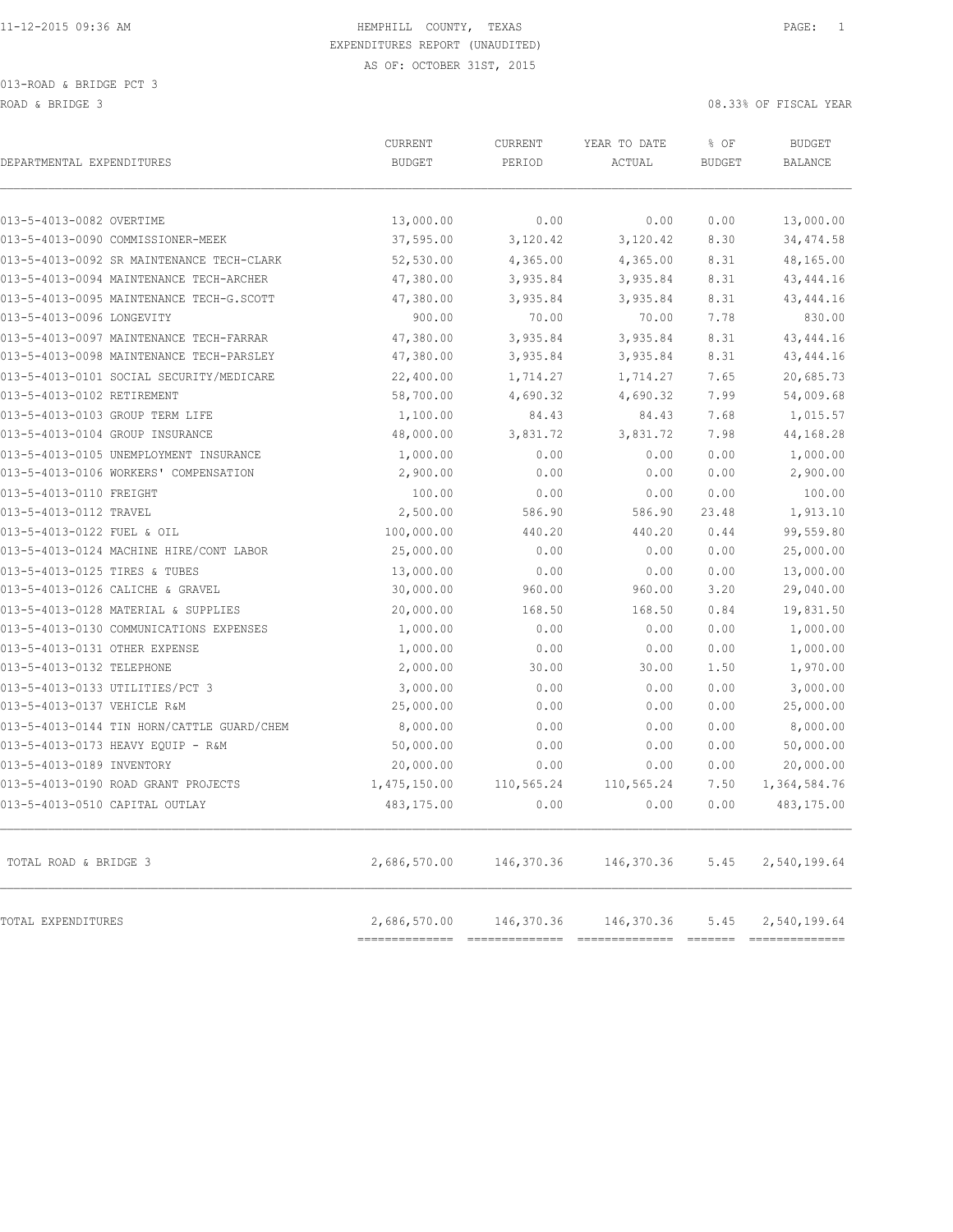ROAD & BRIDGE 4 08.33% OF FISCAL YEAR

| DEPARTMENTAL EXPENDITURES                                                 | CURRENT<br><b>BUDGET</b>       | CURRENT<br>PERIOD | YEAR TO DATE<br>ACTUAL | % OF<br><b>BUDGET</b> | <b>BUDGET</b><br><b>BALANCE</b> |
|---------------------------------------------------------------------------|--------------------------------|-------------------|------------------------|-----------------------|---------------------------------|
|                                                                           | 13,000.00                      | 0.00              |                        |                       |                                 |
| 014-5-4014-0082 PART-TIME/OVERTIME<br>014-5-4014-0090 COMMISSIONER-THOMAS | 37,595.00                      | 3,120.42          | 0.00<br>3,120.42       | 0.00<br>8.30          | 13,000.00<br>34, 474.58         |
| 014-5-4014-0092 SR MAINTENANCE TECH-CROSGROVE                             | 52,530.00                      | 4,365.00          | 4,365.00               | 8.31                  | 48,165.00                       |
| 014-5-4014-0094 MAINTENANCE TECH-SCOTT                                    | 47,380.00                      | 3,935.84          | 3,935.84               | 8.31                  | 43, 444.16                      |
| 014-5-4014-0095 MAINTENANCE TECH-WRIGHT                                   | 47,380.00                      | 3,935.84          | 3,935.84               | 8.31                  | 43, 444.16                      |
| 014-5-4014-0096 LONGEVITY                                                 | 1,550.00                       | 150.00            | 150.00                 | 9.68                  | 1,400.00                        |
| 014-5-4014-0097 MAINTENANCE TECH-HARRISON                                 | 47,380.00                      | 3,935.84          | 3,935.84               | 8.31                  | 43, 444.16                      |
| 014-5-4014-0101 SOCIAL SECURITY/MEDICARE                                  | 19,000.00                      | 1,487.33          | 1,487.33               | 7.83                  | 17,512.67                       |
| 014-5-4014-0102 RETIREMENT                                                | 50,000.00                      | 3,933.56          | 3,933.56               | 7.87                  | 46,066.44                       |
| 014-5-4014-0103 GROUP TERM LIFE                                           | 1,000.00                       | 70.81             | 70.81                  | 7.08                  | 929.19                          |
| 014-5-4014-0104 GROUP INSURANCE                                           | 40,000.00                      | 2,602.89          | 2,602.89               | 6.51                  | 37, 397.11                      |
| 014-5-4014-0105 UNEMPLOYMENT INSURANCE                                    | 1,500.00                       | 0.00              | 0.00                   | 0.00                  | 1,500.00                        |
| 014-5-4014-0106 WORKERS' COMPENSATION                                     | 3,000.00                       | 0.00              | 0.00                   | 0.00                  | 3,000.00                        |
| 014-5-4014-0110 FREIGHT                                                   | 200.00                         | 0.00              | 0.00                   | 0.00                  | 200.00                          |
| 014-5-4014-0112 TRAVEL                                                    | 3,000.00                       | 0.00              | 0.00                   | 0.00                  | 3,000.00                        |
| 014-5-4014-0122 FUEL & OIL                                                | 80,000.00                      | 593.20            | 593.20                 | 0.74                  | 79,406.80                       |
| 014-5-4014-0124 MACHINE HIRE/CONT LABOR                                   | 40,000.00                      | 0.00              | 0.00                   | 0.00                  | 40,000.00                       |
| 014-5-4014-0125 TIRES & TUBES                                             | 10,000.00                      | 0.00              | 0.00                   | 0.00                  | 10,000.00                       |
| 014-5-4014-0126 CALICHE & GRAVEL                                          | 50,000.00                      | 0.00              | 0.00                   | 0.00                  | 50,000.00                       |
| 014-5-4014-0128 MATERIAL & SUPPLIES                                       | 10,000.00                      | 0.00              | 0.00                   | 0.00                  | 10,000.00                       |
| 014-5-4014-0130 COMMUNICATIONS EXPENSES                                   | 500.00                         | 0.00              | 0.00                   | 0.00                  | 500.00                          |
| 014-5-4014-0131 OTHER EXPENSE                                             | 5,000.00                       | 0.00              | 0.00                   | 0.00                  | 5,000.00                        |
| 014-5-4014-0132 TELEPHONE                                                 | 2,000.00                       | 30.00             | 30.00                  | 1.50                  | 1,970.00                        |
| 014-5-4014-0133 UTILITIES/PCT 4                                           | 5,000.00                       | 0.00              | 0.00                   | 0.00                  | 5,000.00                        |
| 014-5-4014-0137 VEHICLE R&M                                               | 5,000.00                       | 0.00              | 0.00                   | 0.00                  | 5,000.00                        |
| 014-5-4014-0144 TIN HORNS, CATTLE GUARDS, CHEM                            | 7,500.00                       | 0.00              | 0.00                   | 0.00                  | 7,500.00                        |
| 014-5-4014-0173 HEAVY EQUIP - R&M                                         | 20,000.00                      | 2,069.23          | 2,069.23               | 10.35                 | 17,930.77                       |
| 014-5-4014-0189 INVENTORY                                                 | 10,000.00                      | 0.00              | 0.00                   | 0.00                  | 10,000.00                       |
| 014-5-4014-0190 ROAD GRANT PROJECTS                                       | 578,914.00                     | 156,395.62        | 156, 395.62            | 27.02                 | 422,518.38                      |
| 014-5-4014-0225 RENT                                                      | 9,000.00                       | 750.00            | 750.00                 | 8.33                  | 8,250.00                        |
| 014-5-4014-0510 CAPITAL OUTLAY                                            | 567,331.00                     | 0.00              | 0.00                   | 0.00                  | 567,331.00                      |
| TOTAL ROAD & BRIDGE 4                                                     | 1,764,760.00                   | 187, 375.58       | 187, 375.58            | 10.62                 | 1,577,384.42                    |
| TOTAL EXPENDITURES                                                        | 1,764,760.00<br>============== | 187, 375.58       | 187, 375.58            | 10.62                 | 1,577,384.42                    |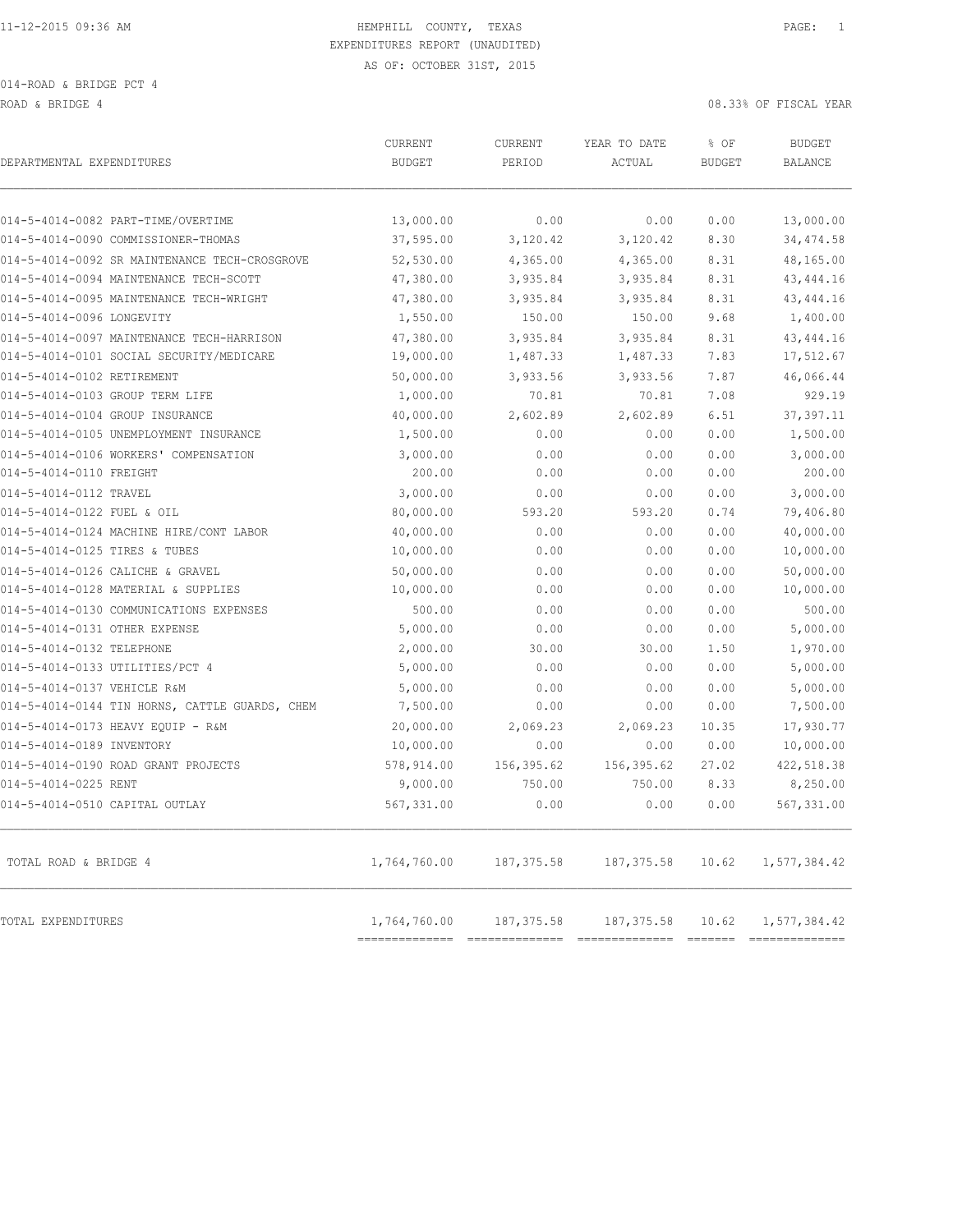### 022-CO RECORDS PRESERVATION

CO RECORDS PRESERVATION 08.33% OF FISCAL YEAR

| DEPARTMENTAL EXPENDITURES             | <b>CURRENT</b>               | CURRENT | YEAR TO DATE | % OF          | <b>BUDGET</b>                |
|---------------------------------------|------------------------------|---------|--------------|---------------|------------------------------|
|                                       | BUDGET                       | PERIOD  | ACTUAL       | <b>BUDGET</b> | <b>BALANCE</b>               |
| 022-5-1022-0114 COUNTY RPF-EXPENSE    | 50,000.00                    | 0.00    | 0.00         | 0.00          | 50,000.00                    |
| 022-5-1022-0115 CO RECORDS MANAGEMENT | 50,000.00                    | 0.00    | 0.00         | 0.00          | 50,000.00                    |
| TOTAL CO RECORDS PRESERVATION         | 100,000.00                   | 0.00    | 0.00         | 0.00          | 100,000.00                   |
| TOTAL EXPENDITURES                    | 100,000.00<br>______________ | 0.00    | 0.00         | 0.00          | 100,000.00<br>-------------- |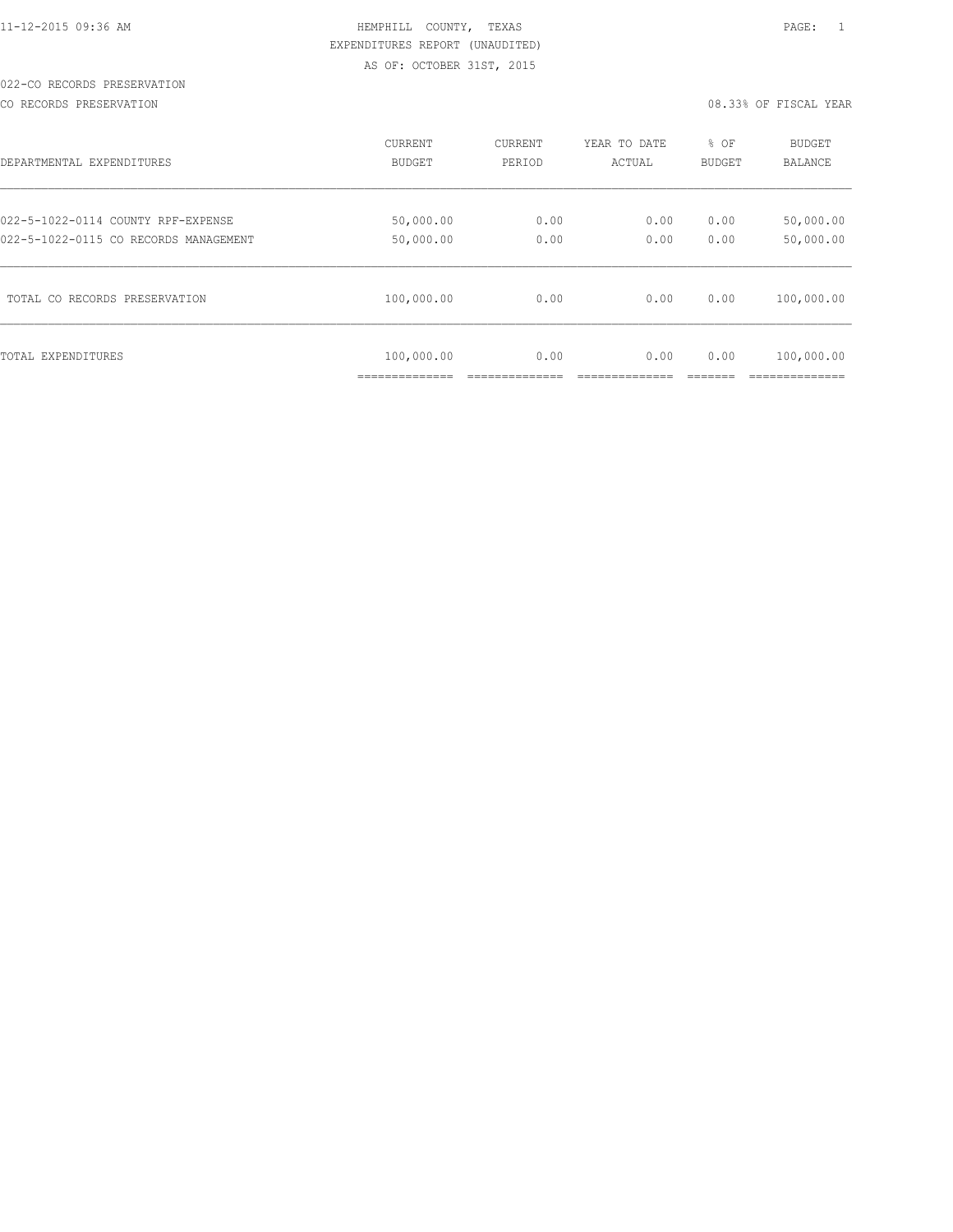|  | 11-12-2015 09:36 AM |  |  |
|--|---------------------|--|--|
|  |                     |  |  |

### 023-CLK'S RECORDS PRESERVE

CLERK REC PRESERVATION 08.33% OF FISCAL YEAR

| DEPARTMENTAL EXPENDITURES                     | <b>CURRENT</b>                        | <b>CURRENT</b>         | YEAR TO DATE          | % OF          | <b>BUDGET</b>            |
|-----------------------------------------------|---------------------------------------|------------------------|-----------------------|---------------|--------------------------|
|                                               | <b>BUDGET</b>                         | PERIOD                 | ACTUAL                | BUDGET        | <b>BALANCE</b>           |
| 023-5-1023-0114 CLK'S RECORD PRESERVATION EXP | 800.00                                | 0.00                   | 0.00                  | 0.00          | 800.00                   |
| 023-5-1023-0510 RPF-CAPITAL OUTLAY            | 0.00                                  | 0.00                   | 0.00                  | 0.00          | 0.00                     |
| TOTAL CLERK                                   | 800.00                                | 0.00                   | 0.00                  | 0.00          | 800.00                   |
| TOTAL EXPENDITURES                            | 800.00<br>______________<br>--------- | 0.00<br>______________ | 0.00<br>_____________ | 0.00<br>_____ | 800.00<br>______________ |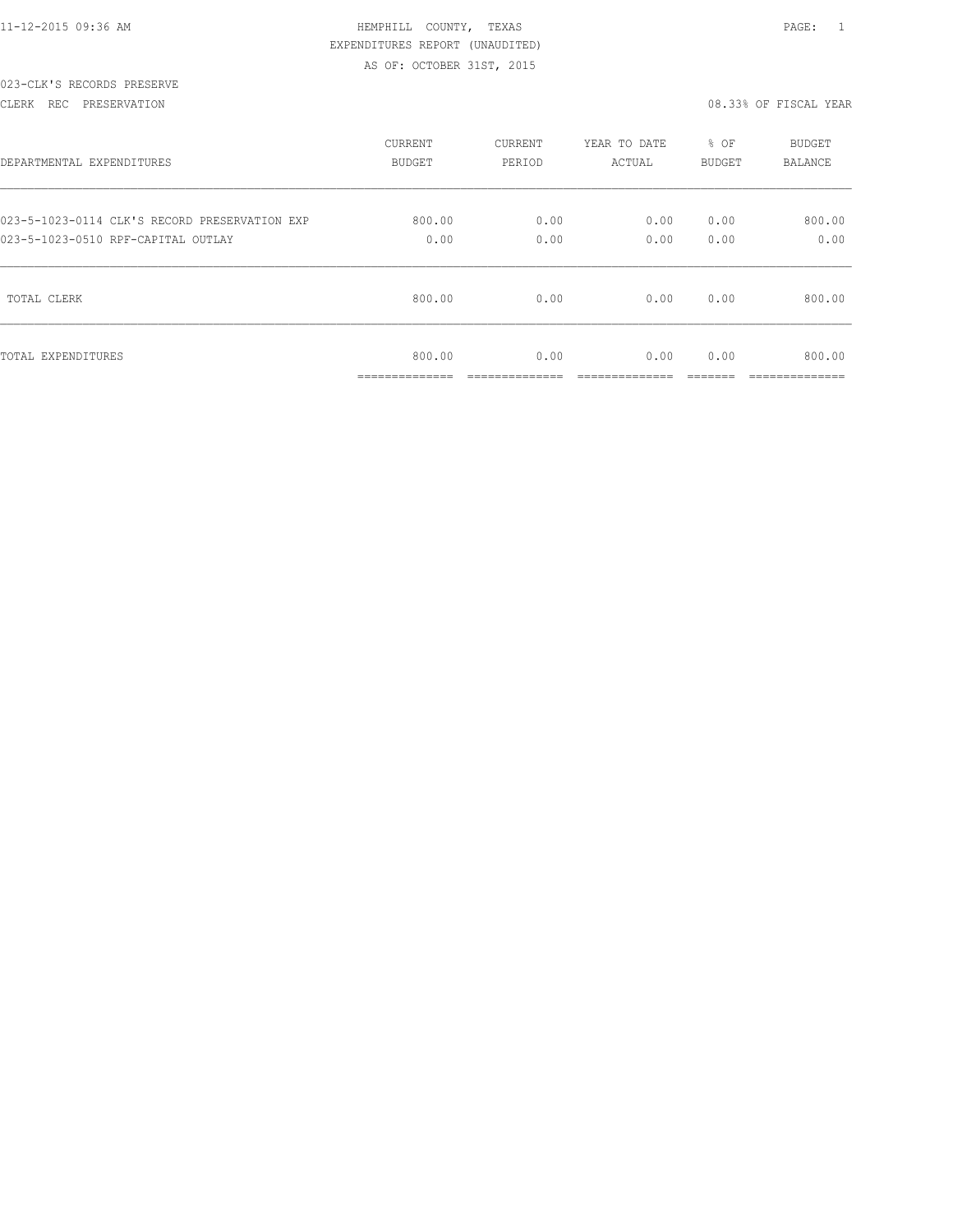# 024-JUSTICE COURT TECH FUND

### JUSTICE COURT TECH 08.33% OF FISCAL YEAR

| DEPARTMENTAL EXPENDITURES     | CURRENT<br><b>BUDGET</b> | CURRENT<br>PERIOD | YEAR TO DATE<br>ACTUAL | % OF<br><b>BUDGET</b> | BUDGET<br>BALANCE |
|-------------------------------|--------------------------|-------------------|------------------------|-----------------------|-------------------|
| 024-5-2024-0114 TECH EXPENSES | 9,000.00                 | 0.00              | 0.00                   | 0.00                  | 9,000.00          |
| TOTAL JUSTICE COURT TECH      | 9,000.00                 | 0.00              | 0.00                   | 0.00                  | 9,000.00          |
| TOTAL EXPENDITURES            | 9,000.00<br>___________  | 0.00              | 0.00                   | 0.00                  | 9,000.00          |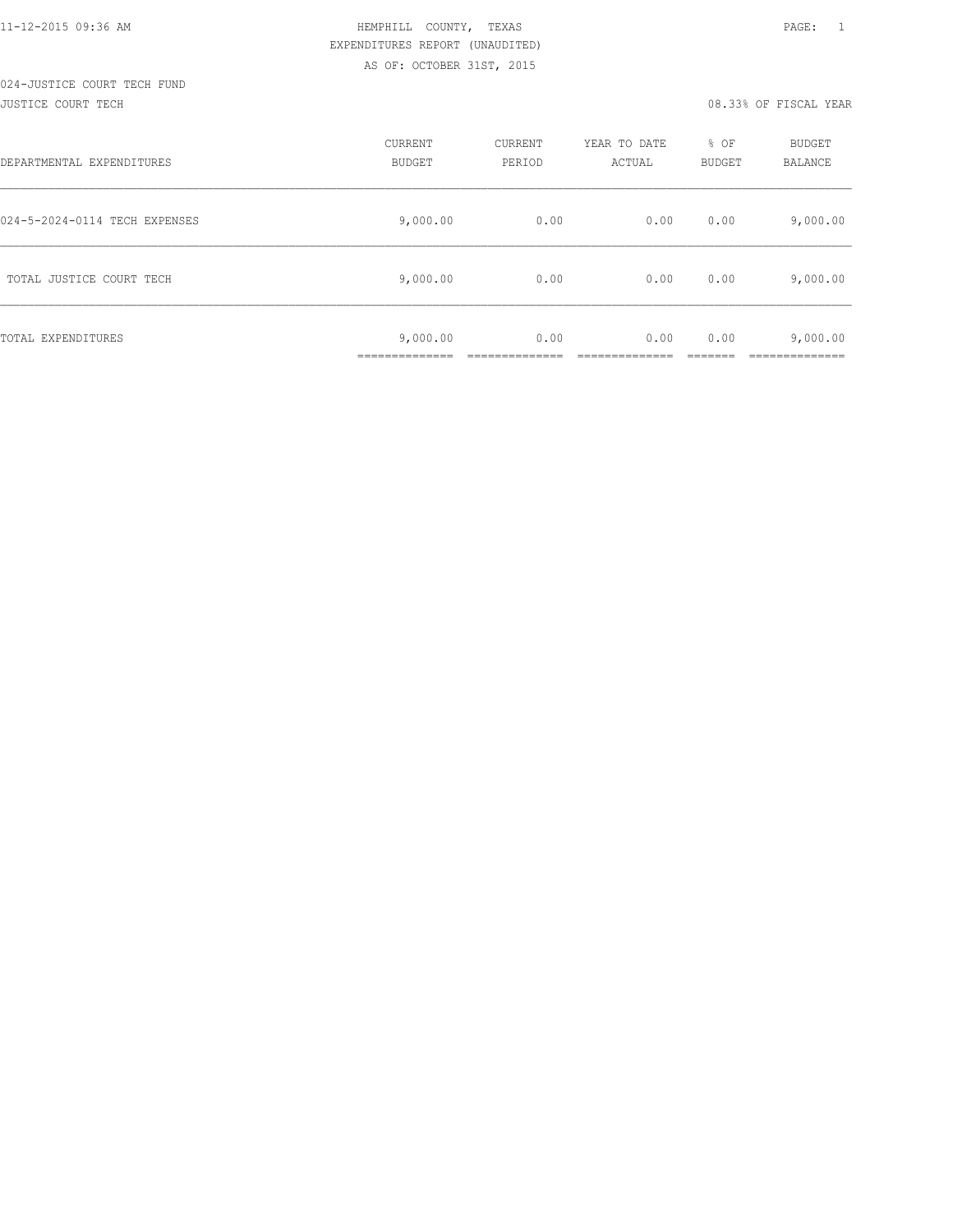## 032-CHK COLLECTION/CO ATTY

#### CHECK COLLECTION 08.33% OF FISCAL YEAR

|                                    | <b>CURRENT</b>              | CURRENT | YEAR TO DATE | % OF          | <b>BUDGET</b> |
|------------------------------------|-----------------------------|---------|--------------|---------------|---------------|
| DEPARTMENTAL EXPENDITURES          | BUDGET                      | PERIOD  | ACTUAL       | <b>BUDGET</b> | BALANCE       |
|                                    |                             |         |              |               |               |
| 032-5-2032-0109 OTHER MISC. EXP    | 0.00                        | 0.00    | 0.00         | 0.00          | 0.00          |
| 032-5-2032-0128 SUPPLIES           | 0.00                        | 0.00    | 0.00         | 0.00          | 0.00          |
| 032-5-2032-0168 LAW LIBRARY- BOOKS | 0.00                        | 0.00    | 0.00         | 0.00          | 0.00          |
| 032-5-2032-0510 CAPITAL OUTLAY     | 15,500.00                   | 0.00    | 0.00         | 0.00          | 15,500.00     |
| TOTAL CHECK COLLECTION             | 15,500.00                   | 0.00    | 0.00         | 0.00          | 15,500.00     |
| <b>TOTAL EXPENDITURES</b>          | 15,500.00<br>============== | 0.00    | 0.00         | 0.00          | 15,500.00     |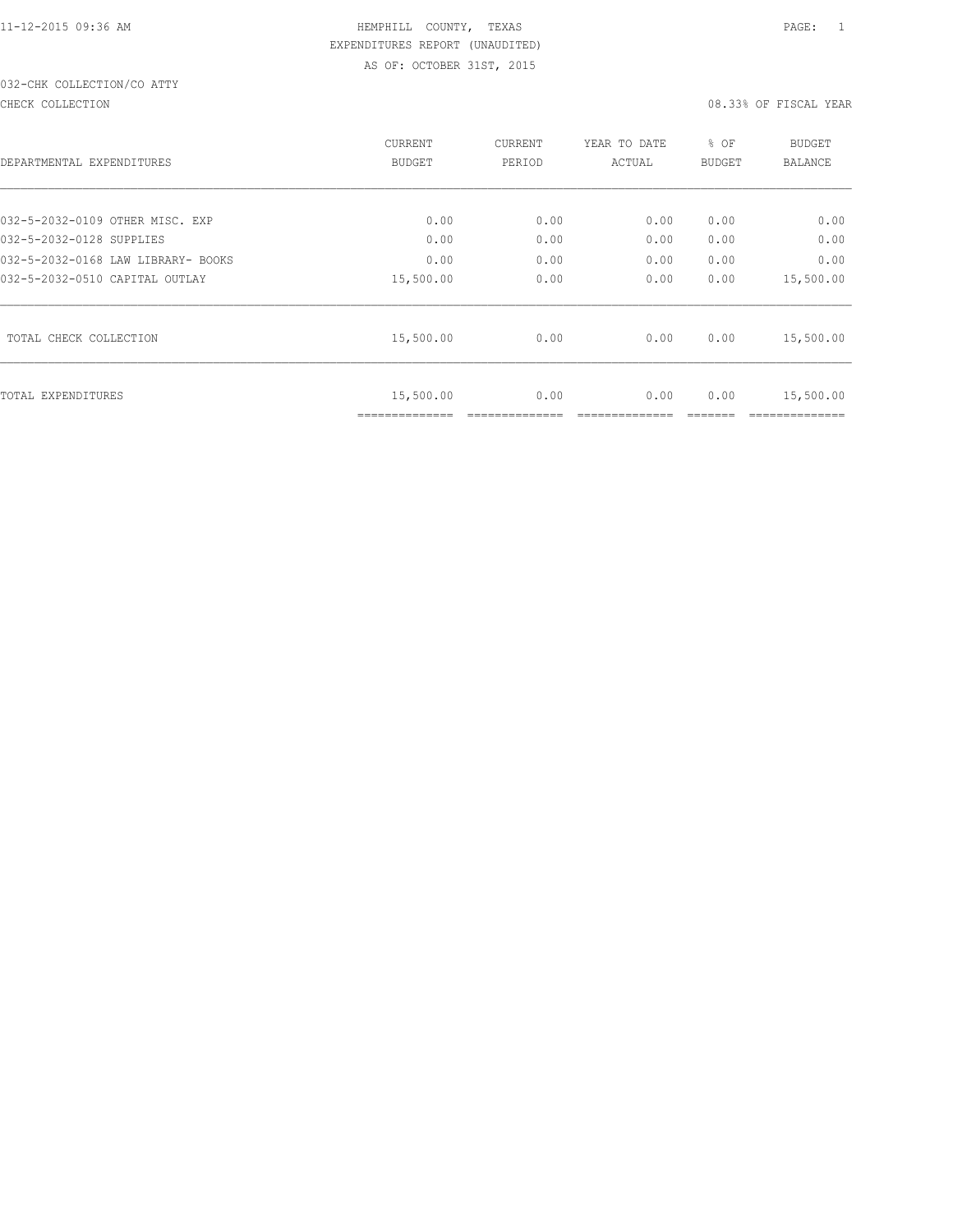### ANNUAL LEOSE/LAW 08.33% OF FISCAL YEAR

| DEPARTMENTAL EXPENDITURES            | CURRENT<br><b>BUDGET</b> | CURRENT<br>PERIOD | YEAR TO DATE<br>ACTUAL | % OF<br>BUDGET | BUDGET<br>BALANCE |
|--------------------------------------|--------------------------|-------------------|------------------------|----------------|-------------------|
| 036-5-3036-0112 CONTINUING EDUCATION | 6,000.00                 | 0.00              | 0.00                   | 0.00           | 6,000.00          |
| TOTAL ANNUAL LEOSE/LAW               | 6,000.00                 | 0.00              | 0.00                   | 0.00           | 6,000.00          |
| TOTAL EXPENDITURES                   | 6,000.00                 | 0.00              | 0.00                   | 0.00           | 6,000.00          |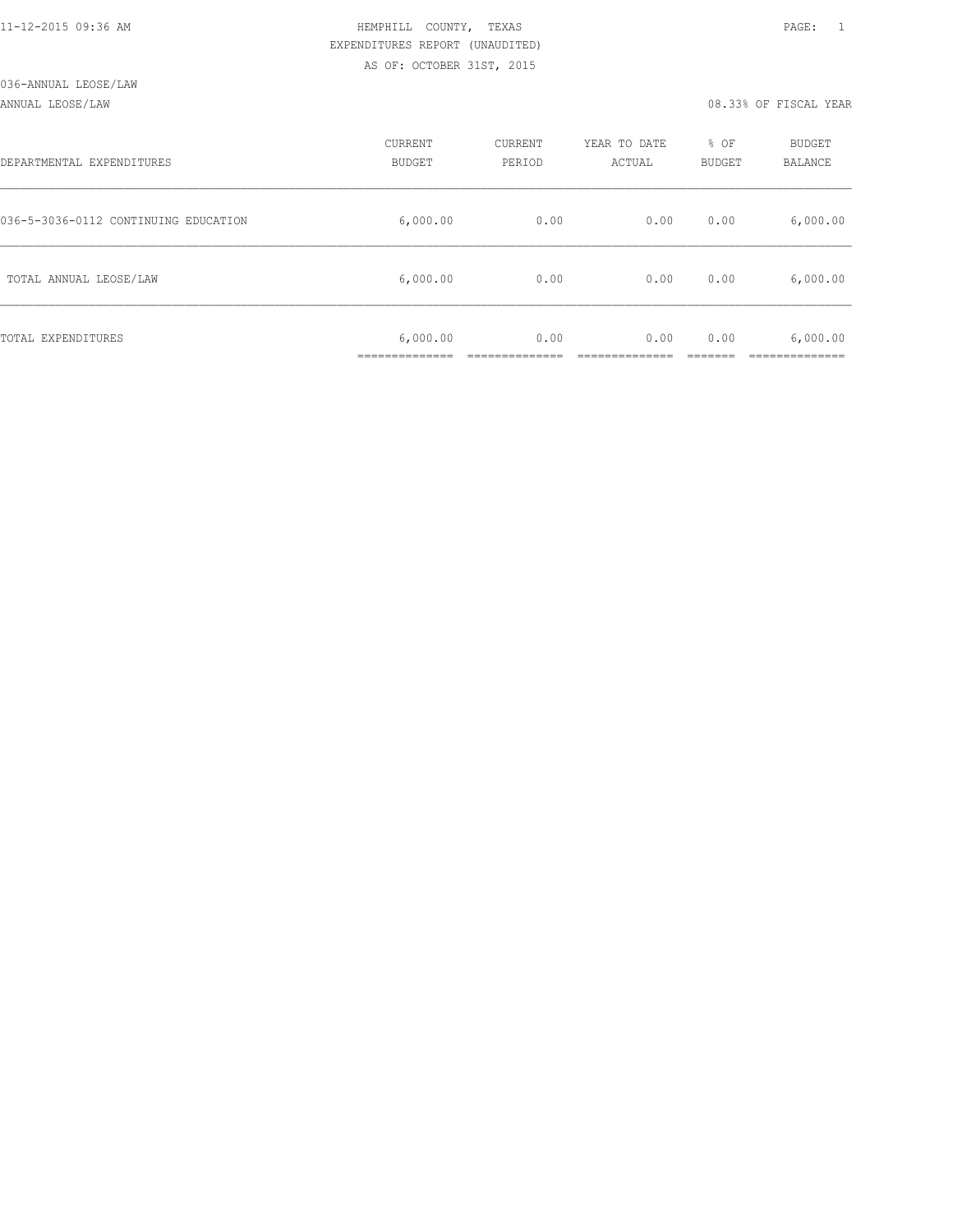| DEPARTMENTAL EXPENDITURES              | <b>CURRENT</b><br><b>BUDGET</b> | CURRENT<br>PERIOD | YEAR TO DATE<br>ACTUAL | % OF<br>BUDGET | <b>BUDGET</b><br><b>BALANCE</b> |
|----------------------------------------|---------------------------------|-------------------|------------------------|----------------|---------------------------------|
| 046-5-3046-0124 CONTRACT LABOR/JBI     | 0.00                            | 0.00              | 0.00                   | 0.00           | 0.00                            |
| 046-5-3046-0183 REPAIRS & IMPROVEMENTS | 40,000.00                       | 0.00              | 0.00                   | 0.00           | 40,000.00                       |
| 046-5-3046-0185 OTHER APPROVED EXP     | 0.00                            | 0.00              | 0.00                   | 0.00           | 0.00                            |
| TOTAL SCAAP                            | 40,000.00                       | 0.00              | 0.00                   | 0.00           | 40,000.00                       |
| TOTAL EXPENDITURES                     | 40,000.00<br>===========        | 0.00              | 0.00                   | 0.00           | 40,000.00                       |